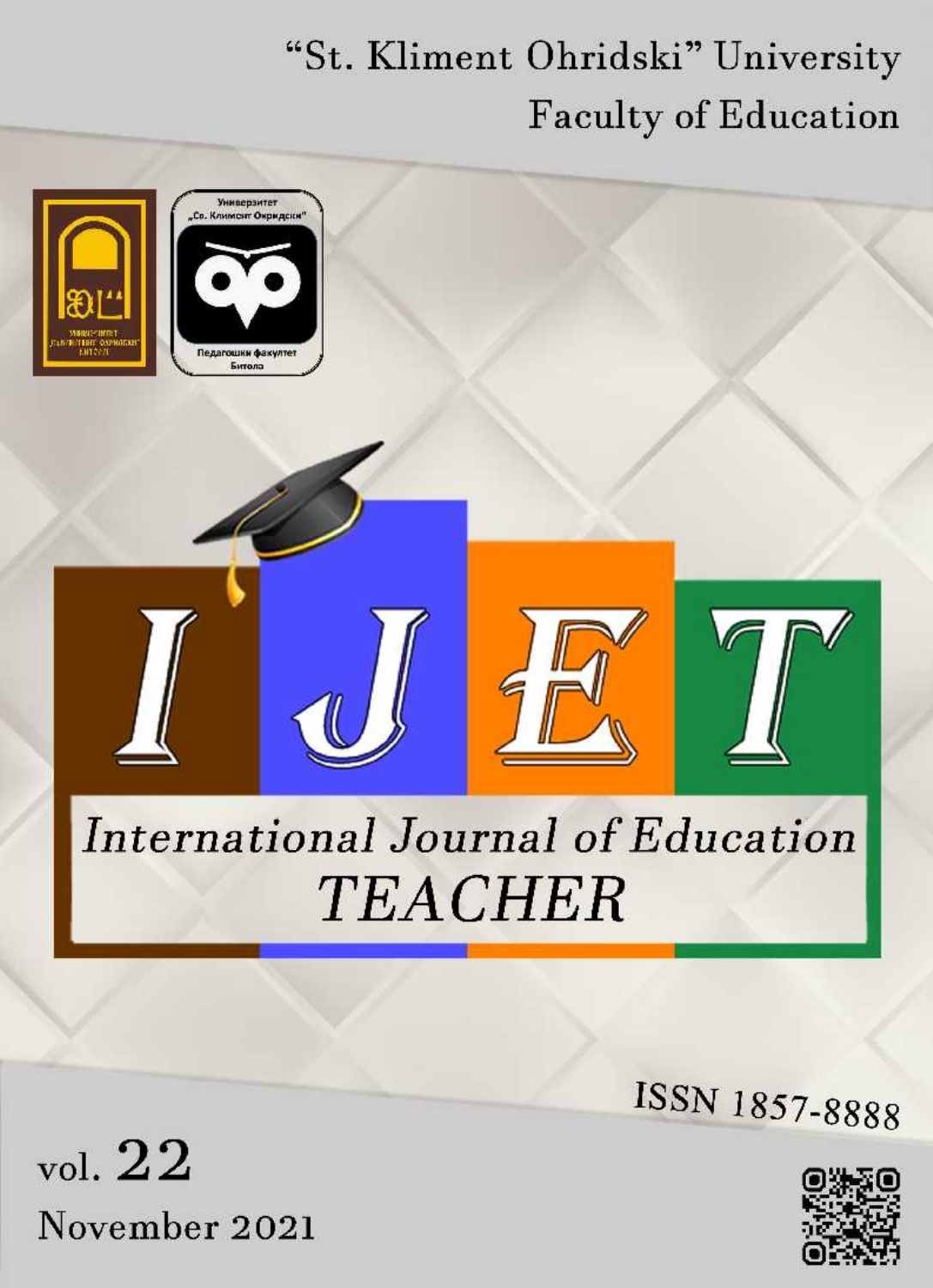University "St. Kliment Ohridski" Faculty of Education - Bitola

# TEACHER *International Journal of Education*

Bitola, November, 2021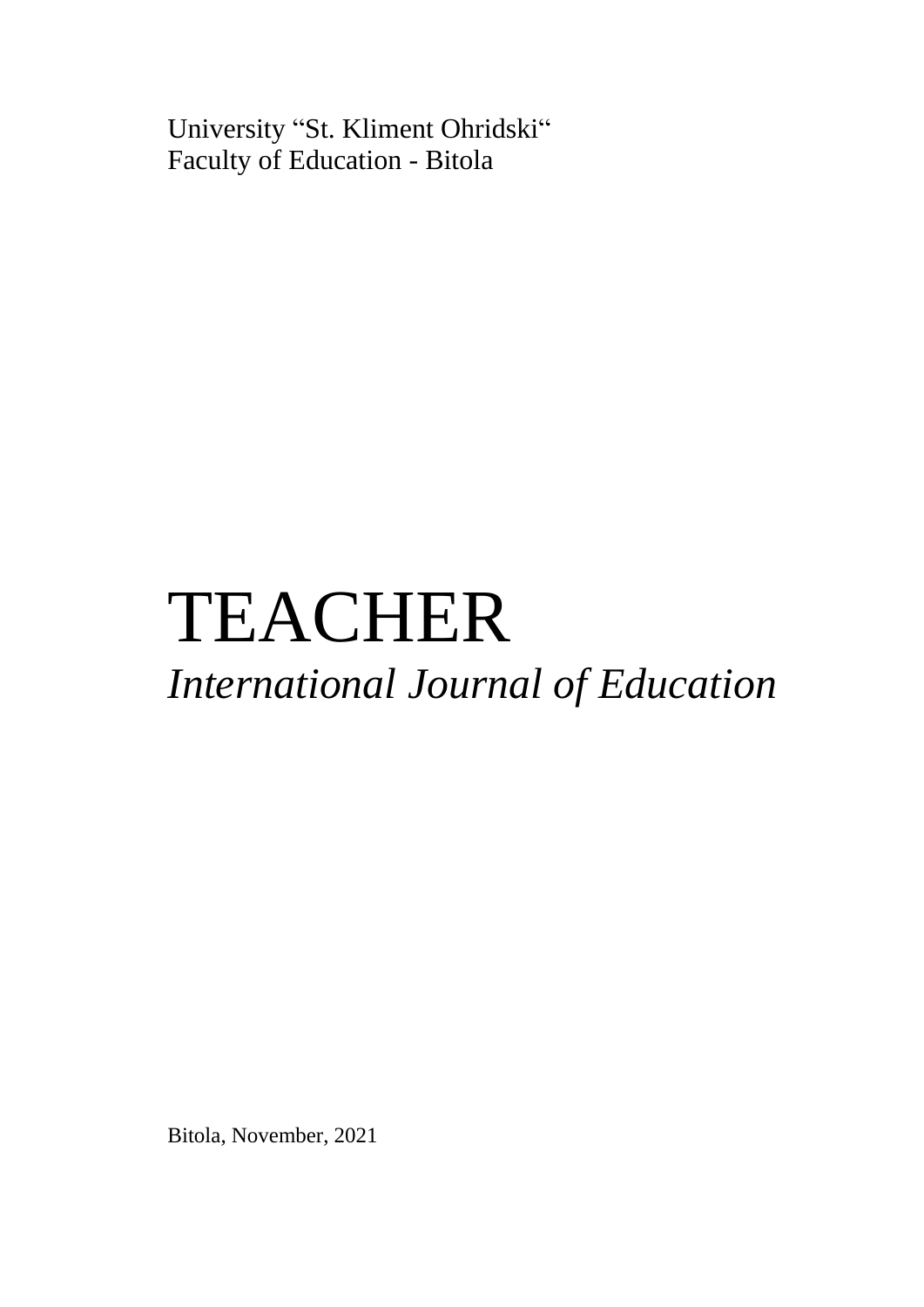## **Publisher**

Faculty of Education - Bitola Dean prof. Dobri Petrovski, PhD.

#### **Executive and Editor-in-chief**

Prof. Ljupco Kevereski, PhD, North Macedonia

#### **Editorail Board**

Academisian Grozdanka Gojkov, Serbia Academisian Marjan Blazic, Slovenia Prof. Milan Matijevik, PhD, Croatia Prof. Svetlana Kurtesh, PhD, England Prof. Danimir Mandic, PhD, Serbia Prof. Danijela Kostadinovic, PhD, Serbia Prof. Jasmina Starc, PhD, Slovenia Prof. Mojca Juriševič, PhD, Slovenia Prof. Anton Ilica, PhD, Romania Prof. Eva Soradova, PhD, Slovakia Prof. Lazar Stošić, PhD, Serbia Prof. Alla Belousova, PhD, Russia Prof. Irina Abakumova, PhD, Russia Prof. Tom Jovanovski, PhD, USA Prof. Jove D. Talevski, PhD, North Macedonia Prof. Zlatko Zoglev, PhD, North Macedonia Prof. Valentina Gulevska, PhD, North Macedonia Prof. Metodija Stojanovski, PhD, North Macedonia

#### **Technical & Computer support**

Josif Petrovski, North Macedonia

CIP - Cataloging in Publication, National and University Library "St. Kliment Ohridski" - Skopje.

TEACHER: Journal of the Faculty of Education - Bitola / [Editorial Board Acad. Grozdanka Gojkov ... ] Year XIX, No. 2 (2021) -. - Bitola: Faculty of Education, 2021 -. - 29 cm., 53 p.

Unspecified

**ISSN 1857- 8888 (online)**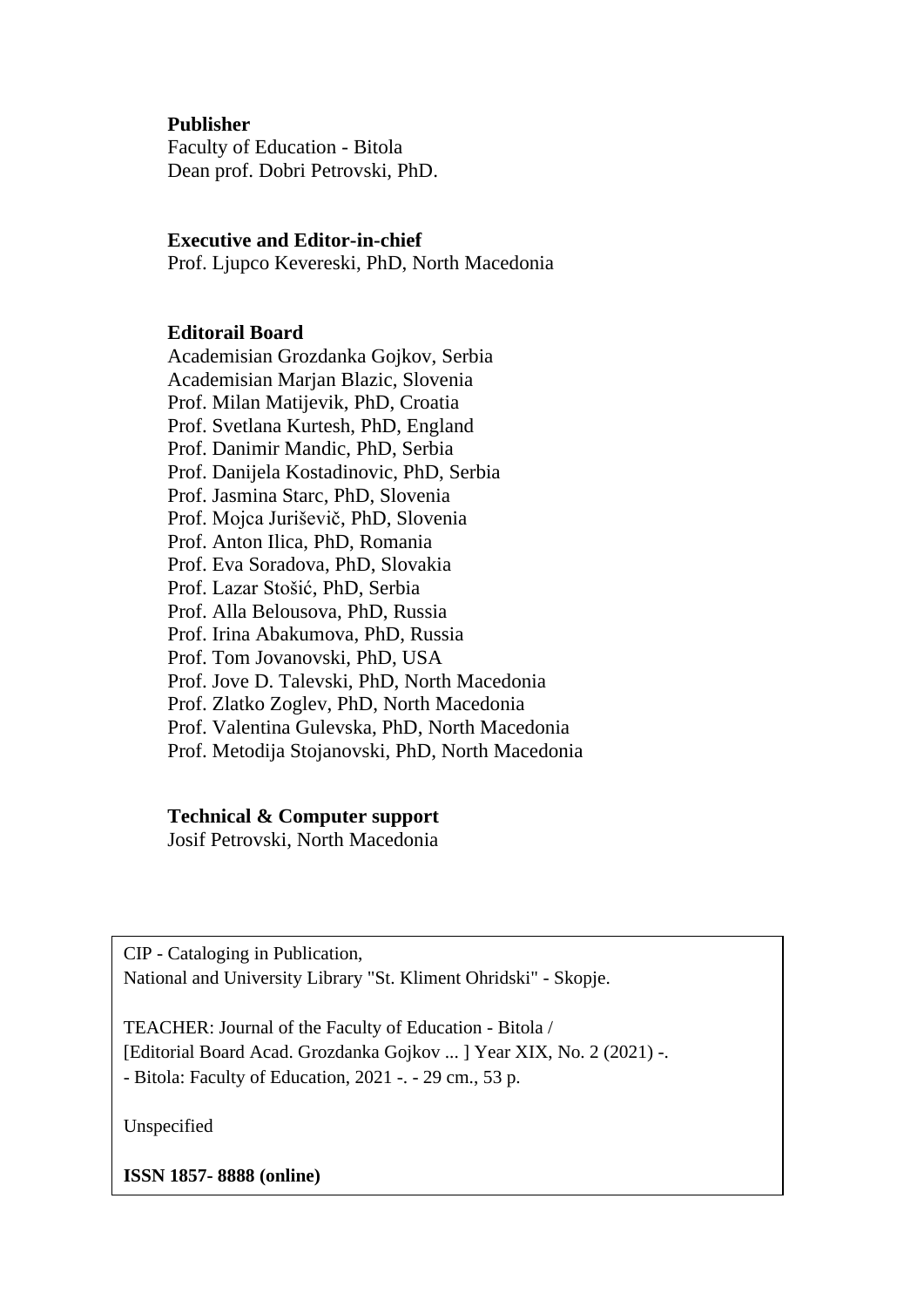University "St. Kliment Ohridski" - Bitola, Macedonia Faculty of Education - Bitola, Macedonia

**Address:** Faculty of Education ul "Vasko karangelevski" b.b. 7000 Bitola, Macedonia Tel/Fax. ++ 389 47 253 652; 203 385

With the opinion of the Ministry of Culture no. 07-2699/2 from 15.04.1998, for the journal "Teacher" is paid preferential tax rate. In accordance with Article 20, paragraph 8 of the VAT Law (Official Gazette 44/99), for the journal "Teacher" is paid a tax of 5%.

The journal has no commercial nature.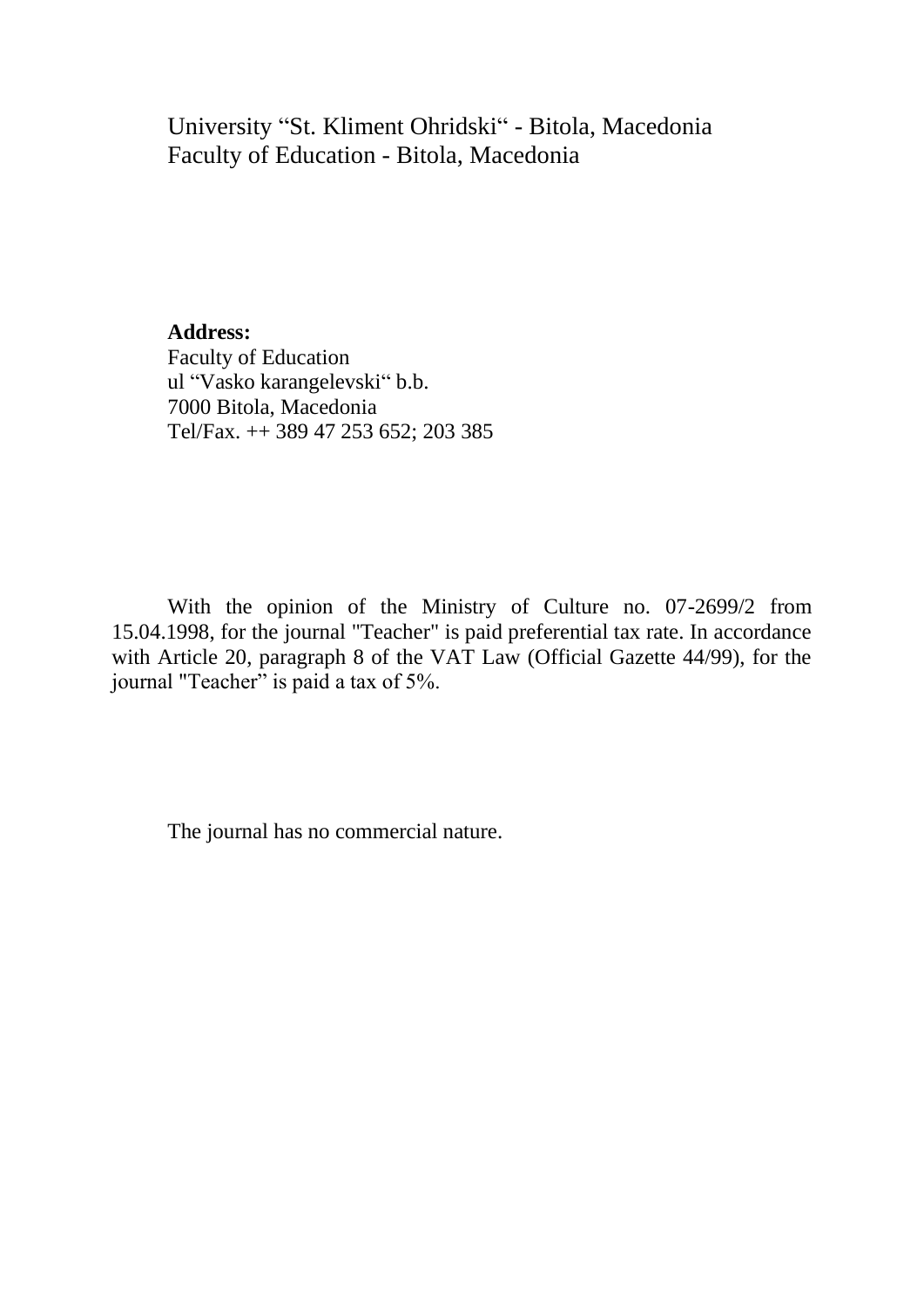## **TABLE OF CONTENTS**

| <b>ADJECTIVE ATTRIBUTE IN THE JOURNALISTIC SUBSTYLE OF THE</b>                                                          |
|-------------------------------------------------------------------------------------------------------------------------|
| LJUBINKA SIMJANOSKA-KACESKA, VIOLETA JANUSHEVA                                                                          |
|                                                                                                                         |
| NESHKOVSKA SILVANA, KITANOVSKA-KIMOVSKA SONJA                                                                           |
| <b>CHALLENGES AND SOLUTIONS IN TRANSLATING CHILDREN'S</b><br><b>LITERATURE: THE CASE OF ALICE IN WONDERLAND AND ITS</b> |
| KOSTA HRISTODULOV, SILVANA NESHKOVSKA                                                                                   |
| <b>IMPORTANT ASPECTS - PRAISE EPISTLE OF FOUR DAYS OF LAZARUS 37</b>                                                    |
| <b>ANITA ANGELEVSKA</b>                                                                                                 |
| THE INVOLVEMENT AND CONTRIBUTION OF THE SOCIAL PEDAGOGUE IN                                                             |
| <b>JASMINKA KOCHOSKA, BLAGOJCHE ANASTASOV</b>                                                                           |
| <b>THE SPEECH ACT OF APOLOGIZING IN THE ENGLISH LANGUAGE46</b>                                                          |
| JOVANA APOSTOLOVSKA, SILVANA NESHKOVSKA                                                                                 |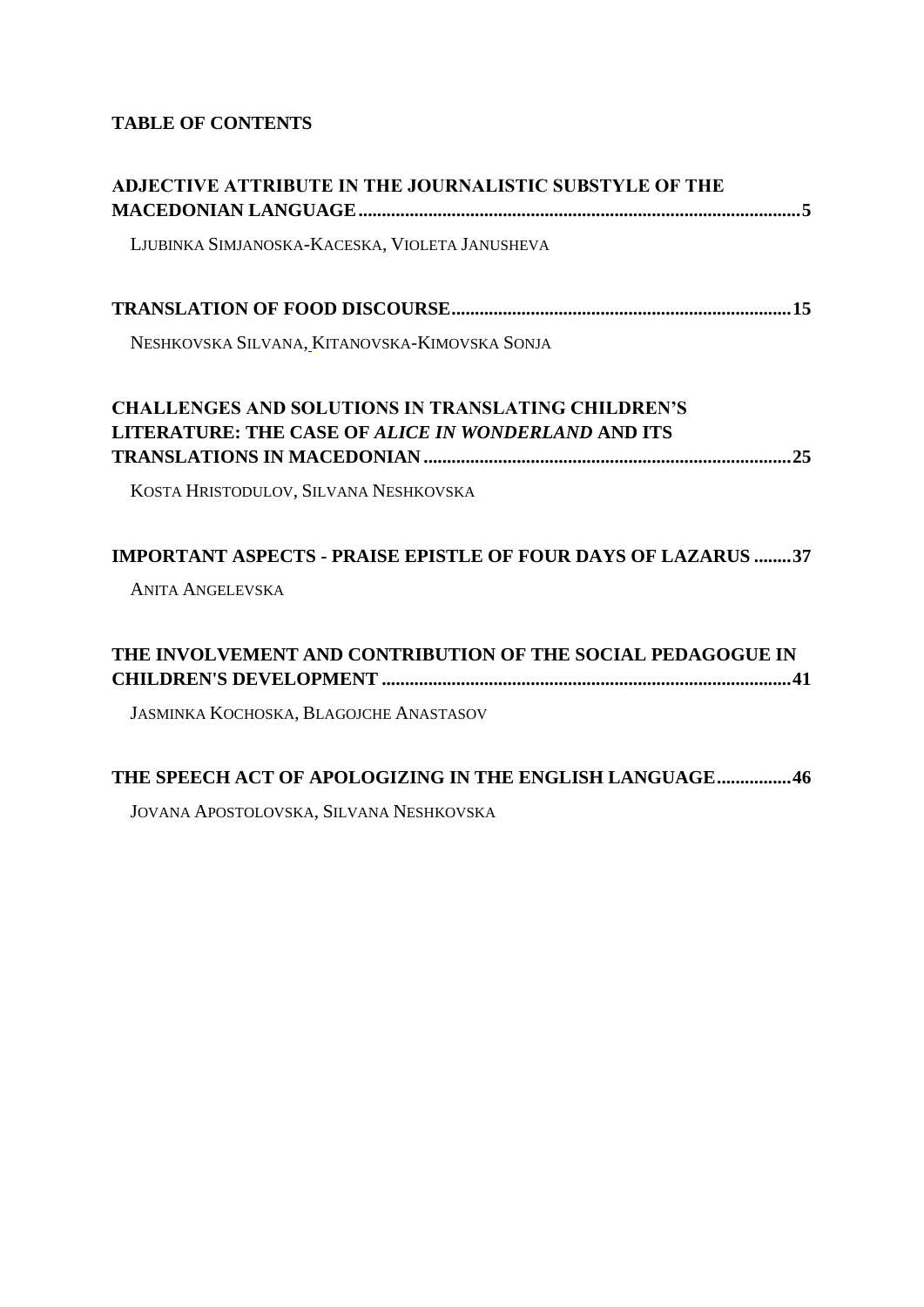## <span id="page-5-1"></span><span id="page-5-0"></span>**АDJECTIVE ATTRIBUTE IN THE JOURNALISTIC SUBSTYLE OF THE MACEDONIAN LANGUAGE<sup>1</sup>**

#### **Ljubinka Simjanoska-Kaceska, Violeta Janusheva**

Faculty of Education, Bitola *simjanoskabuba@gmail.com, violetajanuseva@gmail.com* 

#### **Abstract**

This work researches the usage of adjective attribute in the journalistic substyle of the Macedonian language in the consensual relation of the nouns which signify person (personal nouns) in order to find out the most frequently used types, as well as, to note the eventual differences in its use due to the area of the article. The sample consists of 40 journalistic articles from various areas, and the starting point in determining the type of attribute is Minova-Gjurkova' theory (2000). For data processing and reaching the conclusions, descriptive statistics is used as well as analysis, synthesis and comparison. The research shows that the analyzed journalistic articles are quite repeatedly using the basic adjective attribute presented with relative adjectives and wide varieties of combinations with adjectives, numbers, pronouns, counting that there is no difference due to the area of the article itself. It also suggests that in the articles there is no creativity in the forms showing ordinary adjective attribute and its use is limited to well known adjectives which may affect the quality of expression.

Keywords: adjective attribute, Macedonian language, journalistic substyle.

#### 1**. Introduction**

According to Minova-Gjurkova (2000), the attribute is a secondary sentence article which is not prone to change the structure of a sentence. In contrary, it serves to enrich the structure. Further, she states that the attribute expresses particular quality and it determines the noun, the center in a given sentence, from a characteristics point of view, thus enlarging its context in one hand, and in another hand, decreasing the volume of what it refers to. Furthermore, she emphasizes that most frequently attribute is presented with the adjectives and nouns, more rarely with numbers or pronouns as well that the relationship between the attribute and the noun is consensual or steering, ex. *ubava zhena* (*beautiful woman*) and *dete so ubava kosa* (*a child with beautiful hair*). According to her, for the adjectives the attribute function is a basic syntactic function and, in general, the attribute is placed before the noun. If the order is vice versa, it is about stylistic nuance or developed attribute. As an article that appears mostly before the noun group and modifies it, the attribute is named premodifier. Nevertheless, it may appear after the noun like postmodifier. The modifiers, as it is emphasized by Weng (2007), may enlarge the simple sentence into a quite longer and complex one.

<sup>&</sup>lt;sup>1</sup> Revisional scientific paper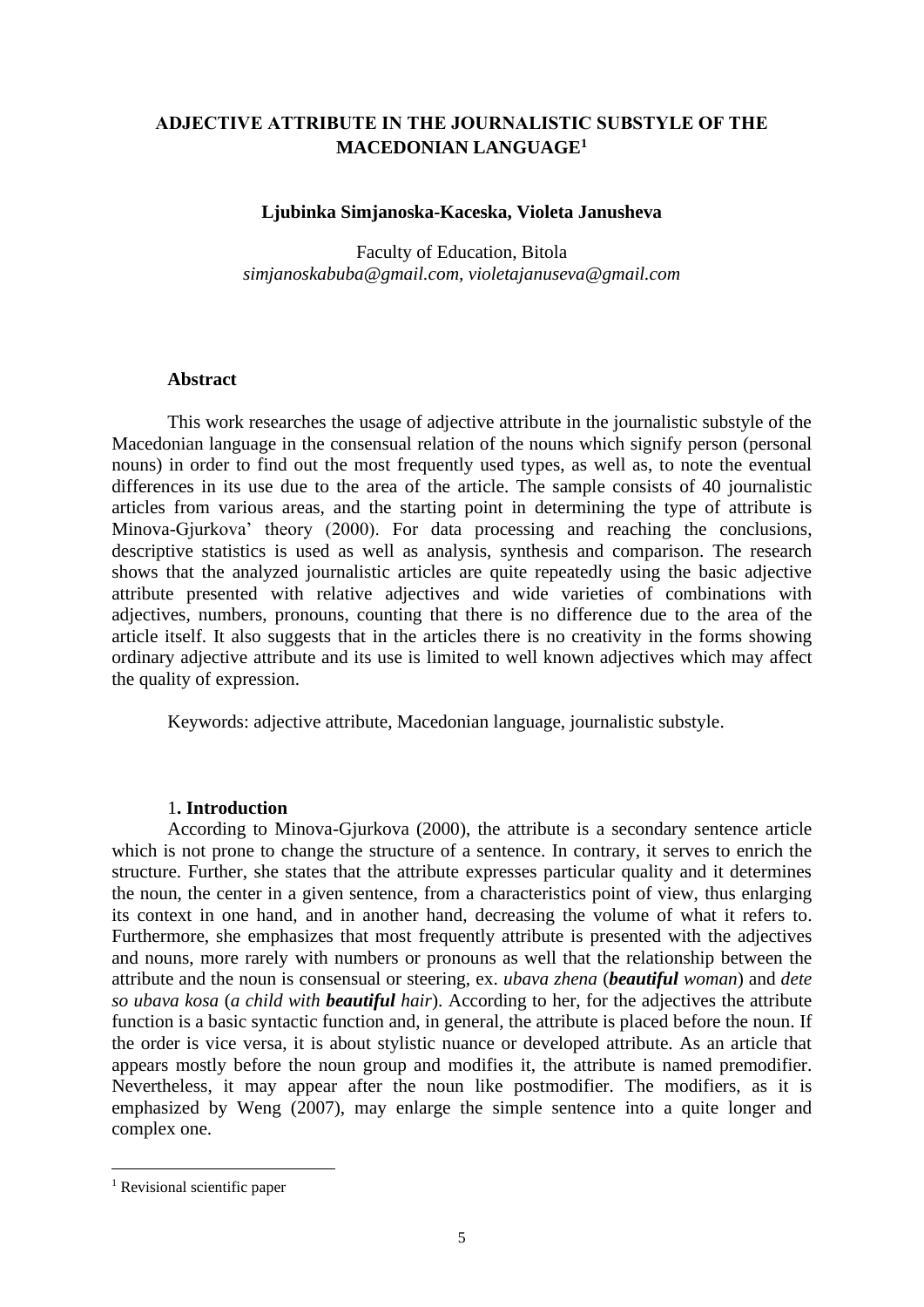In this work, the use of the adjective attribute in consensual relationship with the nouns which mark a person (personal nouns) in journalistic sub-style of the Macedonian standard language which are presented trough 40 articles from five areas: sports, politics, culture, health and science is researched. In that sense, it is extremely interesting to consider the type of adjective attribute mostly used in those articles, its form as well as the eventual differences in its use in relation to the area to which the article belongs.

On account to that it is a secondary sentence article, it may seem that examining the adjective attribute is not quite important. However, the research shows out that the adjective attribute is quite often a subject of interest in the English language researches. From there on, the scientifically and practical contribution of this work may be seen, and that is to give information to the readers of the Macedonian language in one hand, and in other hand to the researchers who are interested is this question.

#### **1.1. Types of adjective attributes**

According to Minova-Gjurkova (2000), the adjective attribute is most common attribute in the standard Macedonian language, owing this to the fact that the adjectives are considered as determiner of the noun, and that really there is a structural equivalency between the noun in a given sentence and the corresponding noun group. As she declares, the adjective attribute may appear in the following forms:

- **Basic adjective attribute** (*ubava zhena*, *malo kutre*) (*beautiful woman*, *little dog*).
- **Epithet** (*bela samovila*, *crn gjavol*) (*white fairy*, *black devil*).
- **Developed adjective attribute** (*mache*, *isplasheno od nevremeto*) (*cat*, *frightened by the storm*).
- **Separated adjective attribute** (*Pred mene*, *zasrameno*, *deteto zaplaka*) (*In front of me*, *ashamed*, *the boy cried*).

Minova-Gjurkova (2000) states that the adjective attribute has the grammatical categories degree, gender, number and determination, showing up that it is paradigmatical. In relation to the word order, she points out that as an article which stands before the noun group and which modify it, the adjective attribute is known as premodifier. However, if it is about the developed adjective attribute, then the adjective stands behind the noun.

#### **2. Previous research in the field**

In the foreing literature, there are a lot of researches connected with the adjective attribute. In addition, certain up to date researches that support the justification of this research are given.

Biber et al. (1999) and Quirk et al. (1972) examine the appearance of premodifiers of the noun group (two, three and more). As well as Huddleston (1984), they consider that the examples where there are increased numbers of premodifiers are rare an unique, although Kvirk et al. (1972) stresses out that a large number of premodifiers can be added to the noun. It is clear that the use of more premodifiers helps to obtain more information, and in the same time, according to them, the question for the modifiers order is quite significant. In this context, the number of the researches that stress out the order of the modifiers is also meaningful. Biber et al. (1999) consider that the order depends on the meaning which is transferred, and moreover, on the structure of the premodifiers. Quirk et al. (1972) lists the following order of the premodifiers in the English language: evaluative or subjective addjectives (*ubav*, *ekstravaganten*) (*beautiful*, *extravagant*), general adjectives denoting form and size (*mal*, *tezhok*) (*small*, *heavy*), adjectives denoting age (*star*, *nov*) (*old, new*),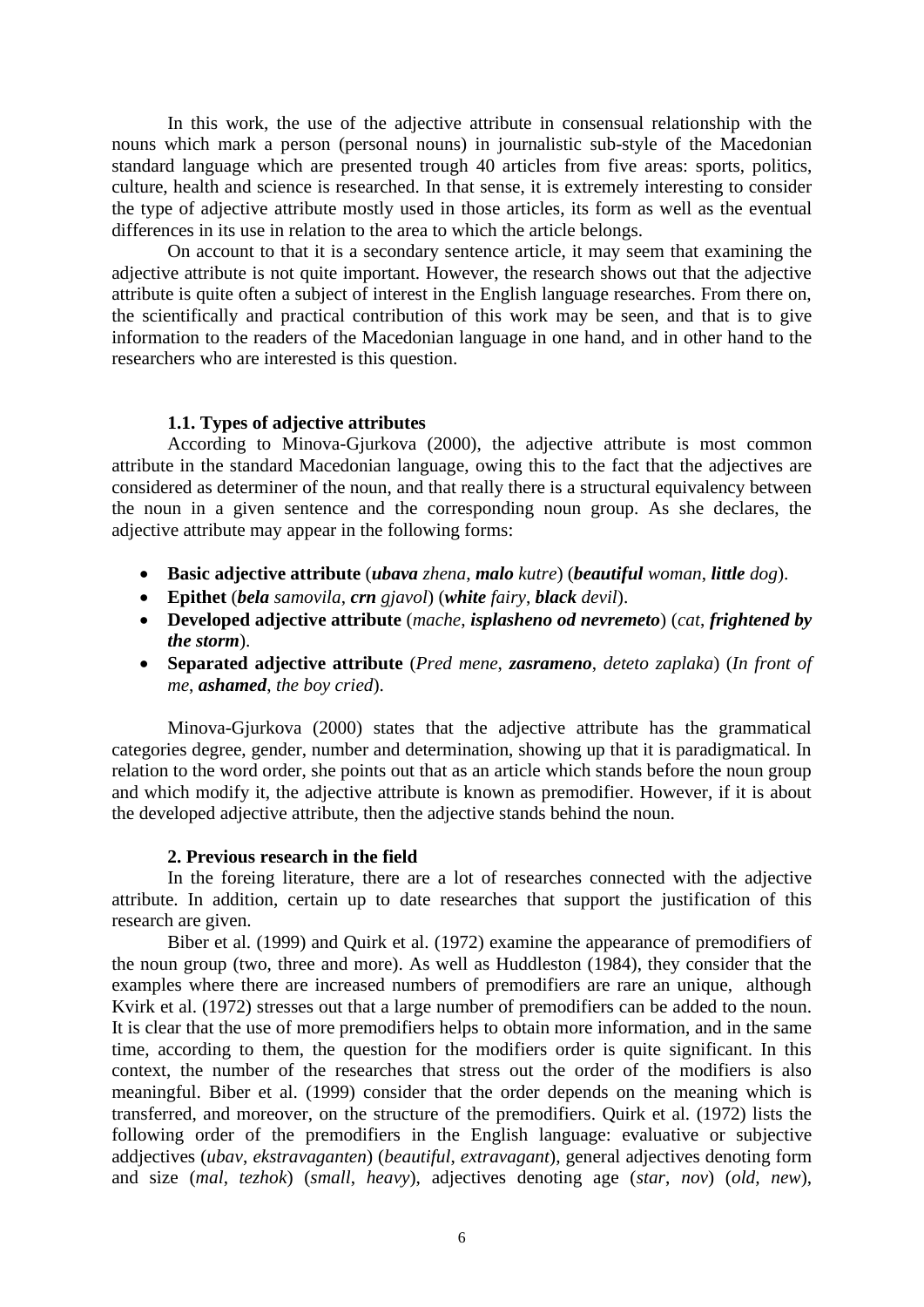adjectives denoting colours (*zelen*, *siv*) (*green*, *grey*) ect. Using three approaches for the premodifiers' order, Swan & Hatzivassiloglu (1999) claim that the order affects the fluency of text. The order of the premodiers (adjectives and pronouns) in the English language is considered by Al-Monem (2018), who is relaying on the classification of the adjectives by Dixon (1982): adjectives denoting dimension, physical characteristics, human charachteristics, (*srekjen*, *ljubezen*) (*happy*, *kind*)*,* colour, age, value (*dobar*, *losh*) (*good*, *bad*), speed (*brzo*, *bavno*) (*fast*, *slow*). He reveales that the Iranian students of the English language found the premodifiers hard to be acquired.

Nagrahani (2009) researches the forms of the modifiers in the noun phrases used in the jurnal "Jacarta Post", and their distribution from semantical and structural point of view. Hernandes (2017) does a variational analysis on the modifiers into shows for cooking and he assumes that the adjectives as modifiers are found in attributional or predicative function and that mostly, the evaluative adjectives are used. Gu (2019) points out the importance of the modifiers' role, among others, of the adjectives in the English language, approaching them as a grammatical units, and examining them in relation to the definition, classification and position in the noun group. Paul (2019) considers premodifiers into the film critics on the web page of "BBC" and "Guardian". He explores their types, frequency and the aim of their use, concluding that from all premodifiers in the critics, the adjectives are present with 51,6% and that the lowest number, regarding their semantics, are those adjectives noting colour, as a result of which more descriptive information is obtained. Susanto (2019) writes about the premodifiers in advertisements for a lipstic from "Revlon" in online magazines for women and concludes that the adjectives are the most frequently used premodifiiers with 27% from all of the used modifiers.

In the Macedonian language, the most comprehensive information for the attribute, as well for the linearization (hiearachy of the adjective modifier order) in the Syntax from Minova-Gjurkova (2000) is given. According to her, the scheme of the noun group includes: auxiliary determiners *(site*) (*all*), determiners, (*ovie*) (*these*), numbers and countable nouns (*chetvorica*) (*four*), possesive pronouns (*nivni*) (*their*), ordinal countable nouns (*prvi*) (*first*), descriptive adjectives (*dobri*) (*good*)*,* postmodifier (*od detstvoto*) (*from the childhood*), dependent part-sentence (*shto ne go zaboravaat*) (*who do not forget him*). From there on, the whole noun group is noted as: *site ovie chetvorica nivni prvi dobri prijateli od detstvoto shto ne go zaboravaat*)*.* The developed adjective attribute is considered by Petrovski (2016).

#### **3. Methodology**

The sample consists of 40 journalistic articles from five areas of interest: sport, politics, culture, education and health (8 articles from each area of interest) collected during May-September. In determining the adjective attribute, the starting point is Minova-Gjurkova's theory (2000). For the data processing and drawing conclusions, descriptive statistic, analysis, synthesis and comparison are used.

#### **4. Results from the research, analysis and discussion**

#### **4.1. The use of adjective attribute in sport articles**

In the eight articles with sport context, 1 338 words are used. From them, 22 words or 1.64% are adjective attribute. Simple adjective attribute is noticed in 18 examples, or in 81.82% from all the adjective attributes or in 1,34% from all the words in the articles. One of the attrubutes is presented with a number (*35 rakometari*) (*35 handball players*) and 1 with pronoun form *(site protivnici*) (*all oponents*). 3 attributes are epithet (*legendarnata*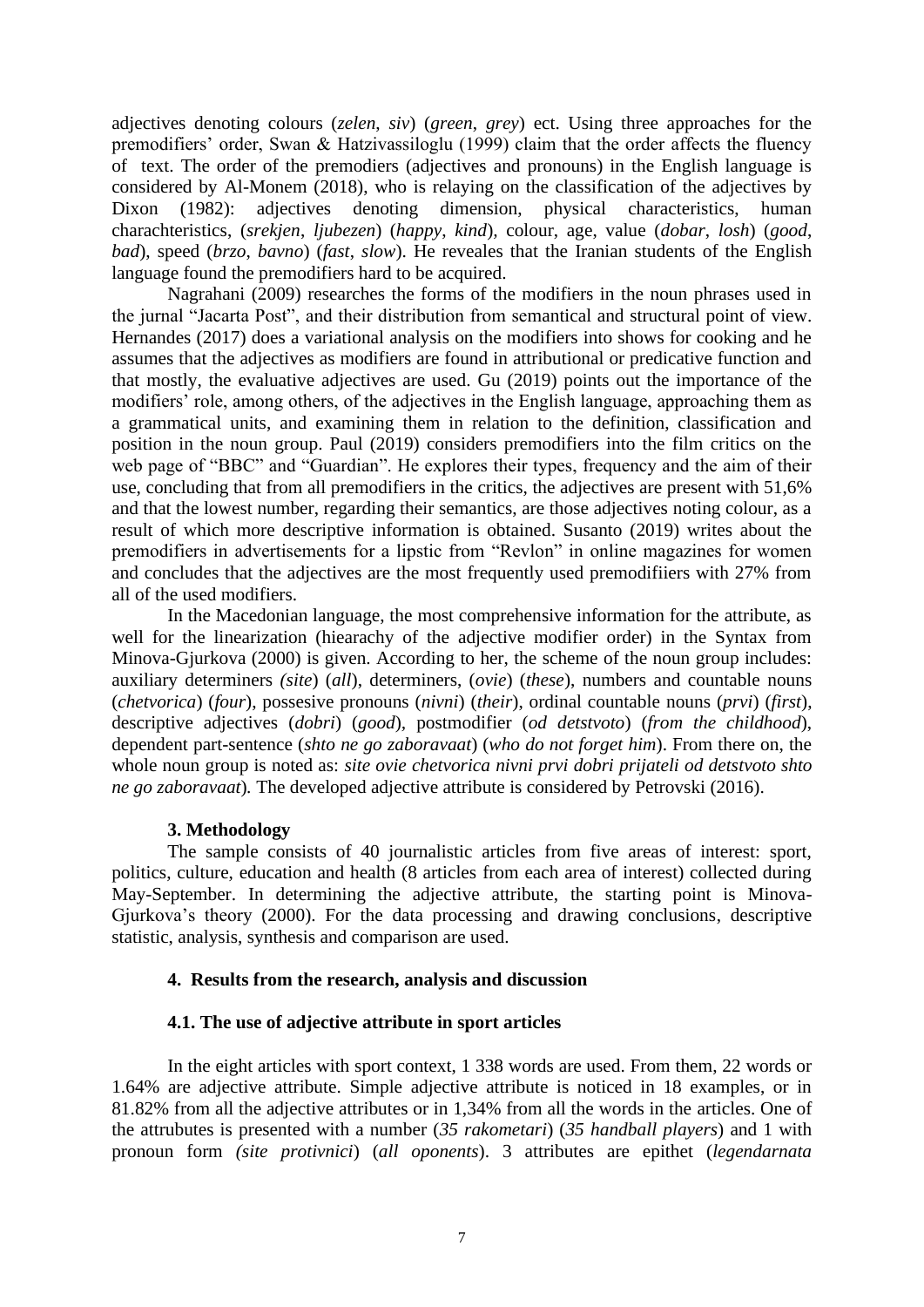#### *Germanka*) (*legendary German*) (*legendarniot shvajcarski teniser*) (*legendary Swiss tennis player* and (*prviot covek*) (*the first man*).

The adjective attribute is differentiated according to the adjective by which it is presented. The less used ones are the following: developed adjective attribute (*voodusheven od uspehot*) (*delighted for the success*), attribute presented in a combination with relative and descriptive adjective (*potencijalnite mladi rakometari*) (*the potencial young handball player*) and attribute presented in a combination of two different relative adjectives (*legendarniot shvajcarski teniser*) (*legendary Swiss tennis player*). Their representation is the same compared with the attribute with number and relative pronoun, i.e. they presents 4.55% from all the attributes and 0.07% from all the words used in the eight articles. Next, there are attributes presented with numbers (*14-godishno momche*, *prviot chovek*) (*fourtheen year boy*, *the first man*), with possesive pronoun (*nashite reprezentativci*, *nashite fudbaleri*) (*our team*, *our football players*) and with descriptive adjective (*nov trener, alchniot menadzher*) (*new trener, the greedy mаnager*). They make up 9.09% from all the attributes and 0,15% from the sum of words used in the articles. Most of the attributes, even 10 or 45.45% are attributes with relative adjective, and it is 0.75% from the whole of words (*potencijalnite reprezentativci*, *glaven favorit*, *klupskata legenda*, *italijanskiot struchnjak*, *poraneshnite reprezentativci*, *prilepskiot napagjach*, *nekogashniot napagjach*, *tehnichkiot direktor*, *belgiskiot dzver*, *kluchnite fudbaler*) (*the potential team*, *key favorite*, *club legend*, *the Italian expert*, *the former representatives*, *The Prilep's attacker*, *former attacker*, *the technical manager*, *the Belgium beast*, *the key football players*).

Within the adjective attribute presented with relative adjective and the adjective attribute presented with a combination with two relative adjectives, two specific instances are noticeable: *legendarnata Germanka Shtefi Graf and legendariont shvajcarski teniser X Y* (*the legendardy German Shtefi Graf and the legendary Swiss tennis player H Y*)*.* Taking in consideration that the attribute determines the noun from characteristic point of view, it is evident that the relative adjective *legendaren* (*legendary*) is an adjective attribute – epithet which is harmonized by gender, number and determination of the noun, in the instance, with the *Germankata (German*) and *teniser* (*tennis player*)*.* Bearing in mind that those two nouns are followed by personal names, there is a space to tell that they are descriptive expressions, more precisely periphrases (Janusheva, 2020a), meaning that they are secondary nomination of the denotations' name (first nomination, X Y). In this context, when a syntax analysis on a sentence is done, it should be indicated that the attribute, in this case, is a part of the figurative periphrases (Janusheva, 2020b), *legendarniot shvajcarski teniser*, X Y and *legendarnata Germanka Shtefi Graf.* Among the characteristics of the periphrases, their evaluation function should be pointed out, clearing out that the attribute is part of the periphrasis and the evaluative character of the periphrases is correlated and connected with it. Relaying on that, the author of the article determines/evaluates the person from the feature point of view, which according to him, is the most significant, makes a distinction and separates this person from the others. In addition to this, the same explanation may be stated for the same adjective attribute *tehnickiot* (*technical*) in the descriptive statement *tehnickiot director* X Y, but the difference is that in this example, it is about logical periphrases (Janusheva, 2021).

#### **4.2. The use of the adjective attribute in articles of political connotation**

The journalistic articles with political connotation have 2 438 words. In them, 14 simple adjective attributes are used, with representation of 63.64% from all the attributes and 0.57% from all the words and 1 epithet.

In relation to the type of the adjective used for presentation of the adjective attribute there are: attribute with relative adjective (*talibanski borci*, *poraneshniot pretsedatel*,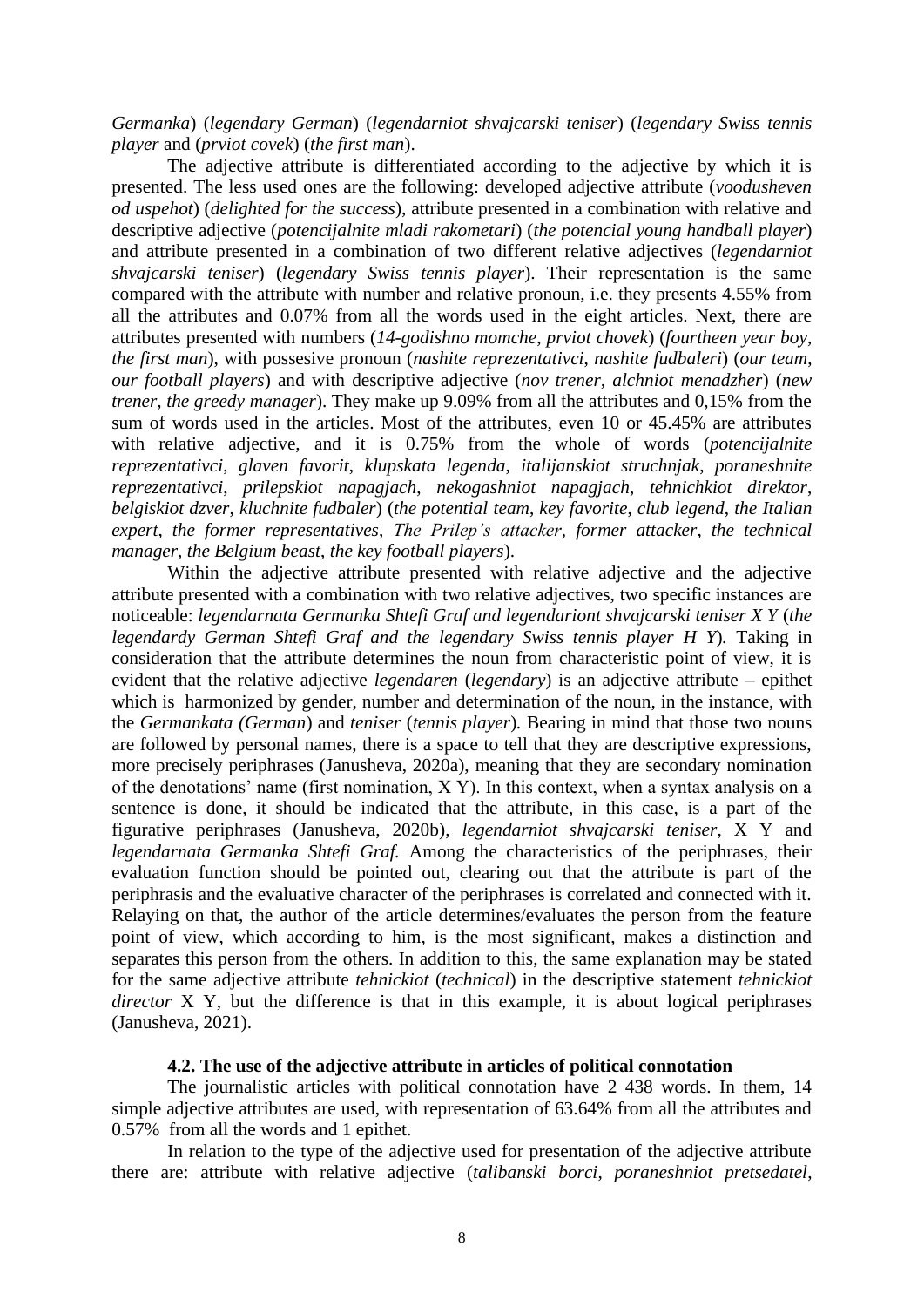*poraneshniot sovetnik*, *poraneshiot portparol*, *litvanskiot minister*, *zagrizhenata ambasadorka*, *beloruskiot ambasador*, *lichni asistenti*, *bremeni zheni*, *bremeni majki*) (*Taliban soldiers*, *the former president*, *the former adviser*, *the former spokesman*, *the Litvanian minister*, *the worried ambassador*, *The Belarus ambassador*, *personal assistants*, *pregnant women*); attribute with a combination of two relative adjectives (*poraneshniot amerikanski pretsedatel*, *poraneshniot generalen sekretar*) (*the former American president*, *the former general secretary*); attribute presented with number and relative adjective (*200 dopolnitelni asistenti*) (*200 additional assistants*); attribute with pronoun and relative adjective (*sekoe novorodeno dete*) (*every new born child*); attribute with countable adjective (*prviot diplomat na EU*, *vtororodeno dete*) (*the first diplomat of EU*, *second born child*) . This presents 6.67% from all the attributes and 0.04% from all the words of the articles. It is evident that in the articles with political context there are examples that point out on simple adjective attribute as a part of logical and figurative periphrases (*prviot diplomat na EU*) (*the first diplomat of EU*) and (*beloruskiot ambasasor*) (*The Belarus ambassador*).

#### **4.3. The use of the adjective attribute in articles with cultural contents**

In the articles with cultural contents there are overall 2 463 words. From them, 17 or 0.96% are adjective attributes, and from them 16 are simple adjective attributes and one is developed adjective attribute (*voodusheven od uspehot*) (*delighted from the success*). From here, 94.12% are simple adjective attributes, which is 0.65% from the accumulative sum of all the words. The developed one participates with 5.88% into the adjective attributes and with  $0.04\%$  in all of the articles' words.

Regarding the type of the adjective used to present the adjective attribute, there are adjective attribute presented with relative adjective (*izvonredniot basist*, *makedonskiot jutjuber*) (*the great bassist*, *the Macedonian youtuber*) and with descriptive adjective (*popularnoto duo*) (*the popular duo*). In all articles there are overall 6 combined attributes or 28.57% from all the attributes and 0.24% from all of the 2 463 words: attribute presented by a combination of pronoun, descriptive and relative adjective (*nashata najgolema muzichka dzvezda*) (*our biggest music star*); decsriptive + descriptive adjective (*mladiot talentiran tapanar*) (*the young and talented drummer*); number + decriptive + relative adjectives (*eden od najaktivnite makedonski muzichari, eden od najrenomiranite makedonski pijanisti, edna od najgolemite dzvezdi od jugolsovenskiot film*) (*one of the most active Macedonian musicians*, *one of the most renowned Macedonian pianists*, *one of the biggest stars of the Yugoslav film*). The last three examples are semantic formulas serving to express figurative and logical periphrases.

#### **4.4. The use of adjective attribute in articles about health**

Getting into the articles with health content, they consists of 2 629 words. From them, 8 or 0.30% are adjective attributes. Regarding the type of the adjective used to present the adjective attribute, the following are noted: attribute with relative adjective (*vakciniranite posetiteli*, *britanskiot pretpriemach*) (*the vaccinated visitors*, *The British entrepreneur*); developed adjective attribute (*nauchnicite zbuneti od situacijata*) (*the scientists confused by the situation*); attribute with numbers (*416 614 lica*, *sedum lugje*, *21 zhitel*) (*416 414 persons*, *seven people*, *21 inhabitants*); attribute with a combination of descriptive and number adjective (*sedummina povozrasni lica*) (*seven older people*). From the eight adjective attributes, 3 are presented with relative adjective and 3 are with numbers, consequently, their representation is the same, 37.50% from the attributes and 0.11% from the overall words used for writhing the eight articles. Only 1 or 12.50% from the adjective attributes and 0.04% from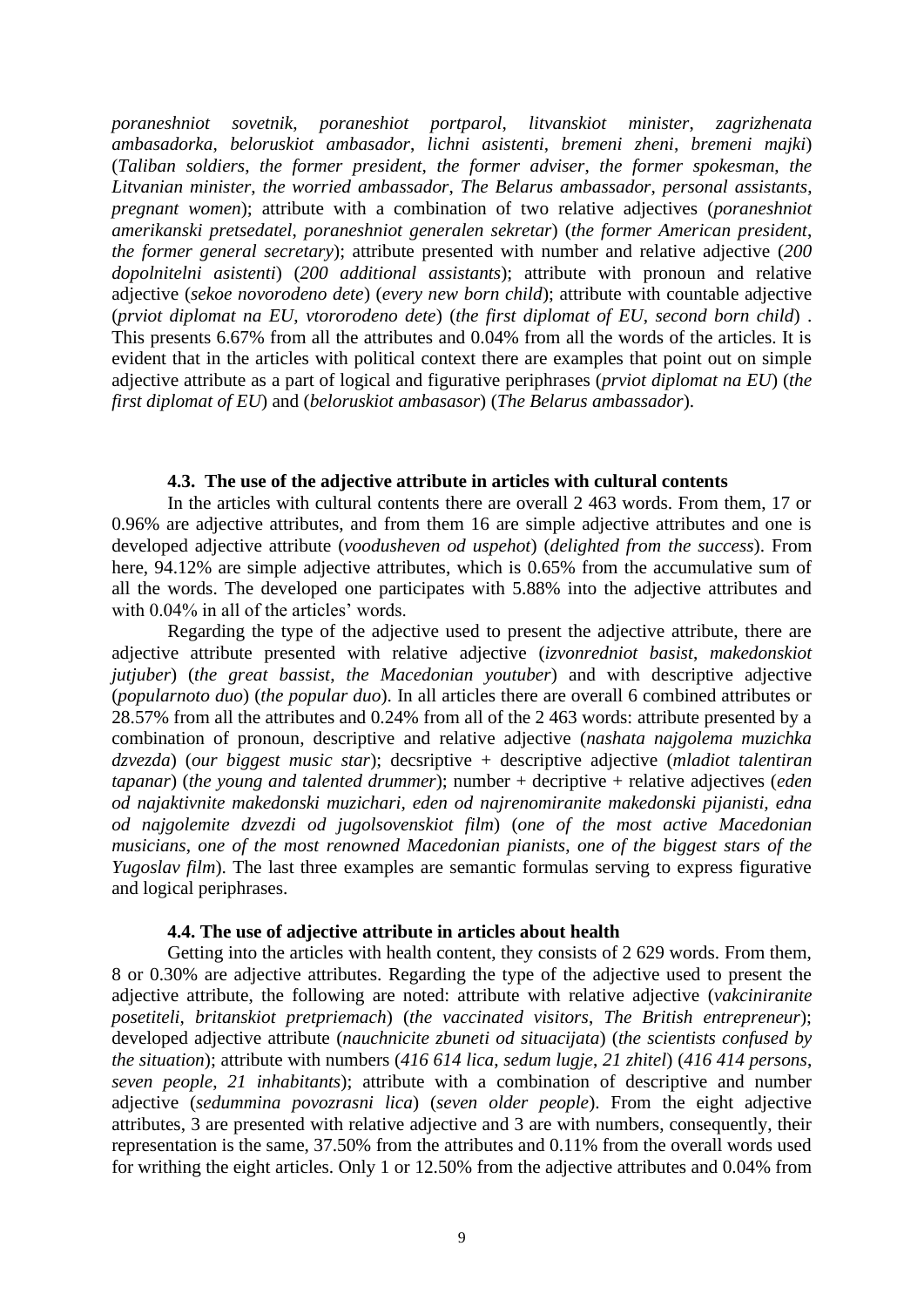the sum of the words is developed attribute, and the representation of the attribute created with a combination of numbers and descriptive adjective is equal. Also, in these articles, the attribute in the semantic formula for expressing the logical periphrases is noted.

#### **4.5. The use of attribute in articles with scientific context**

In the articles with scientific context, compared with the others that were previously analyzed, the greatest amount of words, i.e. 3 002 words is used. From them, only 5 are adjective attribute, or 0.17%. One is presented with number (*eden astronaut*) (*one astronaut*), 3 are combination of number and relative adjective (*dvajca ruski astronauti*, *trojca amerikanski astronauti*) (*two Russian astronauts*, *three American astronauts*), which is 60% from the attributes and 0.10% from all the words used in the articles. 2 are adjective attributes with relative adjective (*планетарни научници, руските астронаути*) (*planetary scientists*, *The Russian astronauts*), which is a representation of 40% of the attributes and 0.07% from the overall number of 3 002 words used.

Regarding to this, the most commonly used is the simple adjective attribute with one adjective in 42 examples and this is 60% from the adjective attributes and 0.35% from all the words. Then, there are 17 combined adjective attributes or 22.99% from this type or 0.14% from all the words. Attributes with pronoun are following: there are 7 of them or 9.46% from the attributes or 0.06% from the words. 5.41% from the attributes are the attributes with numbers, and they are presented with 4 examples from each type. Their representation into the whole of words in the 40 articles is 0.03%.

The type of the adjective attribute, according to Minova-Gjurkova (2000) in all the 8 articles is given in the chart 1:



Chart 1: The type of the adjective attribute

According to the type, the adjective attributes are mostly presented through the simple adjective attribute, 91.78% or 67 attributes, which is 0.56% from the total number of the words in all 40 articles. The rest 3 are developed adjective attributes and their frequency is 4, which is 11% from the adjective attributes or 0.025% of the words.

The type of the simple adjective attribute, regarding the adjective used in all 40 articles is given in chart 2: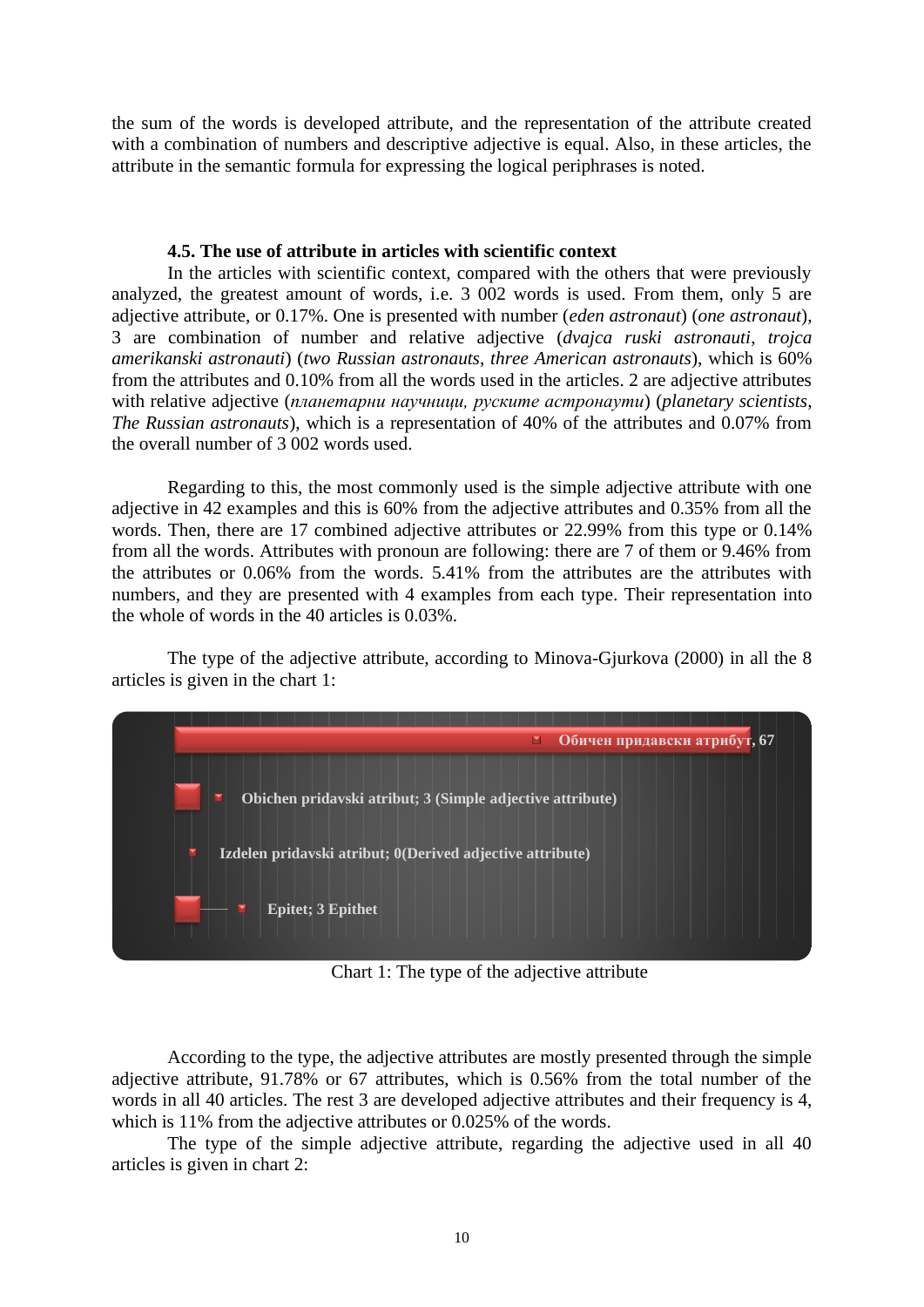

From the simple adjective attributes, the biggest frequency is noticed in attributes with relative adjective. 28 attributes were found out, and more exactly, this is 40% from the adjectives, 41.79 % from the simple adjective attributes and 0.236% from the total number of 11 870 words used in 40 articles. Moreover, next are attributes with descriptive adjective, 7 or 10% from the adjective attribute, 10.45% from the simple adjective attribute and 0.06% from the total number of words used. In the articles, there are 4 different attributes presented with possessive pronoun, number, numerical adjective and combination of number and with relative adjective. Their representation in the total number of adjective attributes is 5.71%, 5.97% from the simple adjective attributes and 0.034% from the total number of words used in the articles. With 3 examples the attributes with pronoun and attribute with triple combination (number, relative and descriptive adjective) are represented. That is 4.29% from the adjective attributes, 4.48% from the simple adjective attributes and 0.025% from the total number of words. The following attributes are represented with one example: attributes with combination of number and descriptive adjective, combination of two descriptive adjectives, combination of pronouns, descriptive and relative adjective and combination of pronoun and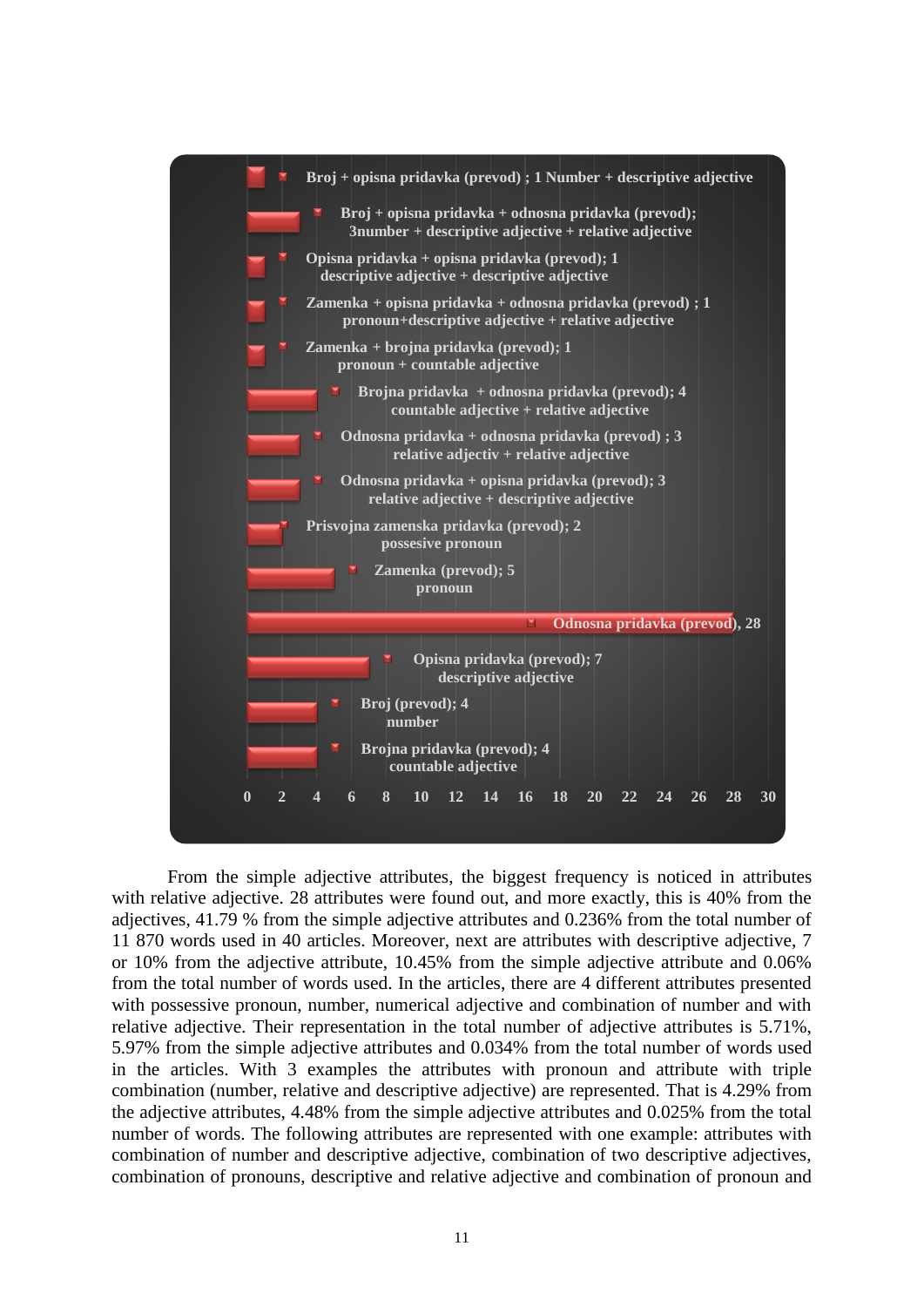countable/numeric adjective. Their representation in all the adjective attributes is 1.43%, in the simple adjective attributes is 1.49 % and in the total font of words used for the 40 articles is 0.008%.

In sum, the analyzed articles show that regarding the type of the adjective attribute, the most frequent is the simple adjective attribute, which has a role of modifier and the same is confirmed in the research of Nuhrahani (2009), Hernandez (2017), Gu (2019), Paul (2019) and Susanto (2019), suggesting the enormous usage of the adjectives in a modifier role in the journalistic articles. The results from this research are in a correlation with the research made by Biber et al. (1999) and Quirk et al. (1972) in terms of the fact that most of the nouns denoting persons are determined with two adjective modifiers. Despite the fact that Biber et al. (1991) and Huddleston (1984) consider that examples of a noun determined with more premodifiers are rarely used, in the analyzed articles there are examples with 3 premodifiers: *nashata najgolema muzichka dzvezda* (*our biggest music star*), *eden od najrenomiranite makedonski pijanisti* (*one of the most renowned Macedonian pianists*). In the analyzed articles, 3 developed attributes and 3 epithets are used. The rare use of epithets suggests that the journalistic articles have a deficit in pictorial description.

The articles with sport connotation are the ones with the most adjective attribute, followed by the culture and politics articles, and the least adjective attributes are noticed in the articles with health and science context. One of the reasons for this occurrence may be result of the fact that in the first group articles are about athletes and people directly involved in daily political and cultural events, and in the other hand, the second group of articles are commonly about scientific and health issues, facts and etc.

 In relation to the type of the simple adjective attribute (the type of the adjective with which it is presented), it is noticeable that this attribute is presented with relative adjectives. Moreover, it is about well known attributes used in a daily base for characterization of the nouns for person (personal nouns). From there, it can be seen that no creativity is evident and it seems that those attributes, all together with the attributes in the semantic formula for expressing logical and personal periphrases are kind of cliché, which the author or the redaction chooses as a ready solutions for the text needs, not taking into account the eventual monotony during the reading. Talking about the linearization of the adjective modifiers, the research results show that there is no deviation from the scheme of the noun group specified by Minova-Gjurkova (2000).

#### **5. Conclusion**

The attribute is a key component in a sentence, which narrows the scope, but enlarges the context of the noun that denotes a person (personal noun). When the attribute refers to person, it characteristics comes to full expression, and it is easier to get complete perception for the person. Analysis indicates that, nevertheless it is a secondary sentence part, the attributes have an important aim as a part of a sentence, as well as a premodifiers of the personal nouns, and their choice in the article, in a great extent, may affect the fluency of the text and its saturation with everyday known attributes, which may lead to monotony during the act of reading. This work has limitations, primarily, in regard of the limited number of analyzed articles (40), and evidently, enlarged number of articles is needed in order to obtain more relevant conclusions for the use of the adjective attribute in the journalistic substyle of the Macedonian standard language. However, this work contributes into the field of researching the adjective attribute in the journalistic discourse of the Macedonian language because it gives knowledge about the type of the adjective attribute and the type of the adjective used to represent the attribute in the journalistic substyle of the Macedonian language.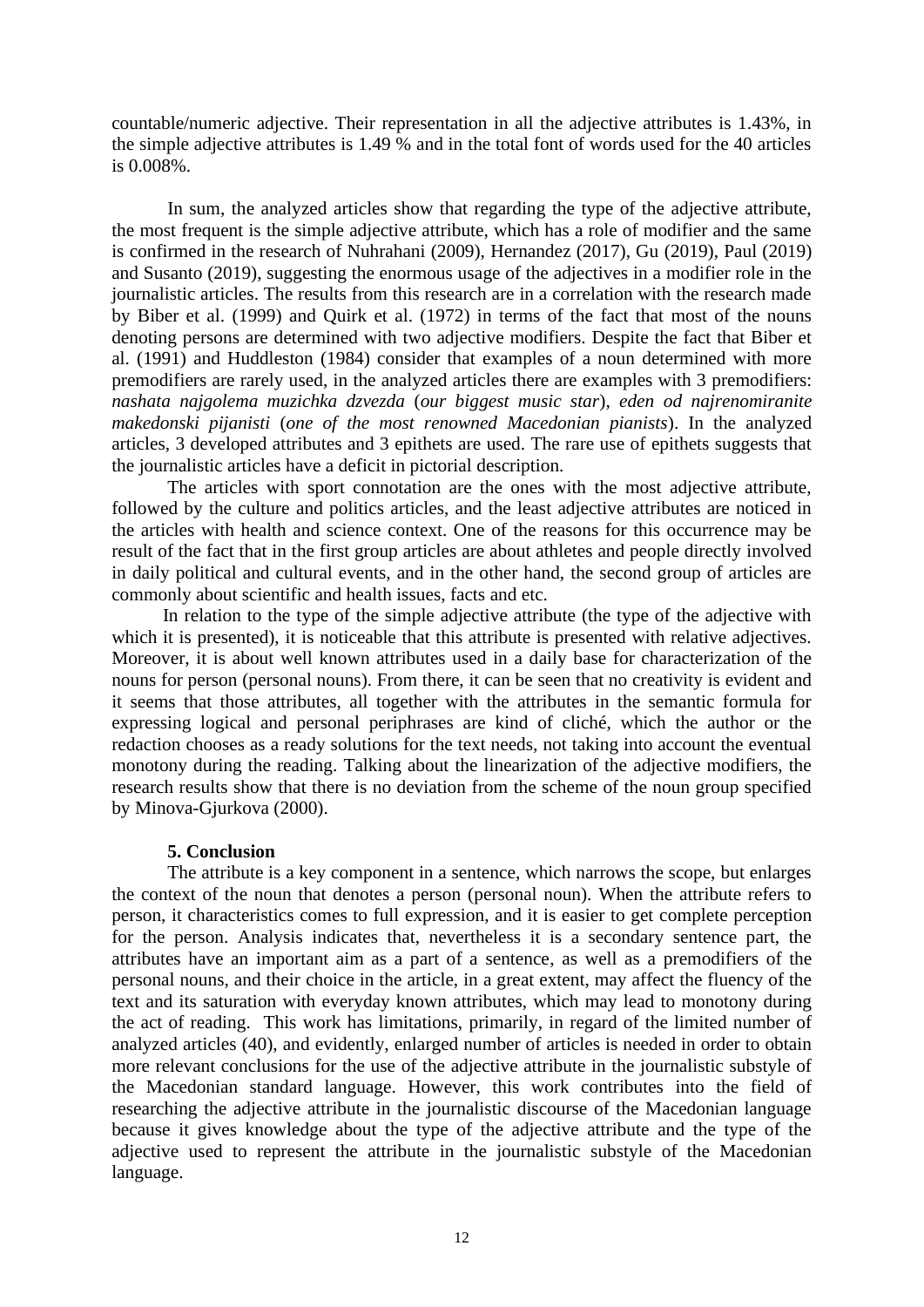## **References**

## **Cyrillic**

Minova-Gjurkova, L. (2000). *Sintaksa na makedonskiot standarden jazik* (*Syntax of the standard Macedonian language*). Skopje: Magor.

Petrevski, B. (2016). Razvieniot pridavski atribut vo makedonskiot jazik (The developed adjective attribute in the Macedonian language). *Sedmi nauchen sobir na mladi makedonisti*. UKIM.

## **Latin**

Al-Monem, A. G. (2018). *Pre-modifiers in English*. Al-Anbar University.

Biber, D., Johansson, S., Leech, G., Conrad, S. & Finegan, E. (1999). *Longman grammar of spoken and written English*. Harlow, UK: Pearson Education Limited.

Gu, Q. (2019). A study on modifiers in the English language. *Journal of language teaching and research, 10*(6), 1312–1317.

Hernandez, H. M. (2017). *A variationist analysis of modifiers in cooking shows*. Memorial University of Newfoundland. [https://bit.ly/3A7mtAd,](https://bit.ly/3A7mtAd) 20.5.2021.

Huddleston, R. (1984). *Introduction to the grammar of English*. Cambridge: CUP.

Janusheva, V. (2020a). The periphrases in the Macedonian standard language. *Palimpsest, 5*(9), 87–97.

Janusheva, V. (2020b). Figurative personal periphrases in the Macedonian standard language. *Palimpsest, 5*(10), 13–23.

Janusheva, V. (2021). Semantic formulas for expressing logical personal periphrases in the Macedonian standard language. *Palimpsest, 6*(11), 33–46.

Nugrahani, Y. A. (2009). *Analysis on the type of noun phrase modifiers used in article title in the Jakarta post (syntactic structural approach*). Muhammadiyah University of Surakarta. [https://bit.ly/3a4h7Lx,](https://bit.ly/3a4h7Lx) 12.5.2021.

Paul, V. (2019). *Premodification in film reviews*. University of Pardubice. [https://bit.ly/3a3ZUlx,](https://bit.ly/3a3ZUlx) 20.1.2021.

Quirk, R., Greenbaum, S., Leech, G. & Svartvik, J. (1972). *A grammar of contemporary English*. Harlow, UK: Longman Group Limited.

Shaw, J. & Hatzivassiloglou, V. (1999). Ordering among premodifiers. *Proceedings of the 37th annual meeting on the Association for computational linguistics* (135–143). USA, Maryland, College Park: Association for computational linguistics.

Susanto, C. M. C. (2019). *The use of pre-modifiers and post-modifiers of noun phrases in Revlon lipstick advertisements in female online magazines*. Universitas Sanata Dharma. [https://bit.ly/3mlOShb,](https://bit.ly/3mlOShb) 13.5.2021.

Weng, Y. (2007). The linguistic phenomenon of ambiguity caused by improper use of modifiers. *Journal of Liaoning Technical University 9, 640–542*. (Social science edition).

## **Excerpts from:**

[https://bit.ly/2YrglGj;](https://bit.ly/2YrglGj) [https://bit.ly/3Bpc4S9;](https://bit.ly/3Bpc4S9) [https://bit.ly/3a8hCUO;](https://bit.ly/3a8hCUO) [https://bit.ly/3oxYqYY;](https://bit.ly/3oxYqYY) [https://bit.ly/3A8fE1l;](https://bit.ly/3A8fE1l) [https://bit.ly/3Ffhzox;](https://bit.ly/3Ffhzox) [https://bit.ly/2YjrvMZ;](https://bit.ly/2YjrvMZ) [https://bit.ly/3oyDfX0;](https://bit.ly/3oyDfX0) [https://bit.ly/2YsHsAF;](https://bit.ly/2YsHsAF) [https://bit.ly/3iz4T29;](https://bit.ly/3iz4T29) [https://bit.ly/3mupdmG;](https://bit.ly/3mupdmG) [https://bit.ly/3BcPPhR;](https://bit.ly/3BcPPhR) [https://bit.ly/3mFBLaX;](https://bit.ly/3mFBLaX) [https://bit.ly/3mhvq5a;](https://bit.ly/3mhvq5a) [https://bit.ly/2YhcdZz;](https://bit.ly/2YhcdZz) [https://bit.ly/3Ba68fx;](https://bit.ly/3Ba68fx) [https://bit.ly/3BecmLe;](https://bit.ly/3BecmLe) [https://bit.ly/3iuKTgY;](https://bit.ly/3iuKTgY) [https://bit.ly/3A7Mi31;](https://bit.ly/3A7Mi31) [https://bit.ly/2WEh2en;](https://bit.ly/2WEh2en) [https://bit.ly/2ZXFfxJ;](https://bit.ly/2ZXFfxJ)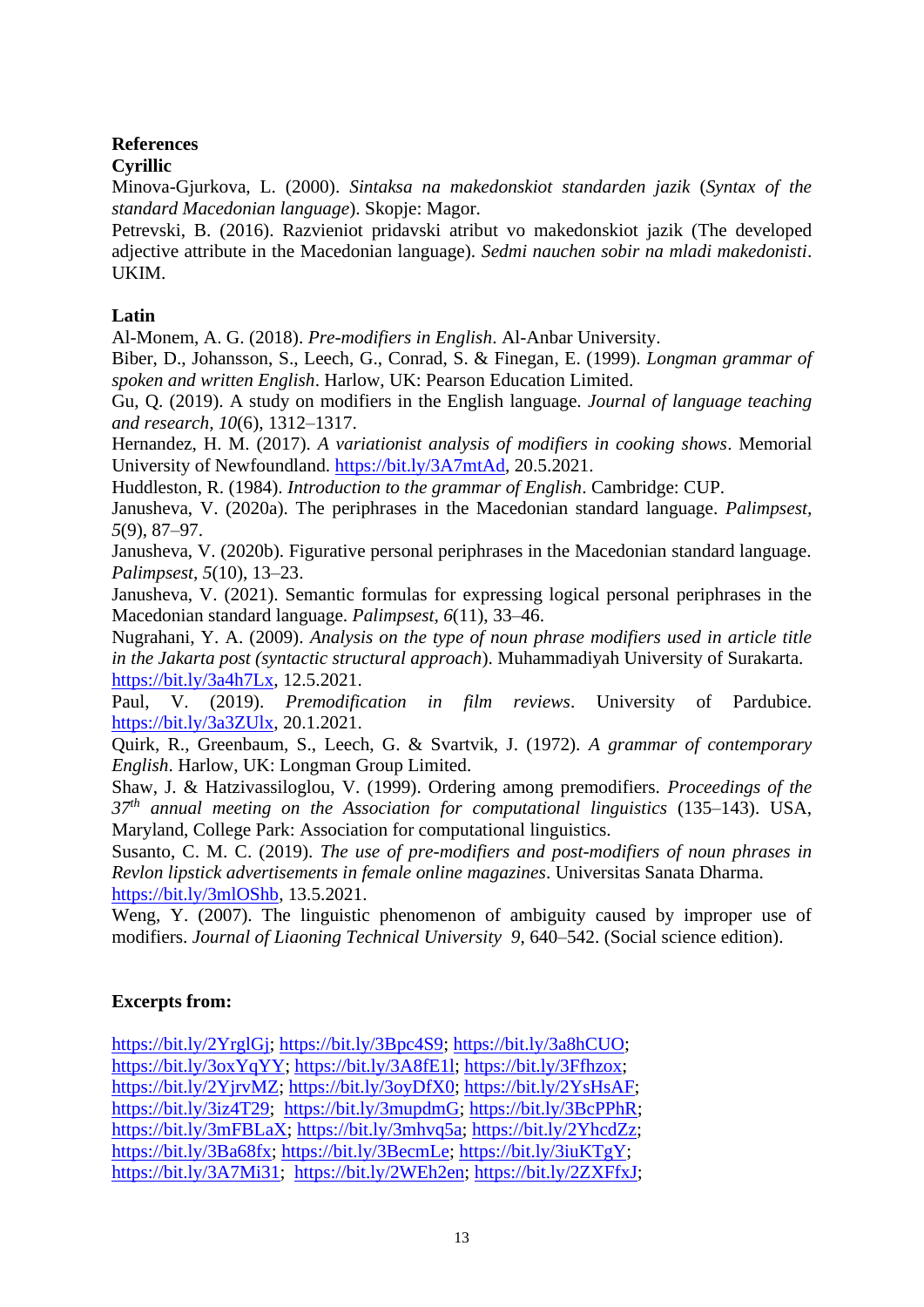[https://bit.ly/3AaMC1h;](https://bit.ly/3AaMC1h) [https://bit.ly/2YebxUc;](https://bit.ly/2YebxUc) [https://bit.ly/3lafPFb;](https://bit.ly/3lafPFb) [https://bit.ly/2YmdUoc;](https://bit.ly/2YmdUoc) [https://bit.ly/3l923m2;](https://bit.ly/3l923m2) [https://bit.ly/3oFgMau;](https://bit.ly/3oFgMau) [https://bit.ly/3oCHpND;](https://bit.ly/3oCHpND) [https://bit.ly/3moKwG3;](https://bit.ly/3moKwG3) [https://bit.ly/3BedlLq;](https://bit.ly/3BedlLq) [https://bit.ly/2ZXNr0U;](https://bit.ly/2ZXNr0U) [https://bit.ly/2YhcUC9;](https://bit.ly/2YhcUC9) [https://bit.ly/3uMwTnR;](https://bit.ly/3uMwTnR) [https://bit.ly/3ouARQP;](https://bit.ly/3ouARQP) [https://bit.ly/3FjAq1Z;](https://bit.ly/3FjAq1Z) [https://bit.ly/3FjzXww;](https://bit.ly/3FjzXww) [https://bit.ly/3A9Qxvb;](https://bit.ly/3A9Qxvb) [https://bit.ly/2YsJ65j;](https://bit.ly/2YsJ65j) [https://bit.ly/3AeZWRX;](https://bit.ly/3AeZWRX) [https://bit.ly/3muqJ8m.](https://bit.ly/3muqJ8m)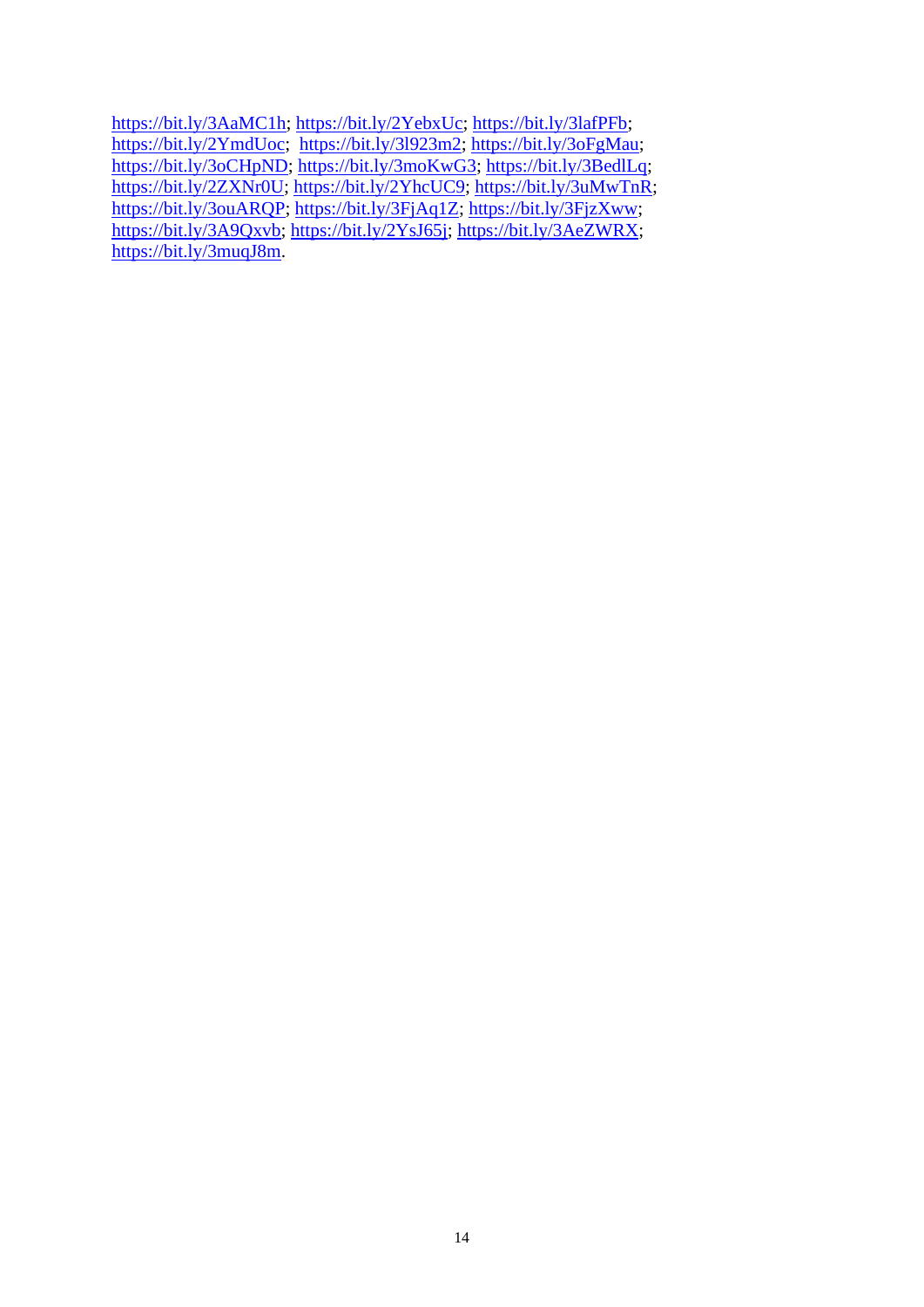#### **TRANSLATION OF FOOD DISCOURSE<sup>2</sup>**

#### **Neshkovska Silvana**

<span id="page-15-1"></span><span id="page-15-0"></span>Faculty of Education – Bitola, "St. Kliment Ohridski" University – Bitola *silvana.neskovska@uklo.edu.mk*

#### **Kitanovska-Kimovska Sonja**

<span id="page-15-2"></span>Faculty of Philology – Skopje, "Ss. Cyril and Methodius" University – Skopje *sonjakitanovska@yahoo.com*

#### **Abstract**

This paper deals with the translation of food- and cooking-related discourse. It also offers a brief overview of the findings of studies which have dealt with this somewhat underrated issue so far. More specifically, it looks into the challenges that this specialized type of translation entails such as dealing with culture specific terms, extralinguistic factors as well as pragmatic, grammatical and stylistic concerns. It also touches on the strategies that translators normally put in use, in an attempt to overcome these obstacles and produce successful food discourse that would be equally efficient and comprehensive in the target language.

Keywords: specialized translation, food discourse, culture-specific terms

#### **Introduction**

Nowadays the discourse of food<sup>3</sup> seems to have gained more prominence than ever before. The reasons for that are multifarious. First and foremost, food constitutes an inextricable part of human life; apart from being a biological necessity, food also plays a central role in each and every culture (Counihan & Van Esterik, 1997, in Paradowski, 2018). Also, the process of globalization which has stirred intensive intercultural contacts via migration, tourism, business contracts, media, etc. as well as the recent general obsession with healthy nutrition habits, have enabled food discourse to gain even larger momentum and to travel across borders faster than ever before. As a result, what humanity witnesses now is a soaring number of food magazines, cookery books, blogs, TV programs, celebrity chefs and cooking experts of a wide renown, cooking competitions, culinary travel programs, etc. (Paradowski, 2018).

This proliferation of food discourse is particularly noticeable in developed countries, especially in entertainment contexts (Grazone, 2017), and has poked a drastic demand for translation, manifested mainly in food labels, restaurant menus, cookery books, magazines, tourist leaflets, food-related TV series and films (Farkhan et al., 2020; Paradowski, 2018). Translation of gastronomic texts, in whatever format, is a very important type of specialized translation which mediates 'the encounter between the source culture, desirous to display its

<sup>2</sup> Revisional scientific paper

 $3$  In this paper the term discourse of food is used to refer to all formats of oral and written texts dealing with food and cooking, as nowadays cookery texts are no longer confined just to books, menus and recipes, but they are expressed through a range of media such as radio and TV programs, newspapers and magazine sections on cooking, cooking websites, blogs, etc. (Kerseboom, 2012).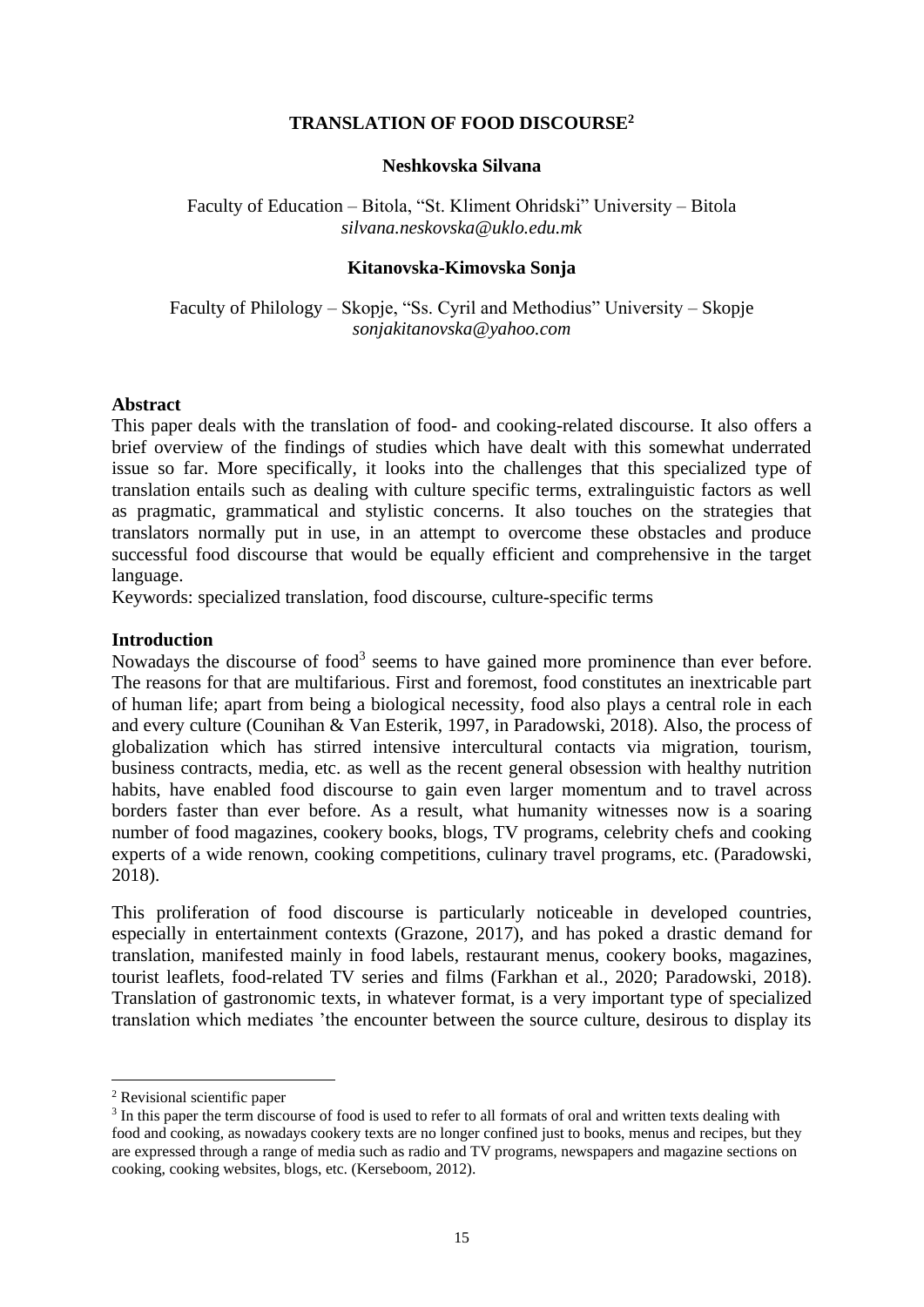culinary richness, and the target culture, willing to discover new and sometimes exotic tastes' (Birsanu, 2016: 30).

At first glance translating gastronomic texts may seem as an easy task – a matter of mere rendering the ingredients and steps of preparing a certain dish from one language into another (Salih, 2018: 21). However, practice has shown that it could be very challenging, as translation of food discourse is more than just about food – it is about identification, culture and even politics (Kohler, 2011). Or in Salih's terms (2018: 34) 'food is a very powerful medium that mirrors the social, cultural, and even political identity of a given society'. Hence, it is an imperative that translation of food discourse be handled with extreme caution and deliberation.

Successful translation of food discourse requires that translators meet certain necessary prerequisites. In addition to excellent linguistic competence, to be able to produce efficient and reader friendly food translation in the target language, translators need solid knowledge of both the source and the target culture and at least some basic skills in preparing and cooking food (Salih, 2018: 35). Nordman (1996: 556, in Paradowski, 2018) underlines the importance of two kinds of knowledge in this context – 'familiarity with the minilect – restricted form of practically-oriented technolects used by a limited circle of specialists and/or linked to a limited field' and 'the second type of requisite knowledge is what could be called 'encyclopaedic' knowledge and experience'. Kerseboom (2010: 5), on the other hand, stresses the fact that it is indispensable for a professional translator of cookery texts to have 'an extensive knowledge of the terminology of cooking, the cooking process and the instructional language used in these kinds of texts'.

Despite, the general trendiness of food discourse, this type of specialized translation remains largely under-researched. Chiaro & Rossato (2015: 237) note that 'despite the rapidly expanding market for translation of food-related texts' the relationship between food, culture and translation is still rather neglected and is in dire need of further exploration. Birsanu (2016: 26), too, points out that 'the translation of gastronomy has had quite a marginal status within the broader scope of analysis of specialized translations'. A possible explanation for this evident neglect of food translation, in Inness's (2006: 2) view, is that food is still regarded by many as a trivial, domestic, female topic which does not deserve serious attention (in Chiaro & Rossato, 2015: 243).

The sections below discuss the findings of different studies that have attempted to unravel the peculiarities of this type of specialized translation – translation of food discourse. The focus is mainly placed on the challenges detected in this type of translation which encompass culture-specific terms, extralinguistic factors as well as pragmatic, grammatical and stylistic features of culinary texts. Clearly, a discussion on food translation would be incomplete without dwelling on the translation strategies normally employed in overcoming the key challenges in cookery texts.

#### **Translating culture-specific terms in food discourse**

Food plays a defining role in shaping a culture and its identity (Salih, 2018). Food discourse is naturally full of culture-specific terms referring to food and food preparation, intimately related to a specific national or regional cuisine (Keserboom, 2010). Hence, it comes as no surprise that one of the thorniest issues that professional translators face in translating food discourse is the cultural part in it (Birsanu, 2016: 26). In Garzone's (2017) words, translation of food-and cooking related texts is truly demanding, as 'food and eating are not only part of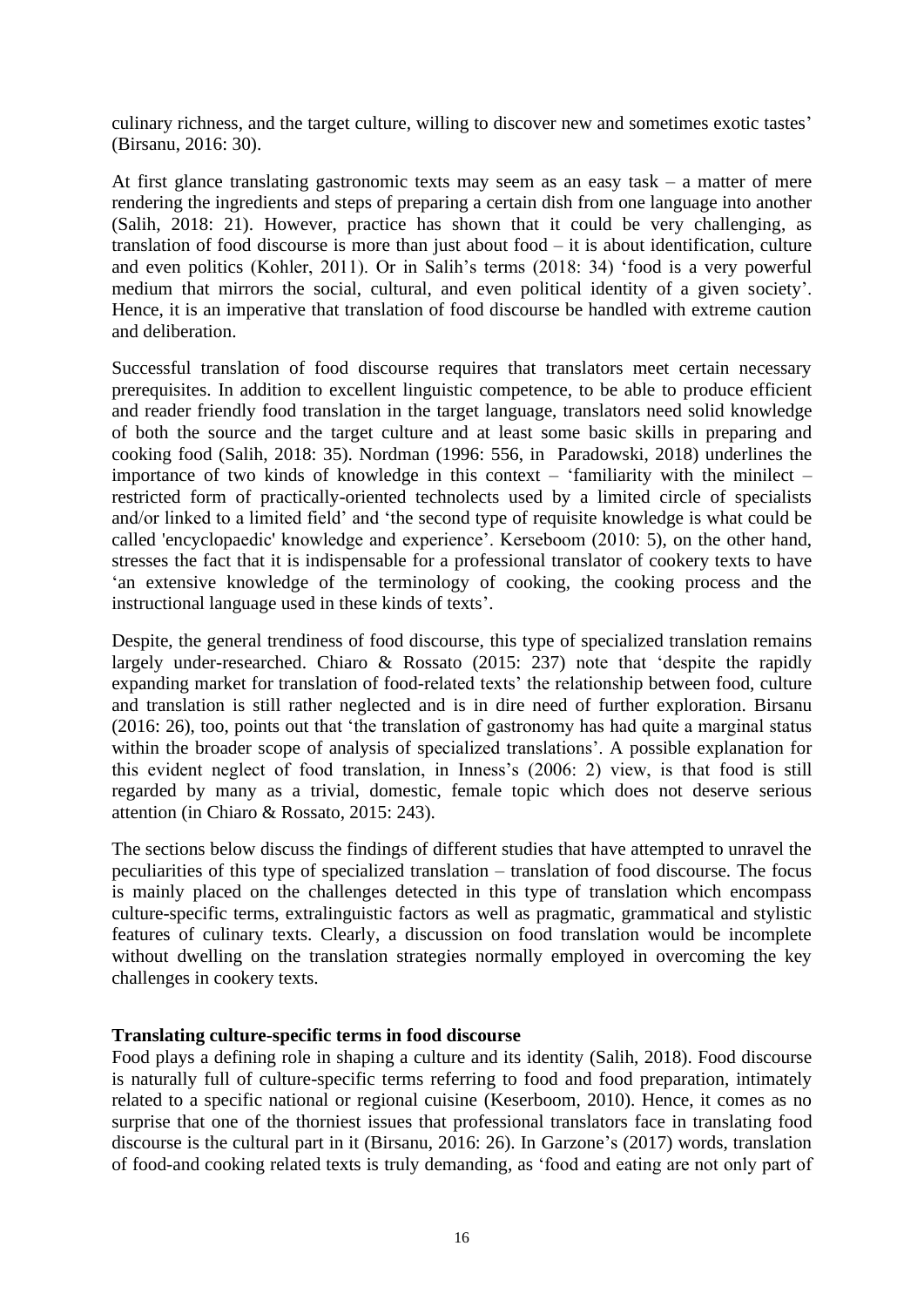the biological processes aimed at sustenance, but comprise a set of products and actions that reflect culture, values, identities, ethnicities and religions, and work as a system of communication'. In the same vein, Chiaro & Rossato (2015: 241) emphasize the fact that food and language are inextricable part of a person's identity, and they caution against toying with them as that can trigger strong emotions. Farkhan et al. (2020) points out that translation of food discourse needs to be handled with extreme caution because 'the close relationship between food and culture makes the translation of food-related items so difficult and the cultural differences between two communities may evoke misunderstanding or unacceptability on the part of the target language'.

Culture in culinary texts is reflected in terms designating 'units of measurement, cooking techniques, pots and pans, ingredients' (Birsanu, 2016: 30), and all of these have a high potential to raise a number of problems at the time of translation. Clearly, translators' main task in dealing with these culture-specific terms is 'to strike a balance between the representation of the foreignness of the source content and the acceptability of the text in the target language' (Birsanu, 2016: 30).

Based on her extensive experience in translating food texts, Epstein (2009) clearly points to terms referring to measurements, cooking utensils and cuts of meat as possible obstacles for translators because of cultural differences. Thus, for instance, the cuts of meat problem derives from the fact that different countries have different terms for different cuts of meat depending on the part of the animal's body. Epstein's solution to this problem is to either find a country specific chart of the cuts of meat, or to ask a professional for help. In general, what Epstein (2009) suggests is that in dealing with such terms experts should be consulted who can offer ideas (e.g. chefs, other translators, people who enjoy cooking, shop-owners, etc.). She also suggests using substitution, where appropriate; testing and comparing original recipes and with the translated ones, and using glossaries extensively, translators' notes, substitution lists, or other extratextual material where necessary, to explain the choices in the target language. In other words, Epstein insists that translators stick as closely as possible to the original and if ideas for substitutions are offered, they must be tested beforehand and explained in the target text, subsequently.

Salih (2018: 25) also discusses this issue in the context of his project which included the translation of 101 Arab recipes from Arabic to English. Thus, for instance, he mentions that the Arab cuisine is famous for its fragrant flavorful spice mixtures incorporated in preparing various dishes that might be exotic to the other parts of the world (e.g. Kabsa spice mixture which is used in preparing a dish called Kabsa (a dish of rice with spices and meat)). What Salih suggests is that, if certain spice is difficult to find in a foreign country, translators should advise readers to search for the basic ingredients of a specific spice mixture in their local shops and to produce a note instructing readers how to prepare it at home.

In dealing with the terms referring to measurements in culinary texts, the preferred strategy according to Epstein (2009) is to convert the measurement into a measurement typically used in the target language, so as not to discourage readers from approaching a particular dish. However, she also draws attention to the fact that while the conversion may work very well for main or side dishes, it can be a trickery business in bakery products and desserts where very precise quantities are needed. In those cases, Epstein (2009) suggests that the best solution is to employ both conversion and retention, i.e. to convert the measurements in the target language, but at the same time to preserve the original indications of quantities in parenthesis. This is exactly what Salih (2018) did in his translation of the 101 Arab recipes in English – he kept both methods of measurement side by side (e.g. " $2\frac{1}{4}$  lbs. (1 kg) meat.";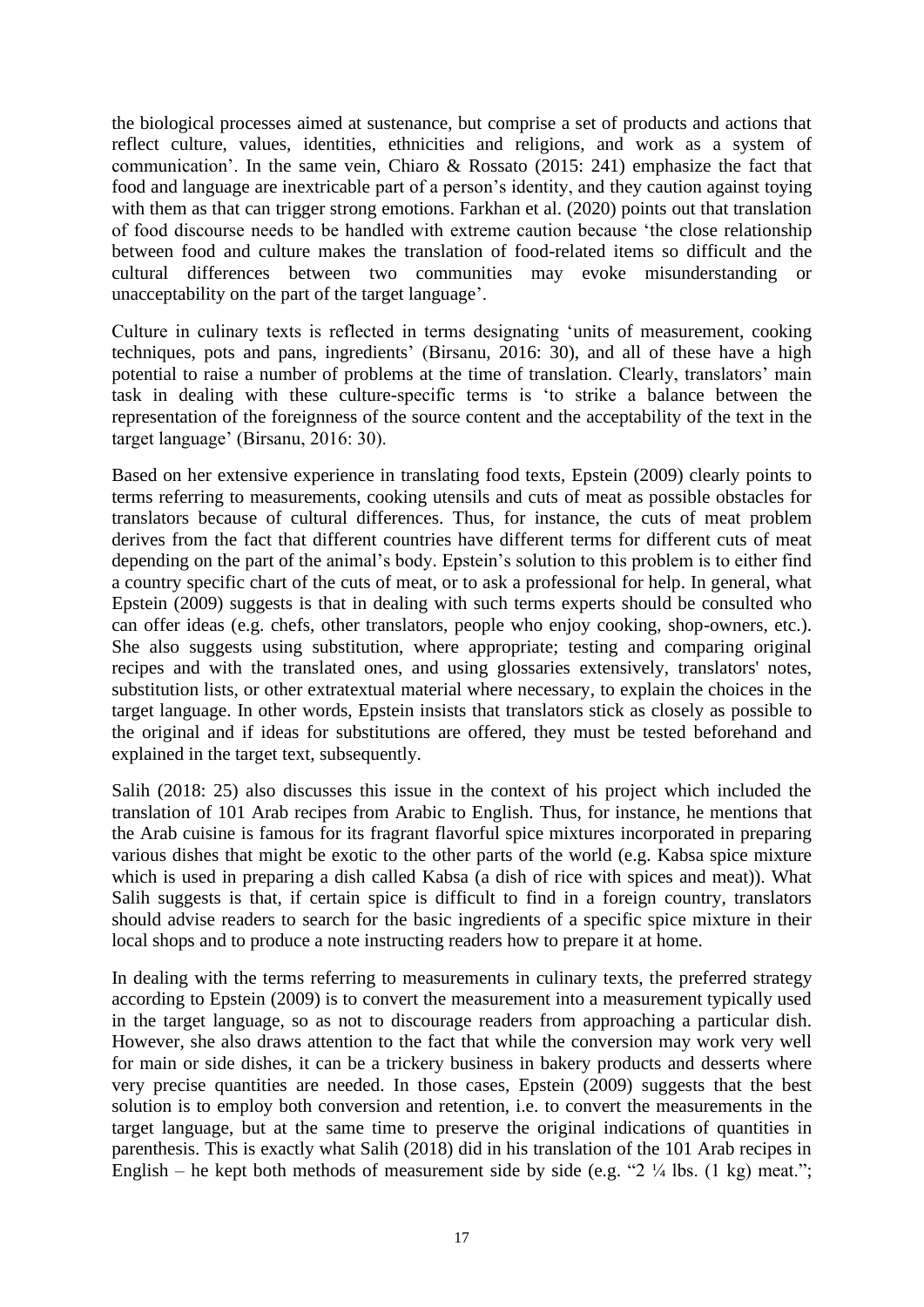"2" (5cm); "preheat the oven to 350°F (180°C)"). Salih (2018) based his decision on the fact that it is far better to mention both systems side by side than to provide charts and tables of conversion at the end of the cookbook, as some translators suggest, because it might be difficult for readers to flip through the cookbook every now and then just to check the converted values.

Problems may arise in dealing with culture-specific terms that denote different cooking tools and kitchen utensils which are country specific and do not exist in the target culture. In that respect, Birsanu (2016: 28) notes that actual and practical familiarization of the translator with the utensils used in the kitchen is of tremendous assistance (2018: 26). He upholds this claim by providing examples from the Arabic cuisine referring to some special pots, pans and baking tools that can be difficult to find in other countries (e.g. an earthenware pot used for cooking delicious Moroccan couscous and meat stews; a big platter for serving traditional dishes in Jordan called Almansaf; a special mold for preparing an Iraqi dessert, Klaicha).

In addition, both Epstein (2009) and Salih (2018: 26) observe that sometimes the titles of the dishes can be tricky to translate as well. Some of them have meanings specific to a region or a country carrying characteristics of the culture they represent (e.g. *Kushary*, a popular Egyptian street dish consisting or rice, lentil and red sauce; *Al-harira soup*, a traditional Moroccan soup consisting of grains and medley of vegetables). According to Salih (2018: 27) the foreignization strategy plays a pivotal role in keeping the identity of the dish alive in the target culture, although in his project, most of the titles have been provided with a translation, explaining the meaning of the dish. He opted for this option clearly because he believes that 'to reach the ultimate goal of translation effectiveness, the translator of food discourse is not really called upon to produce very creative solutions to the cultural issues encountered, but rather to decide how the text can 'speak' to the target readers while preserving its uniqueness and specificity in terms of content' (Birsanu, 2016: 26).

#### **Grammatical and stylistic features of food discourses**

Although all food discourses have their specific format and stylistic features, still what they all have in common is the fact that they revolve around recipes. Writing food recipes is a creative art which has a distinctive narrative that differentiates it from any other type of writing. Thus, for instance, the structure of a recipe usually consists of a title, a list of ingredients and preparation instructions (Salih, 2018: 22). However, some cookery books, such as, for instance, those of Jamie Oliver, display a completely different stylistic features. Thus, instead of providing a list of ingredients, followed by the preparation instructions, Jamie Oliver skillfully intermingles all of that information in his text:

Throw all this into a food processor with a handful of peeled and chopped spring onions and a good handful of fresh coriander. Once this has been chopped up nice and fine, I add a couple more chopped tomatoes, a good pinch of salt and half of another avocado, chopped, to give it a nice chunky texture. Transfer everything into a bowl and season carefully with sea salt, freshly ground black pepper and a good squeeze of lemon or lime juice. If you decide to buy ready-made guacamole, which is a bit lazy but probably very realistic, you can put it into a bowl and chirp it up a bit with a squeeze of lemon juice, a little extra salt and a bit of chilli to give it a kick (Oliver, 2004: 101)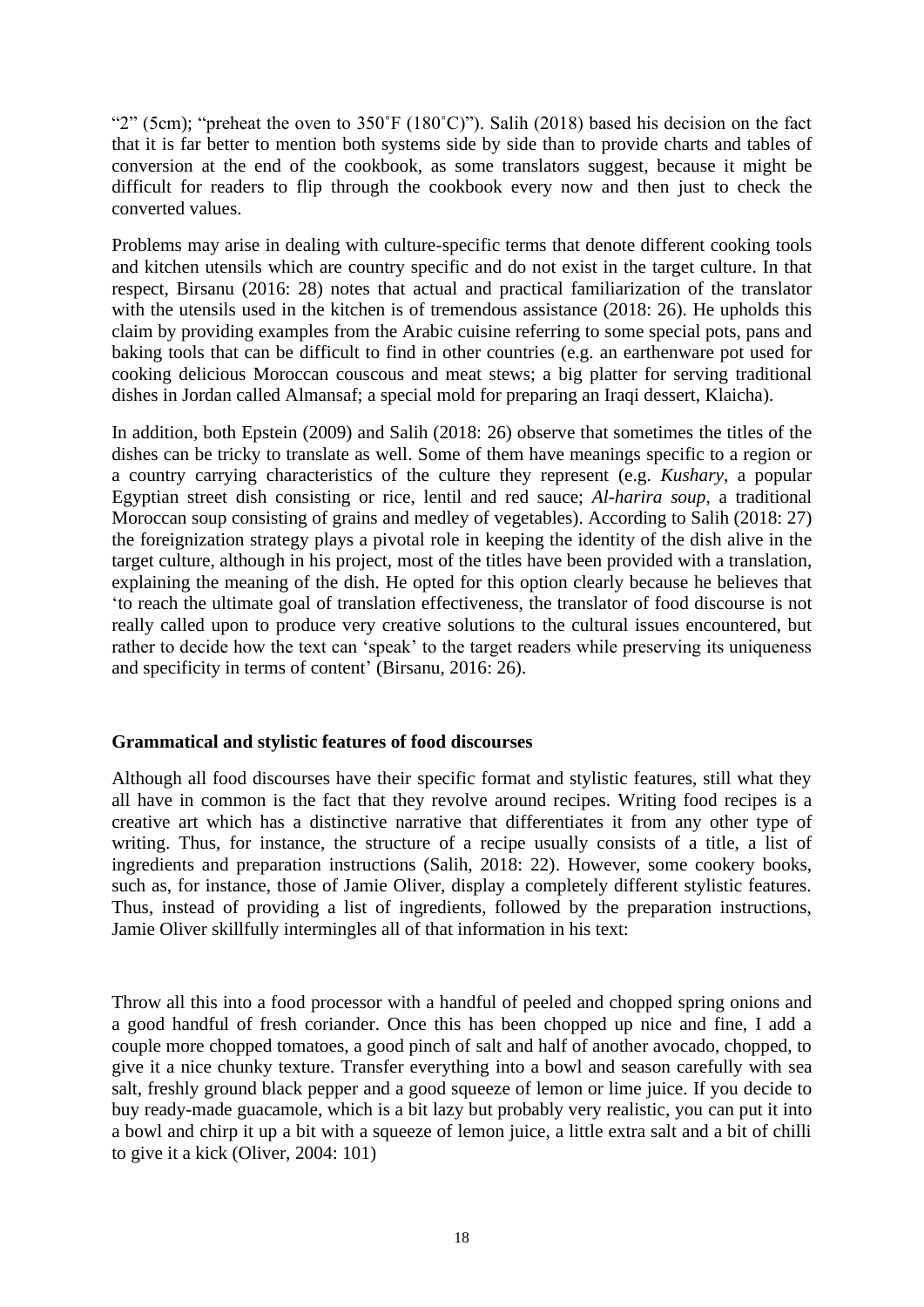In addition, Jamie Oliver seems to avoid providing specific measurements in his recipes and adopts a very casual and informal mode of addressing his readers, the aim of which is to leave them the impression that cooking is a simple and straightforward procedure (Kerseboom, 2010).

Kerseboom (2010: 41) notes that writers of English recipes predominantly use imperative and affirmative sentences. They also sometimes use present participle constructions (e.g. "*Fitting the paper which has been greased on the top side neatly into the greased tin, by overlapping the cut corners …*"). Kerseboom (ibid.) also notices that dangling participles are also sporadically used alongside imperatives in recipes (e.g. "*Serve the soup immediately, sprinkling 2 to 3 tablespoons of the toasted sunflower seeds"*), but he claims that this makes the action look more complex than it actually is and that translators should avoid those cumbersome constructions and replace them with imperatives only (e.g. "*Serve the soup immediately and sprinkle*…"). In his discussion on the grammatical features of recipes, Kerseboom (2010: 40) also cautions translators to use modal auxiliaries carefully as they are less effective in instructions and leave the reader with the impression that a specific action in the cooking process is simply an option, and not a necessity.

Paradowski (2018) also observes and comments on numerous features of food discourse and recipes in particular, and draws attention, among many other things, to the importance of correct preposition use in the translated cookery texts in English (e.g. *adjust oven rack to medium position; add butter and grated parmesan towards the end; cut in half; fry tomatoes with shallot in butter; turning occasionally, until evenly browned on both sides, etc*.). He advises translators to make use of electronic corpora to determine the right choice of prepositions whenever they are faced with dilemmas. He identifies the interference from the mother tongue as a root cause for a sizeable proportion of errors of this kind in the translation of food discourse.

According to Paradowski (2018) another notorious area that tends to spill over into translations of food discourse is that of articles. Paradowski (ibid.) notes that translating culinary texts presents a complex problem for such texts do not tend to obey the rules of article usage imparted in English textbooks. He also observes that in the context of the recipes the most common article is the zero article – one could surmise that once the ingredients have been provided, and given the relative universality of kitchens being equipped with a customary set of utensils and appliances, definiteness ceases to be an issue and the resultant need to encode it by means of the definite or indefinite article becomes obviated (e.g. *transfer Ø turkey to Ø cutting board; press through Ø sieve to remove Ø seeds; soak Ø rice; when soft, arrange Ø feta, cheese and watermelon,* etc.).

Paradowski (2018) underlines yet another syntactic and stylistic feature or English culinary texts – their relative brevity which refers to the general tendency to package and compress larger chinks of information into single-word terms that need more than one lexeme when expressed in other languages. Thus, for instance, he notes that verbs, in particular passive participles, are the most frequent information compressors (e.g. *chicken breasts – skinned and boned; shrimp – peeled and deveined; beer-battered fish; curried egg sandwiches; reduce, sieve and add chopped cilantro*).

#### **Pragmatic issues in translating food discourse**

In dealing with food discourse, it is unavoidable for translators to deal with certain pragmatic aspects of the text (Kerseboom, 2010: 26). For instance, translators need to be aware of the fact that the use of passive sentences in culinary texts broadens the gap between the reader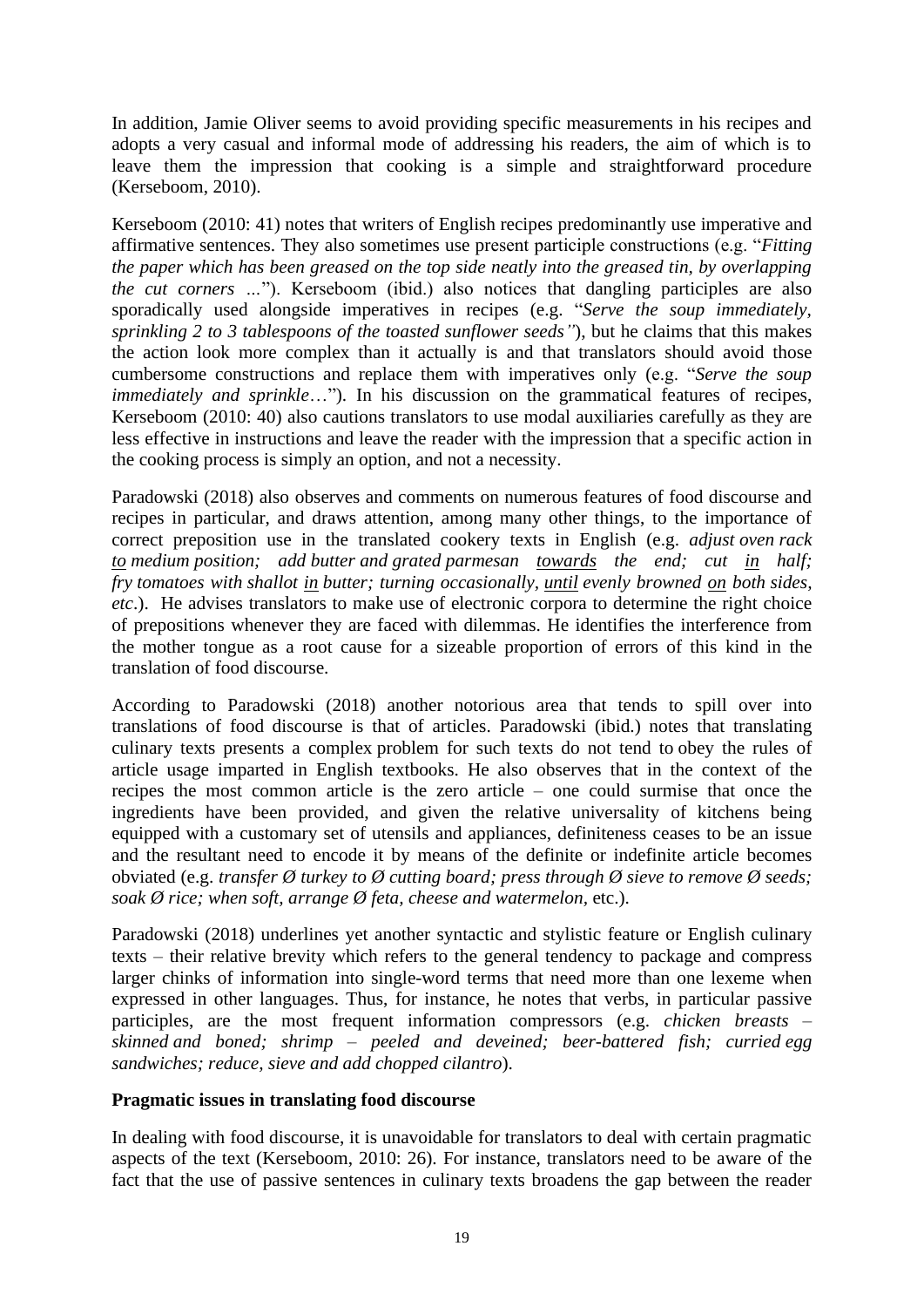and the task. That is why active sentences are preferred instead, particularly, in conveying the sense of urgency and purpose in carrying out the actions depicted in the text (e.g. it is more effective to instruct someone to 'knock the dough back and press it gently' than to tell them that 'dough becomes less sticky when pressure is applied'). Also, an effective translation refers to ingredients or results unambiguously. In other words, translators have to imagine the situation in the target language and culture so that they can come up with a translation that TT readers can understand and use in preparing cooked dishes properly (e.g. instead of translating the instruction "the juices should run pink but not bloody" literally, translators might opt for a translation that goes along the following lines "the kidneys should be medium-cooked" which is much clearer and unambiguous).

Punctuation and connectives are especially vital in cooking texts, because they mark transitions in the text and help the reader switch from text to action and back. The translator must be aware of the value of these marks and how they function. Although most of the time it is just a matter of retaining the marks of the ST, sometimes, it might be more efficient to add a comma or split up sentences, so that readers get a clearer view of the instruction. Conversely, translators can opt for joining two clauses or sentences with a conjunction to reduce the speed of the user's actions (Kerseboom, 2010: 27).

Steehouder (1998: 102-106) notes that while most instructive cooking texts have an anonymous narrator, some have an explicit narrator. In the case of the latter, the narrator or the writer is referred to explicitly in the text, which, in turn, narrows the distance between the reader and the text narrator. For instance, the famous British chef, Jamie Oliver, often uses the explicit narrator in his recipes (e.g. "*You can grill them, but I like to put them in a dry non-stick frying pan on a medium heat*" (Oliver, 2004: 101). This suggests that the writer is giving the readers advice instead of telling them what they must do (in Kerseboom, 2010: 29).

Kerseboom (2010) also stresses the fact that directions that refer to mistakes commonly made by users could be threatening and should be treated with a great deal of caution in food discourse by both writers and translators. In that respect, Steehouder (1998) describes a variety of ways to mention the user's errors that are appropriate to recipes. Thus, for example, instead of telling users what they should not do, writers and translators consequently should focus on what users should do (e.g. 'Make sure you always check …'). Adding arguments for the actions is yet another warning strategy used in recipes that adds a hint of politeness to the text. Another useful strategy is called impersonalizing: the reader is not explicitly present in the direction and will, therefore, not be addressed, nor threatened. This is achieved by using passive sentences (Steehouder, 1998: 108-111, in Kerseboom, 2010).

To conclude, it is of paramount importance for the translator to recognize all these pragmatic strategies and to adapt them if necessary in their translation to ensure a successful rendering of the source text into the target language (Kerseboom, 2010: 29).

#### **Extralinguistic factors in translating food discourses**

The challenges presented in the translation of food discourse extend far beyond the terminological issues (Birsanu, 2016: 28). Some of these challenges are of extralinguistic nature and they too deserve special attention on the part of translators.

The availability of ingredients is one of these extralinguistic factors in food discourse. Problems with the availability of ingredients are bound to occur whenever the cultural distance between the two cultures involved is considerable. In fact, the availability issue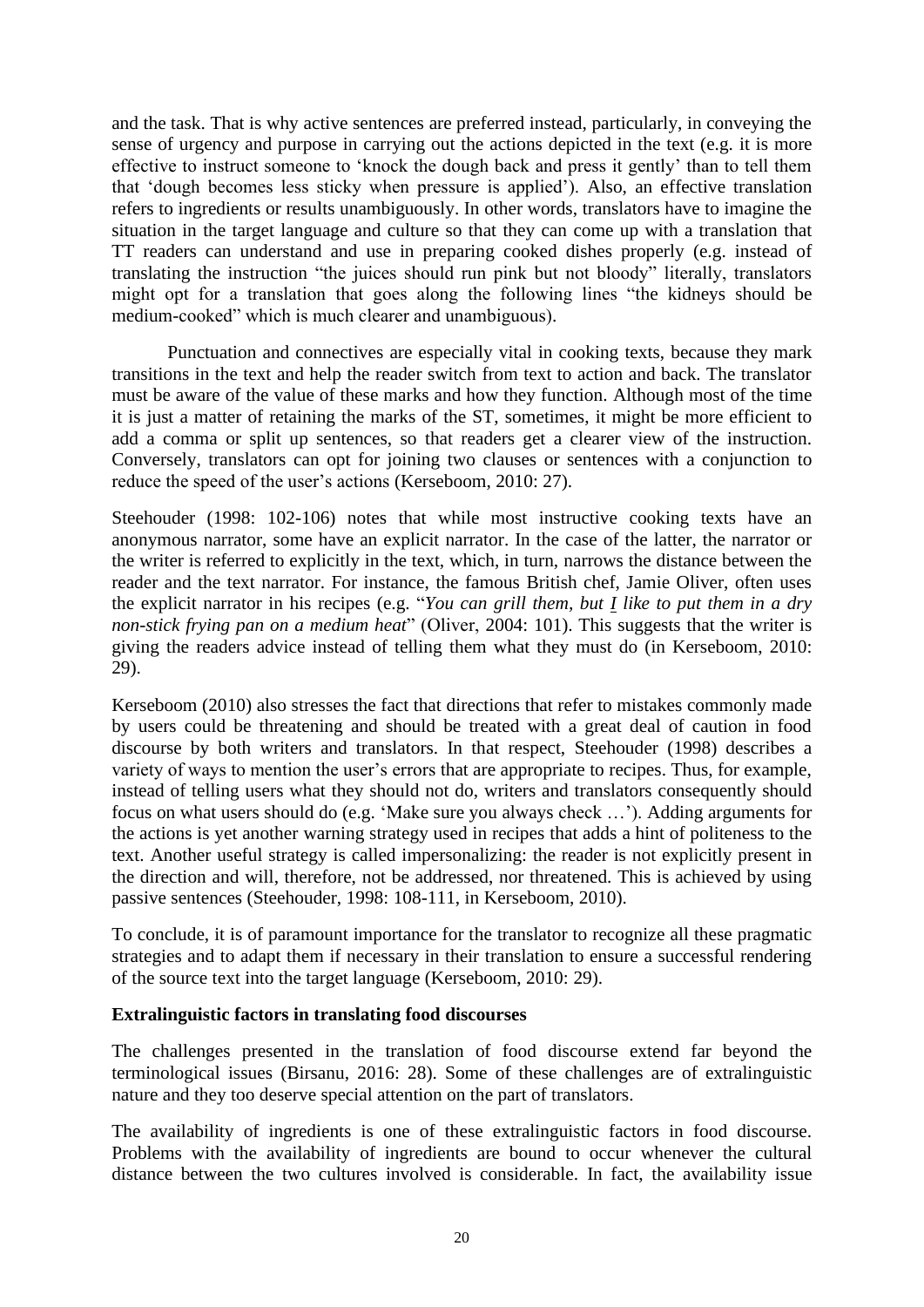refers to the cases where access to ingredients listed in the original recipe is limited or more expensive in the target language culture (Epstein, 2009). In this case, the dilemma that arises is whether to stick to the original ingredients and keep the integrity of the recipe, or to adapt the dish to another culture by offering substitute ingredients that are available in the target culture. Epstein (2009) explains that this problem cannot be solved by simply exchanging one ingredient with another without offering further explanation. If suggestions or changes are made to the original recipe, she proposes that it should be clearly stated in the translation what has been changed and why.

Moreover, in undertaking the task of translating a gastronomic text, the translator needs to account for the intention of the source text and the target readership, i.e. whether the text is aimed at people working in the field (chefs, even connoisseurs) or at persons with little to no cooking experience. These considerations are vital in selecting proper translation strategies (Birsanu, 2016: 27). As to the target readers, Kerseboom (2010: 17-18) also observes that nowadays recipes serve as external memories and include greater detail than before, as readers are not expected to memorize the entire recipes in detail and rely solely on their memory each time they prepare specific dishes. Also, nowadays, bearing in mind the readers and the intention of the text, which is instructional for the most part, recipes are written in such a style that they allow readers not only to conceptualize the final product but also to mentally process the instructions and carry them out step by step. This means that the information in the text is carefully segmented and the instructions are carefully ordered. Readers work more efficiently when they work step-by-step instead of reading the entire text first and performing the actions afterwards. Therefore, short segments enable them to process and act out short instructions more efficiently than large segments. Kerseboom (2010: 20) also underlines that instructions are most effective when the reader is first presented with the objective and then the actual actions he/she needs to take (e.g. it is better to say first 'now prepare the dough (objective), and then 'Mix the flour with the butter and sugar (action) than vice versa).

A final extralinguistic factor that is worth considering is the publishing house policy with respect to the extent to which it allows for domesticating or foreignizing interventions in the text (Birsanu, 2016: 27). Evidently, translators must be aware of this aspect as well as of all other extralinguistic aspects of food discourse discussed above, in order to be able to reach the final goal – an efficient and effective instructive food discourse in the target language.

#### **Translation strategies used in rendering food discourses from one language into another**

In translating food discourse, according to Kerseboom (2010), the instructive function should always be considered dominant and a priority for the translator. If the translator does not adequately transfer the expressive or operative elements in a recipe to the TT, those elements will be lost to the TT readers, but if the instructive content is not properly translated, the readers will not be able to get the right result. In other words, as Kerseboom (ibid.) explains, a recipe in the TT with poorly translated style is a bad reading experience at the most, while a recipe with incorrect or unclear instructions and references is completely useless.

A handful of studies have dealt with the translation strategies employed when handling culture-specific terms in the translation of food discourse. Thus, for instance, Marco (2019) discusses the translation techniques used in translating food-related items from English into Catalan. His study shows that in that specific context, the neutralization technique was the most frequently used one because of the absence of the original items in the target culture.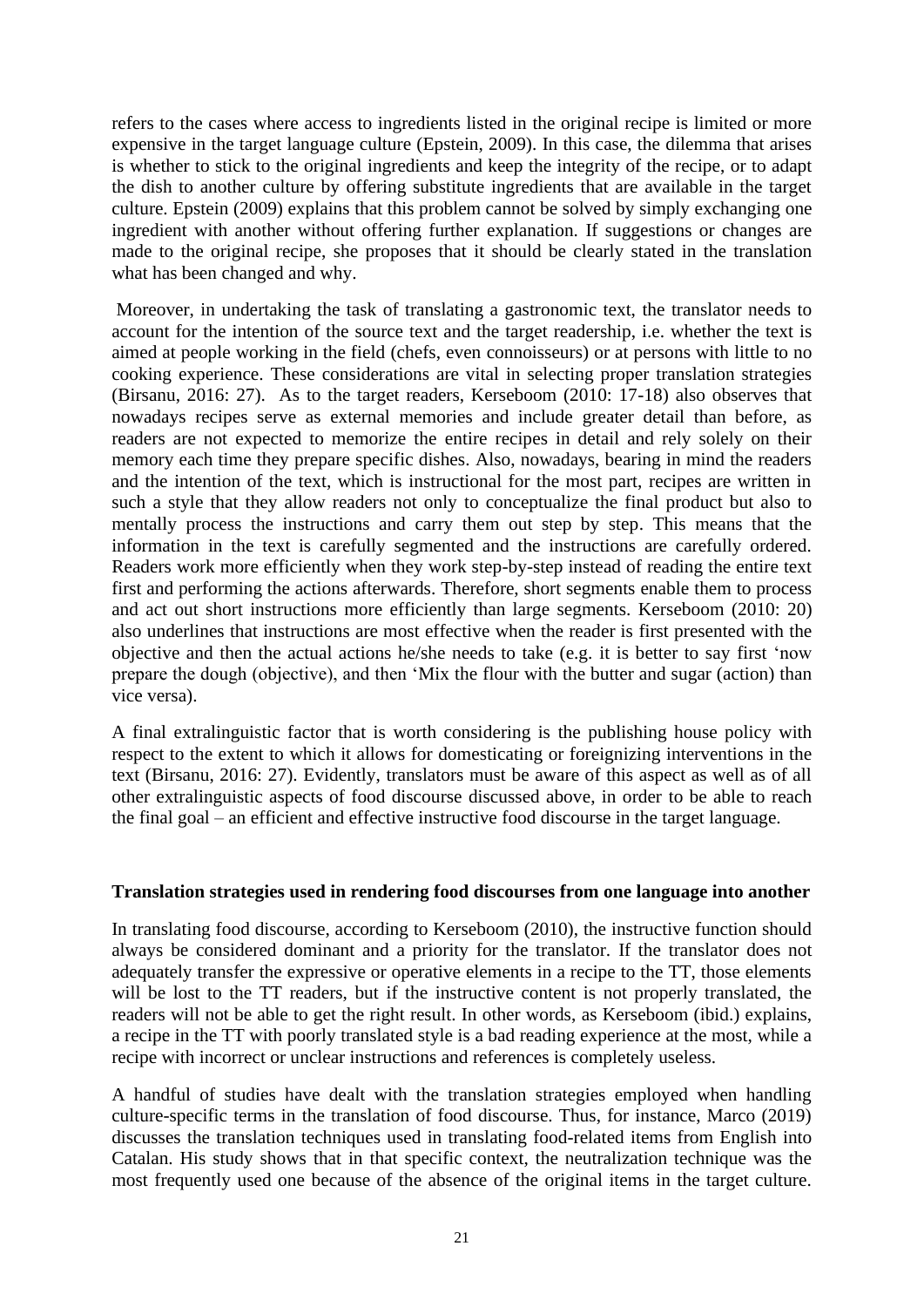Similarly, Farkhan (2020: 141) studied the translation strategies used in rendering foodrelated culture-specific items in a Netflix cooking reality show *The Final Table* from English to Indonesian. What he found out was that there were five translation strategies employed, out of which the most widely used strategy was retention (borrowing); the next strategy was direct translation (calque), followed by cultural substitution (a reference is substituted with another one which deviates more or less from the source one), specification (using a hyponym), and generalization (using a hypernym or superordinate). In his research of the translation strategies used in the translation of *Sju Sorters Kakor*, a Swedish classic baking cookbook*,* from Swedish into English*,* Kohler (2011) observes that the translation strategies employed are more culture-oriented than language-oriented, as the recipes are named to fit the expectations of the target language, and the descriptions of ingredients and tools are adapted to the conventions and common usage in the target culture.

According to Kerseboom (2010), as recipes are instructive texts, practical in nature, they will be more likely to require substitution in translation than conservation of culture-specific terms. To support his claim he provides an example of a recipe by Nigella Lawson which makes reference to "Mr Whippy", a brand of cupcakes famous for its voluminous, swirled toppings. In transferring this term in another language, the translator would be better off to substitute this item unknown to the target reader, by referring to the thick, gleaming, voluminous quality of the topping, as thus he/she would enable the reader to understand the reference. Keeping the term in its original form, on the other hand, presents a serious risk which has the potential to jeopardize the understanding and the proper preparation of this specific dish. However, Kerseboom (2010) also mentions that sometimes there can be a specific need for conservation of cultural elements because allusions to other cultures enhance readers' pleasure. This is particularly the case when it comes to translating names of dishes (e.g. a recipe for 'Spaghetti Arrabiata' sounds more attractive than a recipe for 'Spaghetti with Spicy Tomato Sauce'). So conservation is the better option here as the name of the dish is the attention-grabber and should be as attractive as possible.

#### **Conclusion**

As much as food is a topical issue in our daily life so is the translation of food discourse as relevant as ever. The translation of food discourse is important not only because it touches upon the human basic need of survival and nutrition, but also because it helps cultures meet and speak together. The translation of gastronomic texts may seem to be easy, but anyone who has tried it knows how challenging it might be. The purpose of this paper has been to present the challenges of translating food discourse as well as the strategies that translators can use to achieve their goal of conveying a source language food-related text into a target language culture.

As a general prerequisite, in addition to knowledge of the languages involved, the translator should have an excellent command of the terminology, the cooking process and the language of instruction used in such texts. The challenges involved in translation of this type relate to a range of different issues. Food is deeply immersed in the culture of the people where it is prepared, so when transferring it to another culture, one has to be cautious to strike a good balance between the foreignness of the original content and the acceptability in the target language. Units of measurement, cooking techniques and utensils, ingredients and the names of dishes are some of the frequent culture-specific items that must be carefully addressed in translation. Grammatical and stylistic features should also receive due attention in the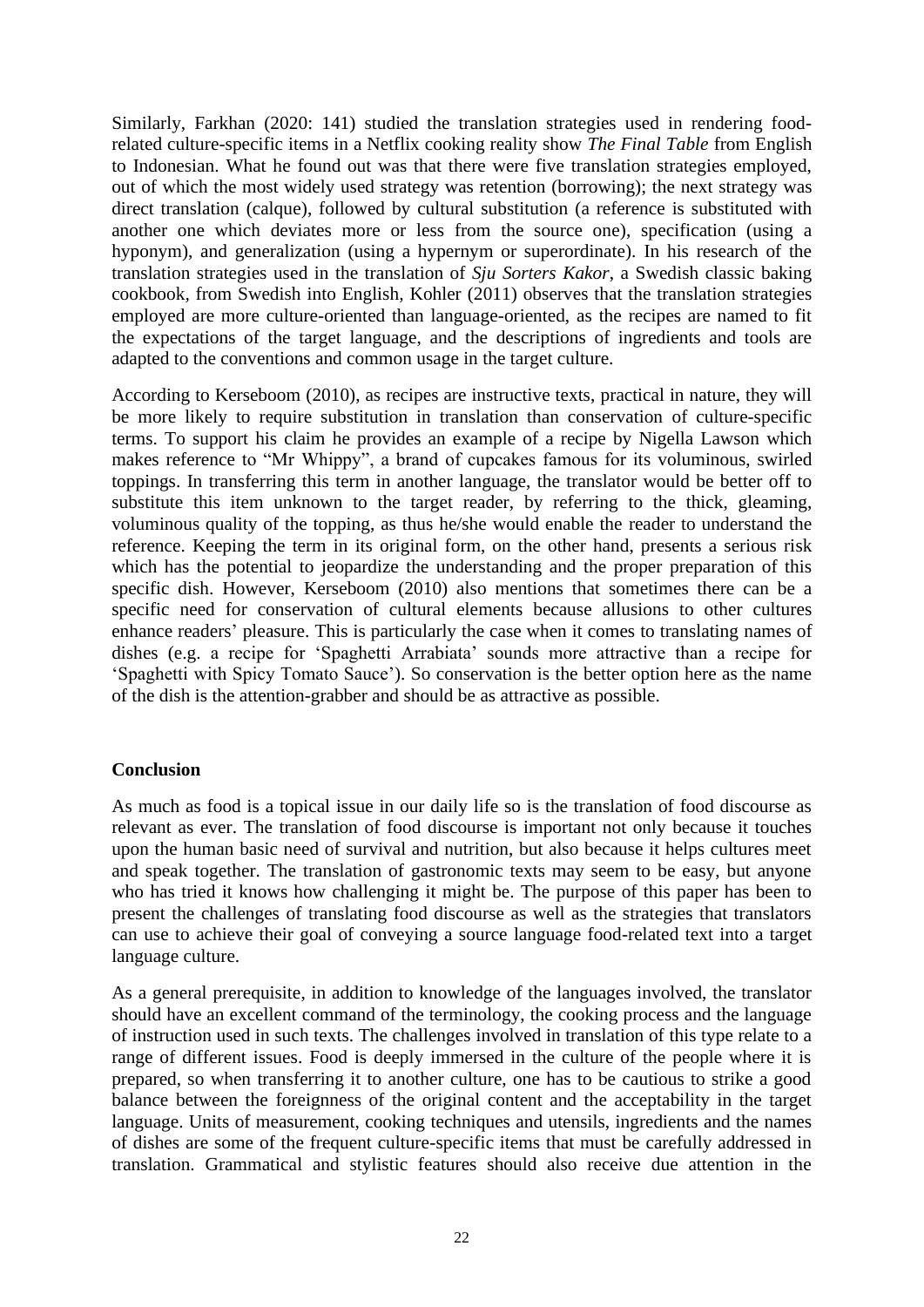translation process. The ones discussed in the paper are the use of imperatives, definiteness, complex noun phrases or compound structures as well as a distinctive narrative structure. The selection of certain grammatical structures and punctuation marks bears pragmatic importance too. The use of active vs. passive sentences and the use of commas and full stops is a case in point. Adopting the reader's point of view helps in selecting the best approach to follow if the translator is to render a source text properly and achieve the same pragmatic effect in the target language. Finally, extralinguistic factors may also play a role in how a translator deals with a certain textual feature. Things to bear in mind are the availability of ingredients, the target readership and its technical preparedness as well as the publishing house policy.

In view of all the challenges discussed, the paper also presented the strategies that translators of food-related discourse choose. The strategies range from neutralization, to retention (borrowing), direct translation, cultural substitution, specification, to generalization. The choice of strategy depends to a large extend on the overall purpose of the translation as determined by the translator and/or publisher.

Food is an indispensable part of everyday life and the translation of food-related text is inevitable too. As long as there is food, there will be food translation. In that sense, knowledge of the processes underlying food translation is of paramount importance in making food travel across cultures. This paper has made a small step in illuminating those processes in terms of challenges and possible solutions. As such, it has paved the way for future more detailed study of the translation of food discourse.

#### **References**

- Birsanu, R. (2016). *The Culinary Text in Translation*. Romanian-American University. Approached at https://www.rebe.rau.ro/RePEc/rau/cbccsr/2016 [1/7.1\\_2016\\_Birsanu\\_R.pdf](https://www.rebe.rau.ro/RePEc/rau/cbccsr/2016%201/7.1_2016_Birsanu_R.pdf) on 8th July, 2021.
- Chiaro, D. & Rossato, L. (2015). Food and translation, translation and food, *The Translator*, 21:3, 237-243, DOI: 10.1080/13556509.2015.1110934.
- Epstein B. J. (2009). What's Cooking: Translating Food*. Translation Nuts and Bolts.*
- Farkhan, M., Naimah, L. U., Suriadi, M. A. (2020). Translation Strategies of Food-Related Culture Specific Items in Indonesian Subtitle of Netflix Series The Final Table. Insaniyat: Journal of Islam and Humanities, 4 (2), 140-153. https://doi.org/10.15408/insaniyat.v4i2.14668

[Garzone,](https://www.tandfonline.com/author/Garzone%2C+Giuliana) G. (2017). Food, culture, language and translation*. Journal of Multicultural Discourses*

Vol. 12, [Issue 3,](https://www.tandfonline.com/toc/rmmd20/12/3) pp. 214-22.

González–Vera, P. (2015). Food for Thought: the translation of culinary references in animation.

Íkala, Revista de Lenguaje y Cultura, 20(2), 247–264. doi: [10.17533/udea.ikala.v20n2a07](http://dx.doi.org/10.17533/udea.ikala.v20n2a07)

Kerseboom, L. (2010). *Cooking and the art of translating food. Master Thesis*. Utrecht

University Repository. Approached at [http://dspace.library.uu.nl/handle/1874/179974,](http://dspace.library.uu.nl/handle/1874/179974) on  $11^{th}$  July, 2021.

Kohler, I. (2011). *Translating Food: How to Translate Culture Specific Features in Recipes*.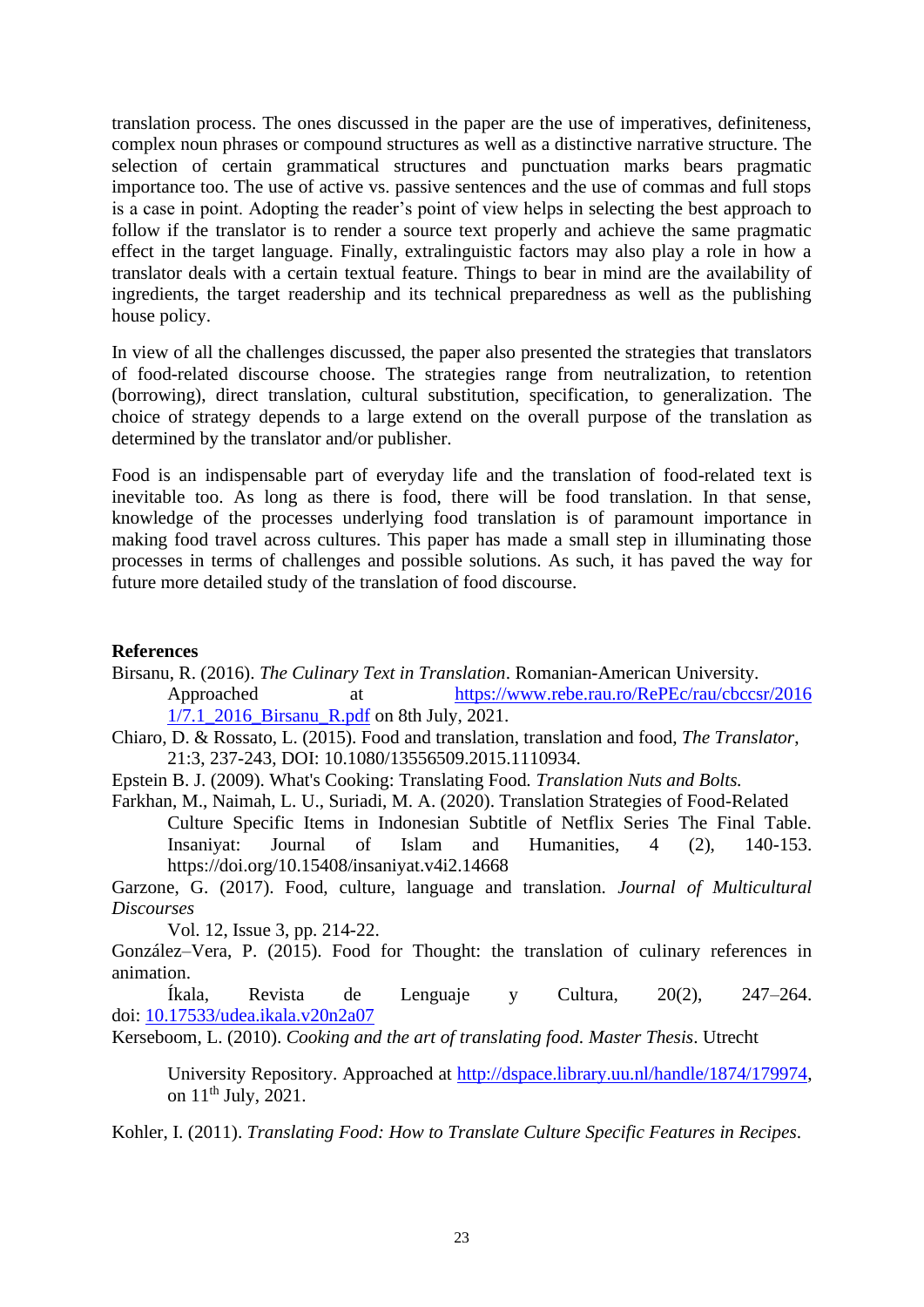850916-8525 Engelska C1 Essay 2 – Modern Linguistics Språkvetenskap 2011-03-24. Approached at [https://oversattarbloggen.files.wordpress.com/2011/03/essay-2](https://oversattarbloggen.files.wordpress.com/2011/03/essay-2-translating-food.pdf) [translating-food.pdf](https://oversattarbloggen.files.wordpress.com/2011/03/essay-2-translating-food.pdf) on 9th July, 2021.

Marco, J. (2019). The translation of food-related culture-specific items in the Valencian Corpus

of Translated Literature (COVALT) corpus: a study of techniques and factors. *Perspectives, Studies in Translation Theory and Practice*, Volume 27, 2019 - [Issue 1.](https://www.tandfonline.com/toc/rmps20/27/1) Oliver, J. (2004). *Jamie's Dinners.* Penguin Books Ltd.: London.

Paradowski, M. B. (2010).'Through catering college to the naked chef – teaching LSP and culinary translation'. In: Bogucki, Łukasz (Ed.) *Teaching Translation and Interpreting: Challenges and Practices*. Newcastle-upon-Tyne: Cambridge Scholars Press, 137–65.

Paradowski, M.B. (2018). What's cooking in English culinary texts? Insights from genre corpora

for cookbook and menu writers and translators. *The Translator*, 24(1), 50– 69. DOI:10.1080/13556509.2016.1271735.

Salih, P. (2018). *Translating Arab Cuisine into English: 101 Recipes. Master Thesis.* University

of Massachusetts, Amherst.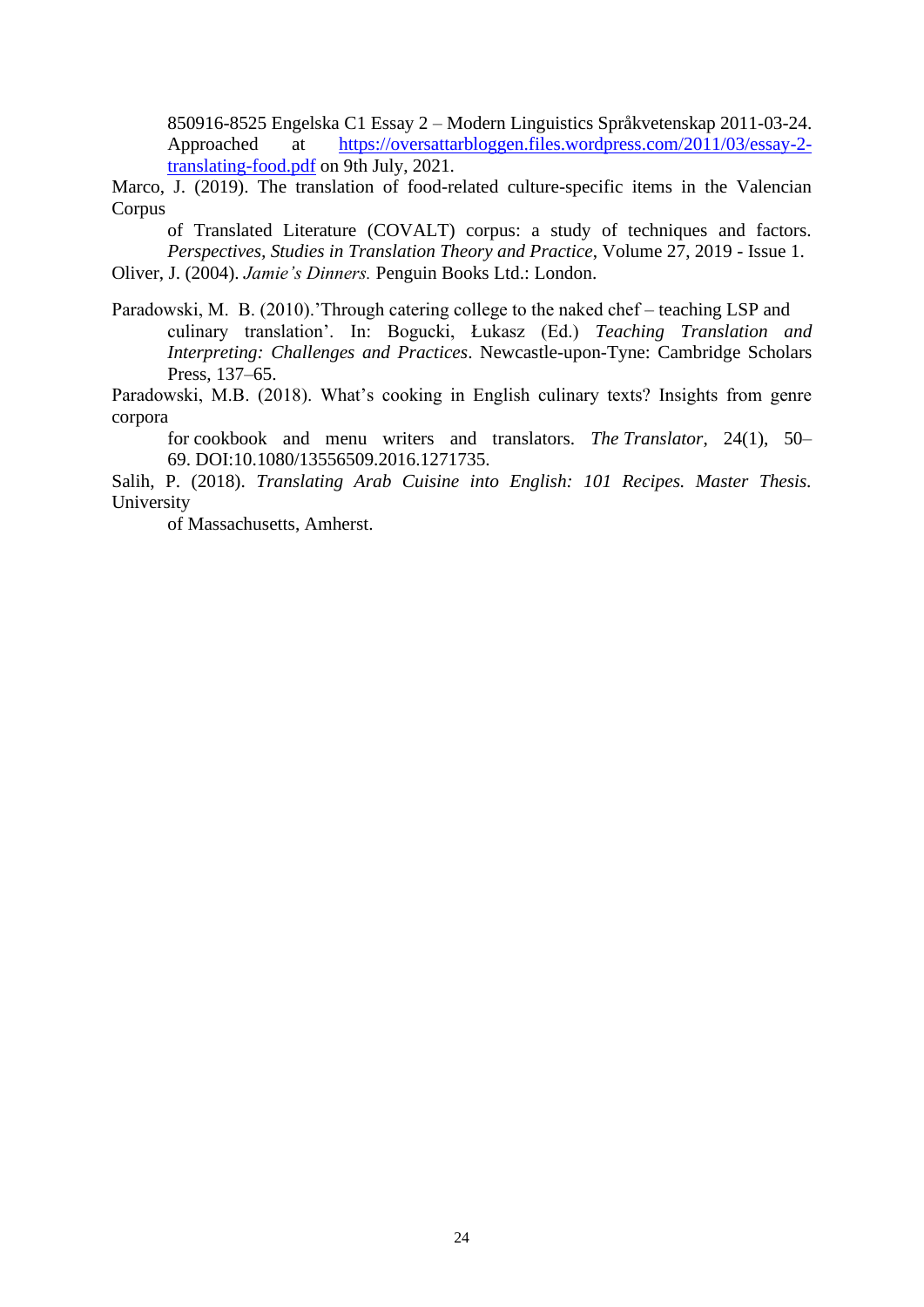## <span id="page-25-1"></span><span id="page-25-0"></span>**CHALLENGES AND SOLUTIONS IN TRANSLATING CHILDREN'S LITERATURE: THE CASE OF** *ALICE IN WONDERLAND* **AND ITS TRANSLATIONS IN MACEDONIAN<sup>4</sup>**

#### **Kosta Hristodulov, Silvana Neshkovska**

"St. Kliment Ohridski" University, Faculty of Education – Bitola, RNM *kosta\_hristodulov@hotmail.com, silvana.neskovska@uklo.edu.mk*

## **Abstract**

In translating children's books, translators have to take into consideration the fact that children have limited knowledge of the world around them and reproduce the text in the target language by compensating for that lack of knowledge, i.e. by relaying information in a way that is understandable for children. In order for translators to achieve that, they use a wide array of translation strategies commensurate with the issues they are dealing with. The goal of this study is to examine a specific set of translational challenges as well as the translation strategies used to overcome those challenges in translating children's books. More precisely, the study focuses on the translation of personal names, titles, food-related terms and puns, through a careful analysis of selected linguistic units of Lewis Carroll's "*Alice in Wonderland*" and their translational equivalents in the Macedonian translations of this novel (Gjuzel (1965); Temkov (1978), and Acevska (2009)). The results of this research indicate the Macedonian translators of "*Alice in Wonderland*" employed different translation strategies mainly directed at preserving the cultural significance of the source language terms but also at adapting some of the terms be more in line with the target language and culture.

**Keywords:** children's literature, translation, strategies, puns, names, titles

## **Introduction**

This article deals with one of the most demanding types of literary translation – translation of children's literature. Children's literature presents a great way of exploring and experiencing the world through pictures and stories and is proof that readers, no matter how far away from each other, can still share the same feelings through reading. The concept of children's literature clearly encompasses literary pieces with topics relevant to children and closely related to childhood and the process of growing up.

Translating children's books necessitates a full understanding of the meaning of the story as well as solid knowledge of the different phases of children's development. Thus, for instance, the authors of children's books, and, consequently, the translators too, must take into account the various stages of language development in children. Children initially begin developing their language skills by forming just two-word sentences, usually a noun plus a verb, and gradually proceed towards more complex linguistic forms in the course of their physical and mental growth.

In this research an attempt is made to review the translation challenges that occur in translating children's literature related to translating titles, personal names, food-related terms and puns (wordplay), through a careful analysis and comparison of the famed English

<sup>4</sup> Revisional scientific paper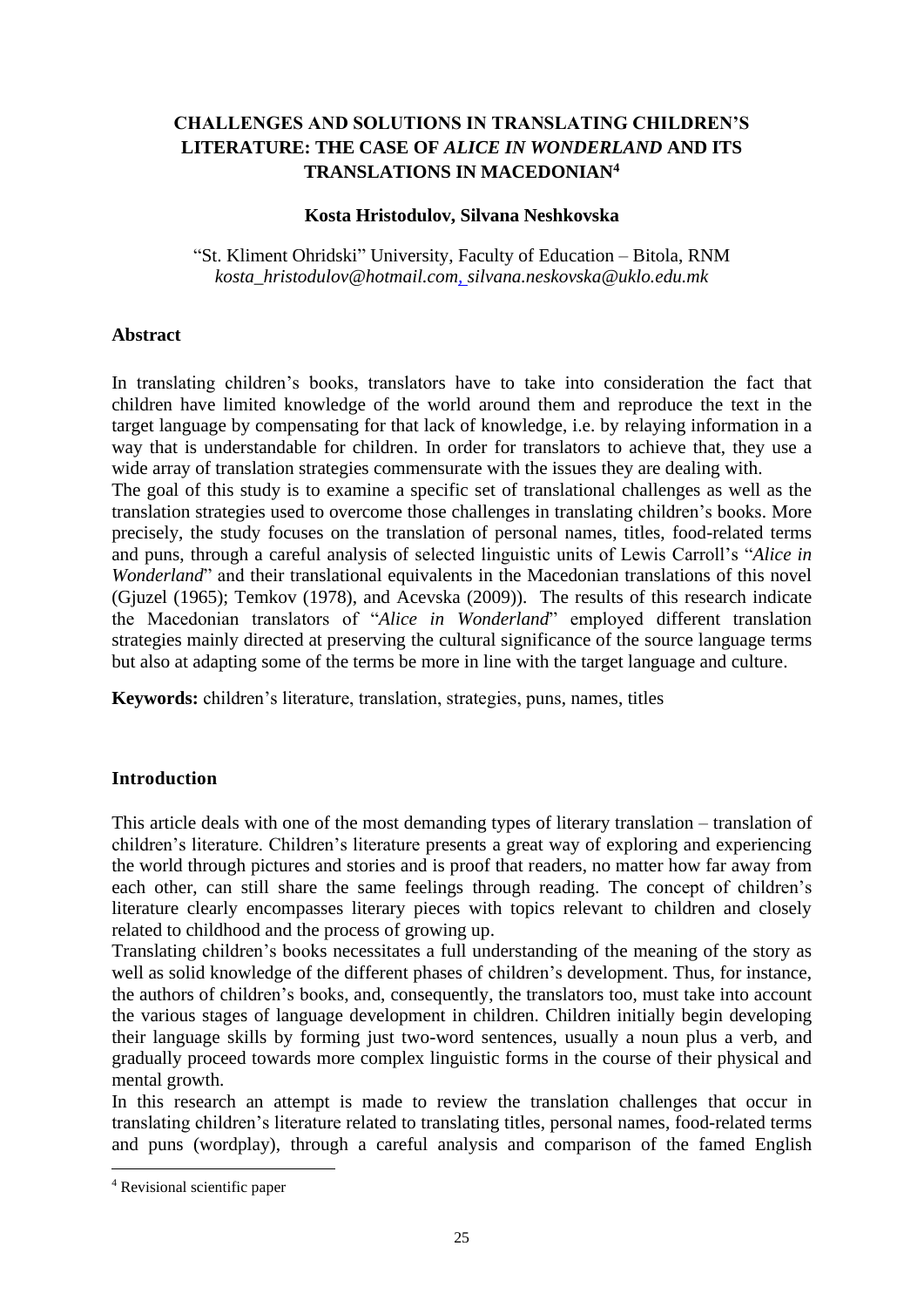children's novel "*Alice in Wonderland*" written by Lewis Carroll (1865) and its Macedonian translations done by Temkov (1961), Gjuzel (1965) and Acevska (2009). Namely, the analysis of the original and the translations is done in order to detect how these translation challenges are treated by the translators and what translation strategies they employed in their attempts to come up with the best possible translation solutions.

## **Theoretical background**

Children's literature subsumes a wide range of material written to inform, instruct and entertain children. It can be written either in a poetry or in prose format. Prose is particularly diversified, including a number of different types of both fiction (e.g. mysteries, animal stories, myths, epics, legends, folktales, science fiction, etc.) and non-fiction works (e.g. biographies, biological science, social science, etc.), whereas children's poetry distinguishes primarily among nursery rhymes, lyric poems and narrative poems (Neshkovska, 2021, p.105). Contrary to the fiction for adults, the works in children's literature are generally shorter. The texts intended to be read to or by children are characterized with innocence, and are filled with action and dialogs. They are also optimistic, multicultural, and promote prominent moral values (Hollindale, 1997). The most frequent themes portrayed in these works include friendship, family and self-esteem (Schuna, 2021). The writing style is simple and lively or picturesque, and is often accompanied by illustrations (Fadiman, 1984).

In part the problematic nature of translating children's literature lies in the fact that very often children's works have a hidden meaning intended to be understood only by the adult audience, in addition to the surface meaning which should be understandable to children (Frimmelova, 2010).

Furthermore, one of the main problems translators face is that children have limited knowledge of the world around them, simply because they have lived shorter lives than adults (Oittinen, 2000). So, in order to make the necessary adaptations in the text, it is necessary for the translator to adhere to what is accepted by the social environment the text is transferred to and what is considered useful to the children. Understandably, the translated text should be at an appropriate level of difficulty too (Merve, 2019). Put differently, the translator has to produce a text that is not too difficult for the child to comprehend and, at the same time, not too simple, i.e. not stripped of all its strangeness and mystery (Stolze, 2003, p. 49).

Other challenges in transferring children's literature include translating titles, character names, puns as well as culture-related terms which refer to food, geographical terms, place names etc. In translating these terms it is not always possible to achieve total equivalence in the translation. In fact, in translating culture-related terms, translators very frequently are faced with partial equivalence and, sometimes, even with non-equivalence (Arsova Nikolikj, 1999).

## **Translating titles in children's literature**

In translating children's literature, the translator first has to think carefully about how they are going to translate the title, because the title is the first thing that is visible to the reader and is used as a tool to catch readers' attention. The translation should be faithful to the original because the title is a part of the text and its identity is derived from the context (Baffa & Caruana, 2009). Titles in literary works can perform multiple functions. A reader-oriented title prepares the reader for what is to come in the literary work. The title can also identify the style or the genre of the work; it can introduce the reader to a topic or idea that will be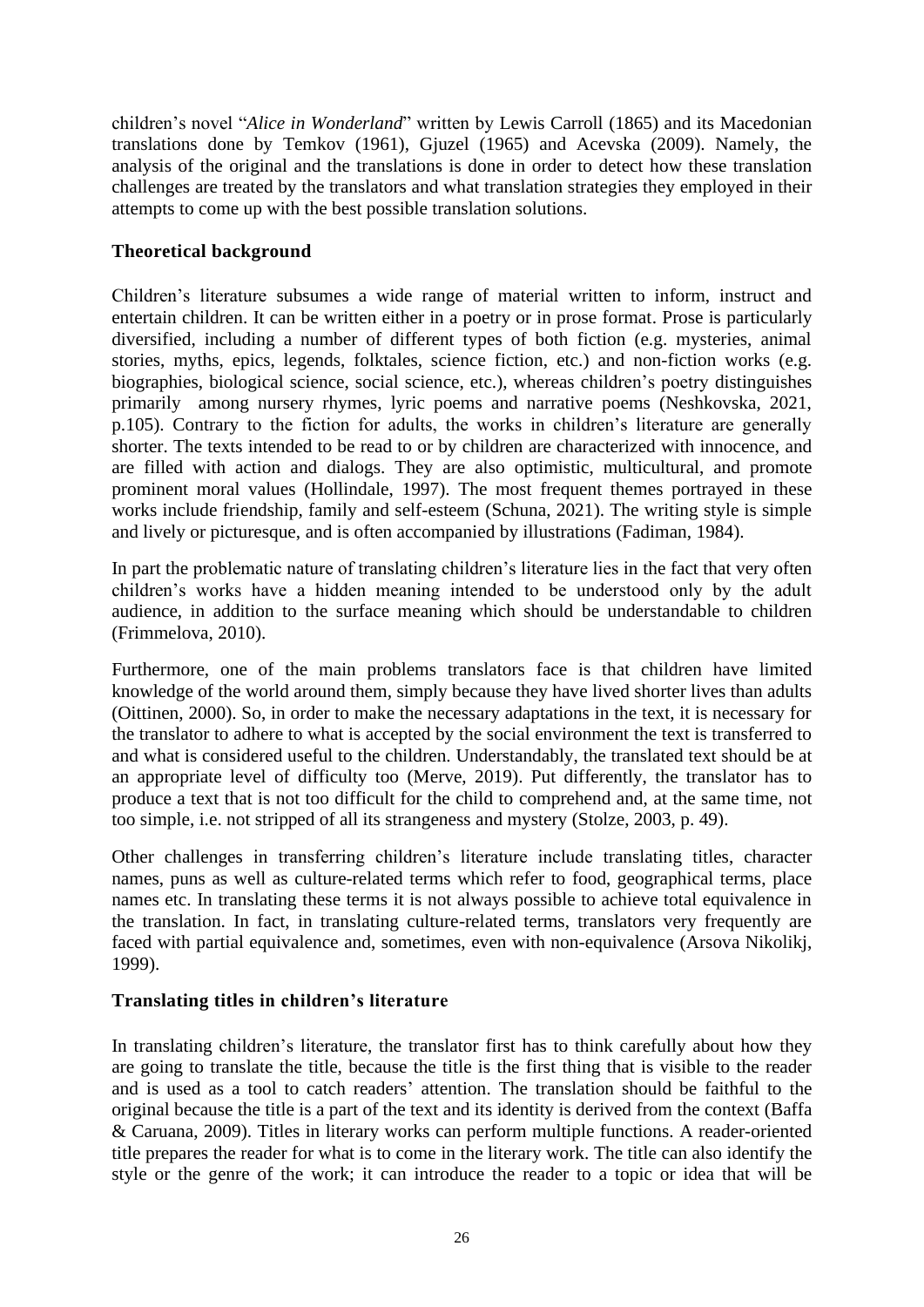relevant to the understanding of the book and can identify a single character or a place of importance in the work (Boba-Dilla Perez, 2007).

Doyle (1989) classifies the translation strategies used for translating titles into three categories: 1) literal translations, 2) near literal translations, i.e. translations that are close to the literal, and 3) liberal or free translations. Translators need to take all the above-mentioned aspects of titles into consideration prior to making the decision on what strategy they should employ in each specific case.

## **Translating personal names in children's literature**

Contrary to the translations of literature for adults, where names are very frequently left unchanged, the names in the books for children are often adapted by using equivalents in the target language (Lathey, 2016). However, this issue is still a topic of discussion among translation theorists because names are powerful cultural and social markers. Puurtinen (1995) suggests that the presence of many foreign names in a translation brings along the risk of creating disharmonious relationship and divergence between the names and the setting, thus creating linguistic barriers for young readers. This can result in the reader maintaining a certain distance to the text (Nord, 2003). Also, in dealing with personal names, translators need to think whether the original names will be appropriate in the target culture and whether they are actually dealing with existing names of protagonists and locations or perhaps with invented, i.e. imaginary ones.

In literature it is often said that every name has a function, no matter how faint. If the information a specific name is carrying is explicit, such as a descriptive name, it can be translated, but the translation can change the function of a culture marker. If the information is implicit, or if the function of a culture marker takes priority over the function of a proper name, then the meaning will be lost in translation unless the translator compensates by providing context or by attaching a glossary (Nord, 2003).

Given all these intricacies attached to translating names, a number of translation theorists offer different translation strategies for transferring names from one language and culture into another:

- 1. Transfer the name remains unchanged in the translated text (Soltész, 1967; Newmark, 1988; Schultze, 1991; Tarnoczi, 1966; Elman, 1986; Pinczes, 1993).
- 2. Substitution the translator logically replaces the name with another name, typical of the target language (Soltész, 1967; Newmark, 1988; Schultze, 1991).
- 3. Transliteration a way of translating by transcribing the text from one language, by replacing the letters of the origin language with the corresponding letters of the alphabet of another language, without taking into consideration the correct pronunciation of the sounds (Tarnoczi, 1966; Newmark, 1988; Schultze, 1991).
- 4. Translating or transferring the meaning of the text from one language to another in the way the original author imagined (Tarnoczi, 1966; Newmark, 1988; Schultze, 1991).
- 5. Transformation the translator chooses a logical substitute for the name from the SL, which is not, or is partially related to the meaning of the original (Tarnoczi, 1966; Elman, 1986; Schultze, 1991; Klaudy, 1994).
- 6. Addition adding an additional element or suffix to the name (Tarnoczi, 1966; Schultze, 1991; Pinczes, 1993).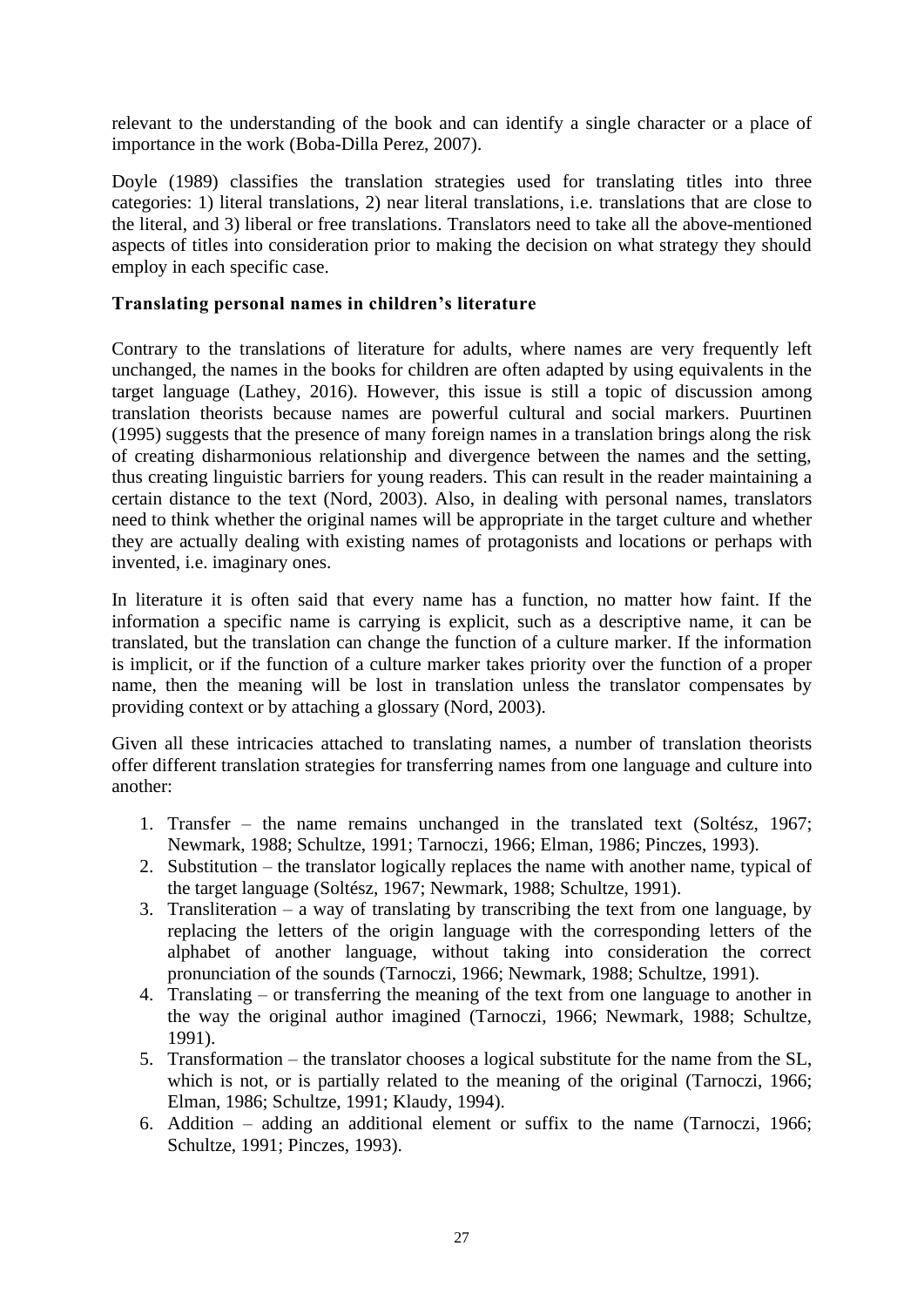- 7. Omission omitting a part or the whole name (Schultze, 1991; Pinczes, 1993; Klaudy, 1994).
- 8. Generalization generalizing the meaning of the name (Klaudy, 1994).

## **Translating food-related terms in children's literature**

The translation of food and food-related terms, which have essential, specific, cultural significance, brings special challenges for the translators because food in children's books can be seen as a cultural marker and can have multiple functions (Chiaro and Rossato, 2015). Epstein's short study "*What's Cooking*" (Epstein, 2009) is one of the first to address the issues that translators may face when translating food-related terms. In an attempt to translate these terms in children's literature scholars have adopted two different perspectives: domestication and alienation. Domestication occurs when the translated text assimilates the meaning to the cultural norms of the target audience; whereas, alienation is when the translation retains something foreign, different, exotic, i.e. when the cultural differences are being respected. These concepts were established by Antoine Berman (2000) and Lawrence Venuti (1995).

The terms related to food and food products are often studied as a subcategory of culture specific terms, and it is often discussed what strategies are used when translating them. Examining the functions of food terms, Davies (2003) concludes that these terms can have a powerful cumulative effect and that food scenes in children's books add a lot to the setting and the characterization (Davies, 2003, p.32). According to Davies (2003) it is better to use a "wider perspective" when looking at the cultural terms, than to look at them individually. To this end, in order to help with translating, Davies introduces seven procedures for translating specific cultural terms into children's books*: preservation, addition, omission, globalization, localization, transformation* and *creation.* However, choosing the right strategy can be quite challenging. For example, while localization can be a good way to bring the text closer to the reader, adapting the culture references for another culture can cause confusion in the text and the original values to be lost. Then, the issue with globalization is that by globalizing the term it may lose its authenticity. Omission as well is not the ideal choice because by deleting the terms it destroys the feeling that has been building up in the text. The translators have to be careful when choosing the strategy and take into consideration the context of the work and the culture in which they are translating.

#### **Translating puns in children's literature**

In order to be able to analyze the translation of puns (wordplay), one must first recognize them in the source text. A pun is specifically a joke created by making use of the multiple meanings of a word or by exploiting the fact that some words with different meanings sound the same. Or as Delabastita (1993) puts it "a pun involves a clash of linguistic forms that are similar, but have different meanings".

The role of puns in the text is to catch readers' attention by creating humor. But, creating humor is a delicate matter and translators need to pay careful attention to the language and culture in which they are translating. They need to identify the taboo topics in the target culture so as not to offend the readers of that given culture. For example, in many cultures it is not common to ridicule death because passing away is something that is respected and the reader may feel offended if the translated text makes fun of death. However, in other cultures, such as Mexico, for example, it is a tradition to make jokes about this same delicate topic.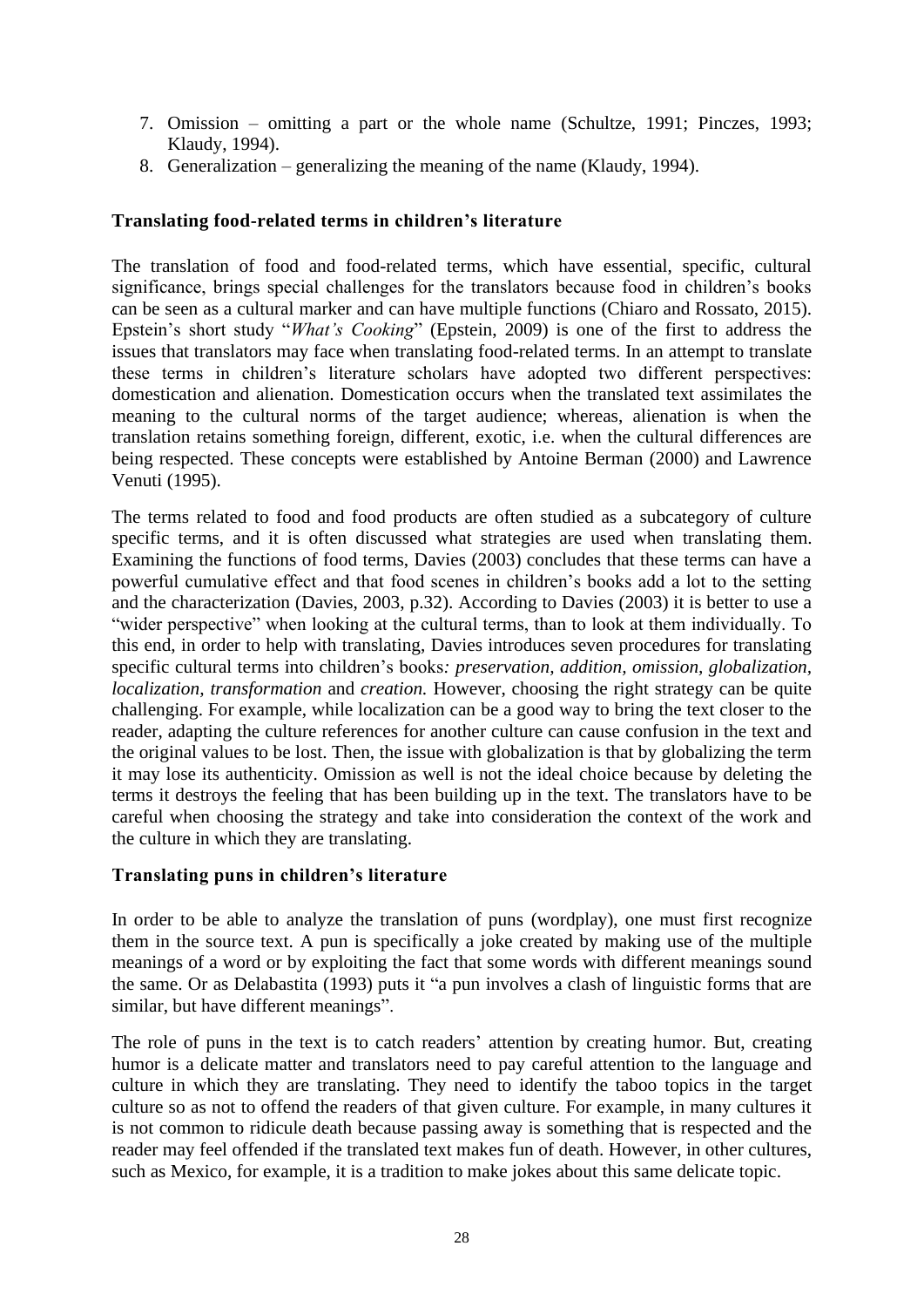There are different types of puns which Delabastita (1993) classifies in terms of their formal structure or according to their inherent linguistic features. More precisely, according to Delabastita (1993, p.33) there are four types of puns:

- 1. Homonymic puns they consist of words that are pronounced or spelled the same, but have different meanings.
- 2. Homophonic puns they consist of words that sounds the same, but have different meanings and spelling.
- 3. Homographic puns they consist of words that are spelled the same but have different meanings.
- 4. Paronymic puns they consist of words that have similar spelling and pronunciation, but different meanings.

In order for translators to better handle the above-mentioned types of puns in the process of translation, Delabastita (1993, p.191) offers the following translation strategies:

- 1. *Pun to pun* the pun found in the original text translates to a pun in the target language, which may be, more or less, different from the original in terms of its morphological or semantic structure.
- 2. *Pun to a figure of speech* this strategy is supposed to capture the effect of the pun that is located in the original text.
- 3. *Pun to zero pun* this strategy is employed when it is very difficult to translate the pun and the part of the original text that contains the pun is completely omitted.
- 4. *Pun ST = Pun TT* the translator reproduces the pun in its original from, without any translation.
- 5. *Addition* the translator introduces puns in positions in the text where there is no pun in the original text, as a compensation for the original puns that he has missed.
- 6. *Pun to non-pun* the pun is rendered by a non-punning phrase.

## **Research Methodology**

The aim of this research is to compare and contrast the English children's novel, "*Alice in Wonderland*" (1865) written by Lewis Caroll, and its translations in Macedonian done by Gjuzel (1965), Temkov (1961) and Acevska (2009). More precisely, the analysis is qualitatively-oriented and is directed towards comparing and identifying the translation strategies that these three translators employed in handling chapter titles, personal names, food-related terms and puns used in this novel.

For the purpose of this study, the analysis of the translated chapter titles was based on Doyle's classification of the translation strategies used for translating titles (2003). The analogy of the names with their Macedonian translations was built upon the previously mentioned strategies for translation of names (discussed in Section 2.2); whereas, the analysis of the translation of food-related terms was done according to the strategies offered by Davies (2003). Finally, what served as a basis for the last part of the research which included translation of puns was Delabastita's (1993) classification of puns and the translation strategies he offered for tackling puns.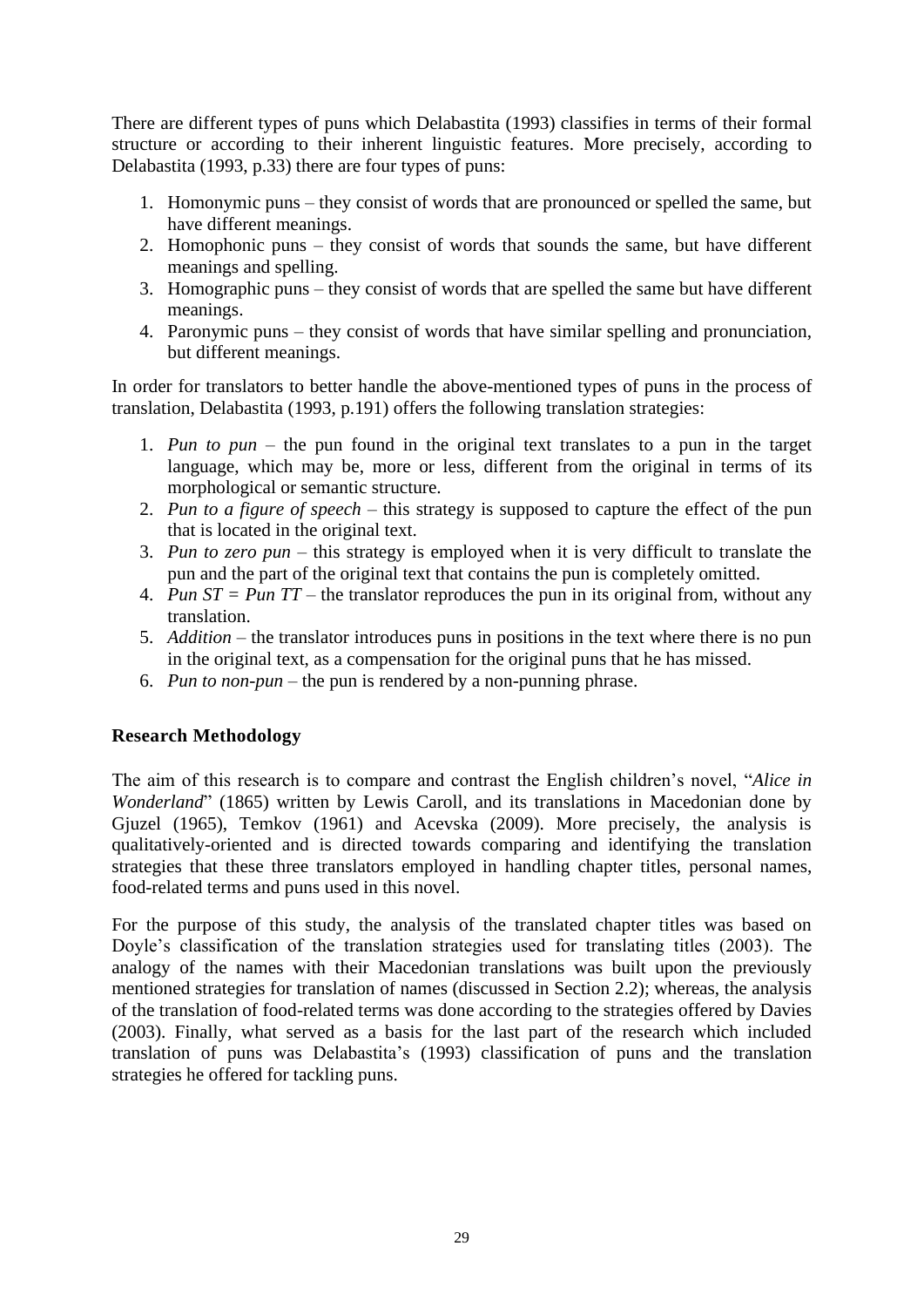## **Results Translating titles**

The first part of the research was directed towards detecting how the three Macedonian translators have dealt with the titles of some of the chapters in Lewis Carroll's "*Alice in Wonderland*" in their translations. Some chapters have been purposely left out so as to avoid repetition of similar information and flooding the reader with too much information (see Table 1).

| <b>Carroll</b> (1865)    | <b>Temkov</b> (1961)    | <b>G</b> juzel (1965) | Aceyska (2009)      |
|--------------------------|-------------------------|-----------------------|---------------------|
| <b>THE POOL OF TEARS</b> | ЕЗЕРО ОД СОЛЗИ          | БАРА ОД СОЛЗИ         | ЕЗЕРО ОД СОЛЗИ      |
| THE RABBIT SENDS         | <b>3AJAKOT ΓΟ ΠΡΑΚΑ</b> | ЗАЈАКОТ ГО ИСПРАЌА    | ЗАЈАКОТ ГО ИСПРАЌА  |
| <b>IN A LITTLE BILL</b>  | МАЛИОТ БИЛ              | МАЛИОТ БИЛ            | МАЛИОТ БИЛ ВНАТРЕ   |
| <b>THE OUEEN'S</b>       | НА ИГРАЛИШТЕТО ЗА       | ИГРАЛИШТЕТО ЗА КРОКЕТ | КРАЛСКОТО ИГРАЛИШТЕ |
| <b>CROOUET - GROUND</b>  | <b>KPOKET</b>           | И КРАЛИЦАТА           | <b>3A KPOKET</b>    |
| <b>THE LOBSTER</b>       | МОРСКИ КАДРИЛ           | КАДРИЛОТ НА МОРСКИТЕ  | КАДРИЛ НА ЈАСТОГОТ  |
| <b>OUADRILLE</b>         |                         | РАКОВИ                |                     |
| <b>ALICE'S EVIDENCE</b>  | АЛИСА КАКО СВИЛЕТЕЛ     | СВЕДОЧЕЊЕТО НА АЛИСА  | ИСКАЗОТ НА АЛИСА    |

Table 1 Translating chapter titles from "*Alice in Wonderland*" in Macedonian

Observing the table above, it is clear that literal translation is the dominant strategy used in the translation of the selected titles. The translators advocate for literal translation whenever possible, but use different terms that they think will best convey the meaning of the original to the Macedonian language in order to improve the readability in the target language.

- *(1) The Pool of Tears –* here the translators used literal translation. The meaning of the English *pool (базен)* in this context has the meaning of something in large quantity. In this case a closer meaning is conveyed by the translations of Temkov (1961) and Acevska (2009) who use the term *езеро (lake)*, whereas Gjuzel's (1965) choice of the term *бара (pond)* diminishes the original meaning to a lesser significance.
- *(2) The Rabbit Sends in a Little Bill* this is a case where only Acevska (2009) has selected literal translation, while Gjuzel's (1965) and Temkov's (1961) translations omit the word *Внатре (in)* but still preserve the same general meaning.
- *(3) The Queen's Croquet Ground* as can be seen from this example, Acevska (2009) uses literal translation and comes closer to the original meaning because *Queen's* has a possessive function which means that the playground belongs to the queen, while Gjuzel's (1965) and Temkov's (1961) translations are near-literal and completely omit that meaning.
- *(4) The Lobster Quadrille* in this example all three translators have opted for a literal translation; however, Temkov (1961) generalizes the meaning by using the adjective *морскиот (The sea)* which relates to all things that live in the sea and not just the lobsters as opposed to Acevska's (2009) *Јастогот (The Lobster)* and Gjuzel's (1965) *Морските Ракови (The sea Lobsters).*
- *(5) Alice's Evidence –* this is again an example where all three translators used literal translation. The term *еvidence* in this title has a meaning of a testimony, or something that consolidates the proof. Here, all three translators have chosen different terms: *исказ, сведочење* and *свидетел,* which, although different, have a meaning of *witness, testimony* and *evidence.*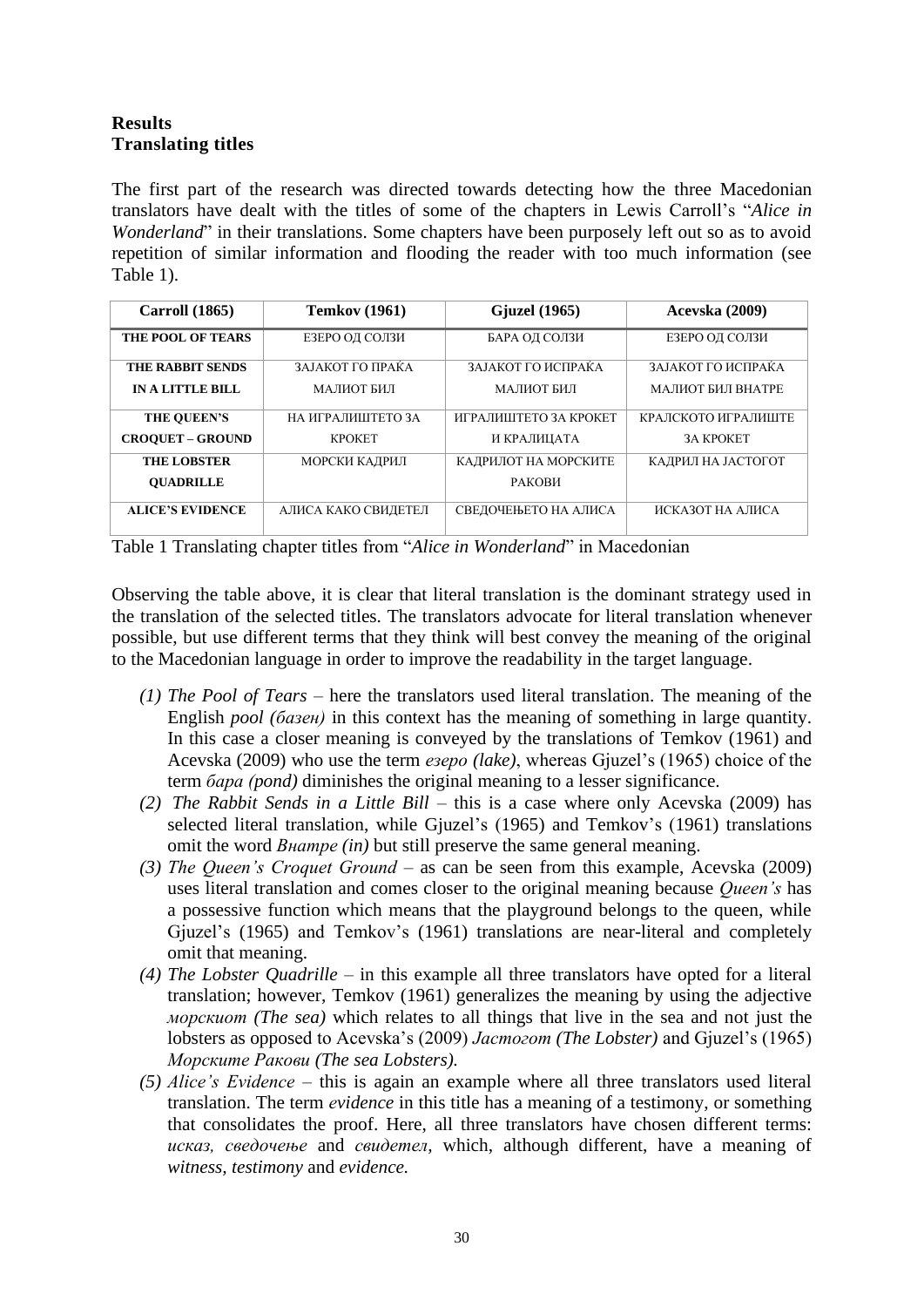As can be seen from the examples above, almost all of the analysed titles were transferred using literal translation, apart from two cases where Temkov (1961) and Gjuzel (1965) chose near-literal translations by omitting words from the original titles while still preserving the original meaning (see examples 2 and 3 above).

## **Translating personal names**

In the second part of this research, we analyzed how the personal names in Lewis Carroll's "*Alice in Wonderland*" have been translated in the Macedonian language and what translation strategies were used by the three Macedonian translators.

From the examples excerpted and analyzed for the purposes of this part of the research we could see that the majority of the translations were done by means of transfer. This means that the translators transferred the names without any change or, with some small changes, adapting some vocal features of the personal names to the phonological system of the Macedonian language (see Table 2). Thus, as can be seen in the examples below the names, such as *Alice, Dinah, Ada*, etc. retained their authenticity and preserved their recognizability in the Macedonian translations. However, a few cases of transformation and a case of omission were spotted among the analyzed examples as well.

| <b>Carroll</b> (1865) | <b>Temkov</b> (1961) | <b>G</b> juzel (1965) | <b>Acevska</b> (2009) |
|-----------------------|----------------------|-----------------------|-----------------------|
| <b>Alice</b>          | Алиса                | Алиса                 | Алиса                 |
| Dinah                 | Дина                 | Дина                  | Дина                  |
| <b>Mabel</b>          | Џејн                 | Мејбл                 | Мејбел                |
| Ada                   | Ада                  | Ејда                  | Ада                   |
| <b>Mary Ann</b>       | Мери                 | Маријана              | Мери Ен               |

Table 2 Translating personal names from "*Alice in Wonderland*" in Macedonian

As can be seen in the table above, Temkov's (1961) translation of *Mabel* stands out because he opted for the strategy of transformation and *Mabel* is transformed into *Џејн,* which is not related at all to the original meaning, therefore, the authenticity is lost. Moreover, a back translation of *Џејн* in English*,* would result in *Jane*. Another interesting example is Gjuzel's (1965) transformation of the name *Mary Ann.* In fact, unlike Acevska (2009) who simply transfers the name, he substitutes it with a logical replacement in the Macedonian language, *Маријана*. Temkov (1961), on the other hand, simply omits *Ann* from *Mary Ann* and translates the name into *Мери.*

## **Translating food-related terms**

In analyzing "*Alice in Wonderland*" and its Macedonian translations, as mentioned previously, the focus was put on terms related to food, too (see examples (6) and (7)).

*(6) ORANGE MARMALADE (a.)СЛАТКО ОД ЛИМОНИ* (Gjuzel, 1965) *(b.)МАРМАЛАД ОД ПОРТОКАЛИ* (Acevska, 2009) *(c.) МАРМАЛАД ОД ПОРТОКАЛИ* (Temkov, 1961)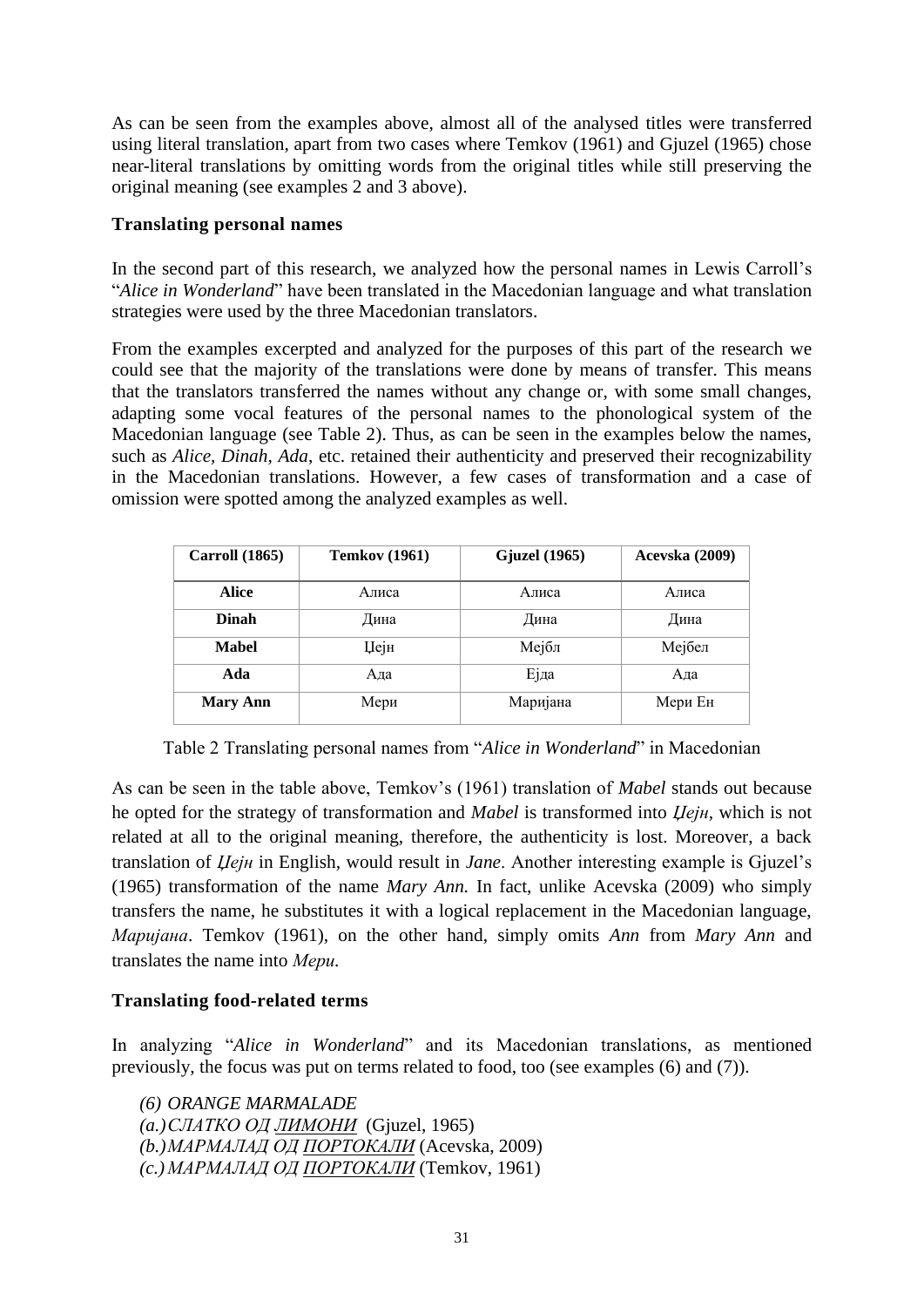In the example (6) above both *слатко* and *мармалад* have the same meaning. The difference is in that Acevska (2009) and Temkov (1961) both preserve the meaning of *orange* (*портокал*) in the target language, whereas Gjuzel (1965) transforms the term into *лимони* (*lemons*) which is, of course, a different kind of fruit, not typically used for making marmalade in the Macedonian culture. With that the tradition–related information in the original term may be lost.

- *(7) "Have you seen the Mock Turtle yet?" "No," said Alice. "I don't even know what a Mock Turtle is." "It's the thing Mock Turtle Soup is made from," said the Queen.*
- *(a.)"Си ја видела ли досега Лажната Желка?" "Не," одговори Алиса. "Не знам дури ни што е тоа Лажна Желка." "Тоа е она од што се прави Лажната Желкина Чорба", рече Кралицата.*  (Gjuzel, 1965).
- *(b.) Си видела ли некогаш Лажна Желка? Не – одговори Алиса. Не сум ни слушнала дека постои. Лажна Желка е она од што се прави лажна чорба од желка – рече Кралицата*. (Acevska, 2009).
- *(c.) "Си ја видела ли досега Необичната Желка?" "Не" – одговори Алиса. "Воопшто не знам како изгледа Необичната Желка." "Од неа се прави необично убава чорба" – рече Кралицата.* (Temkov, 1961).

In (7) the term *mock turtle soup* (*лажна супа од желка*) is an English and American soup created in the middle of the 18<sup>th</sup> century as an imitation of *green turtle soup*. Gjuzel (1965) and Acevska (2009) here chose to preserve the term and rendered it in its original form into the Macedonian language. The translation sounds unnatural for the Macedonian reader, because the Macedonian culture is not familiar with *mock turtle soup* but still, the meaning is preserved, the information intact and now the Macedonian reader can get familiar with its meaning. Temkov (1961), in an attempt to bring the text closer to the target readers, chose to use transformation and translated *mock* with the term *необичната* (*unusual*). This caused the original term to lose its function of a culture marker in the target text and thus made the existence of *mock turtle soup* unknown to the Macedonian readers.

## **Translating puns**

The last part of this research deals with the translations of puns. Using Delabastita's classification of puns as a basis, we tried to locate instances of puns in Carroll's "*Alice in Wonderland*", and then, relying on the translation strategies proposed by the same researcher, we analyzed their translations in Macedonian. The aim was to gain a better understanding of the strategies and solutions used by the three Macedonian translators.

The analysis showed that the way puns are translated varies from translator to translator; however, there is a clear tendency on their part to use the pun to pun translation strategy wherever possible by adapting the form of the pun to an appropriate form in the Macedonian language. Thus, as can be seen in the examples (8) and (9) below, they managed to create wordplay that is not confusing, and yet is interesting and understandable for the Macedonian readers.

The example (8) below is an instance of a homophonic pun. Homophones are words that sound the same, or are pronounced in the same way but have very different meanings. In this case, the terms used in the original text are *axis* and *axes*.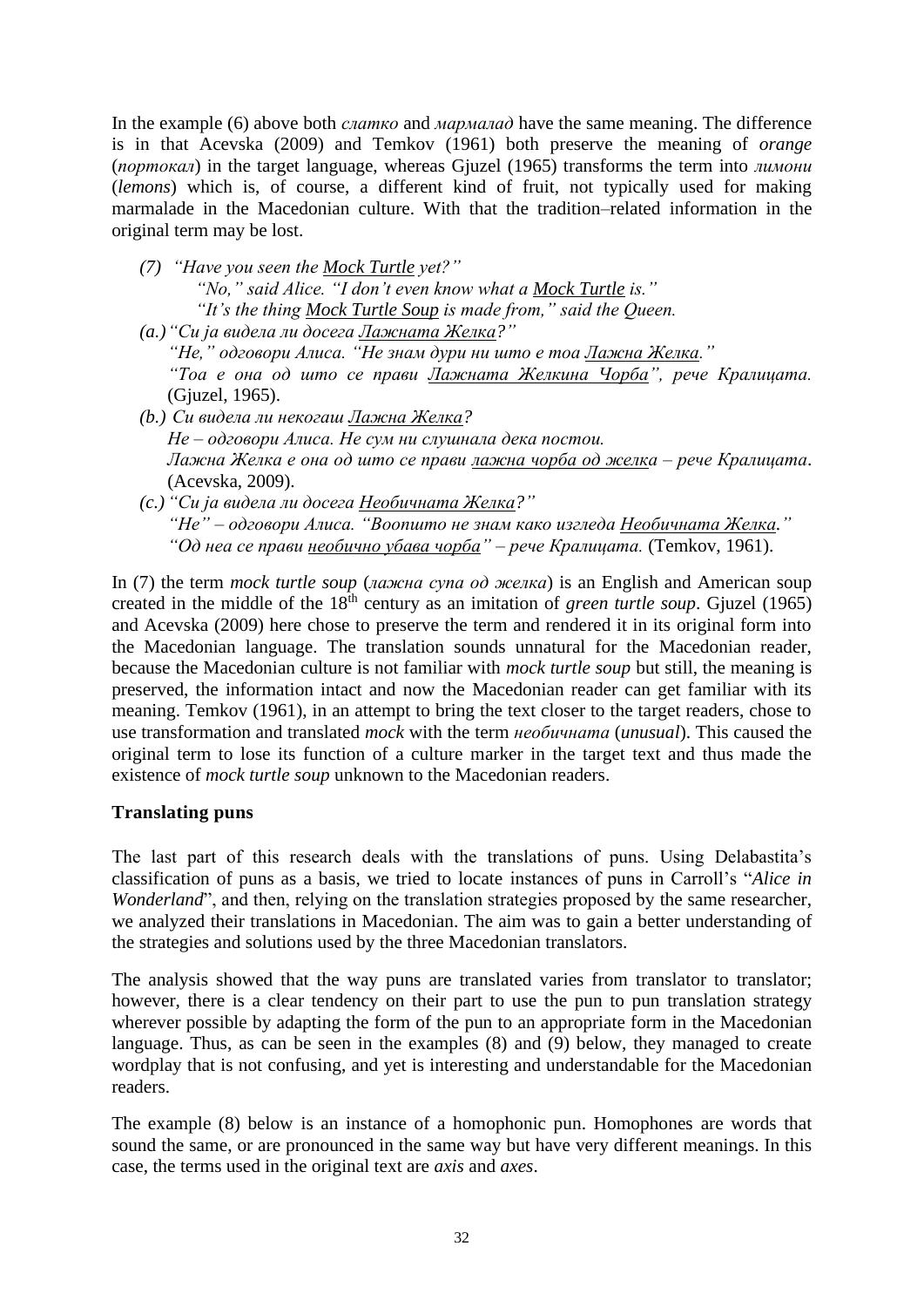- *(8)"You see the earth takes twenty – four hours to turn on its axis" "Talking of axes," said the Duchess, "chop off her head!*
	- *a) "Ете, Земјата се врти за дваесет и четири часа околу својата оска и никој не се секира..." Кога зборуваме за секири, рече Војвотката, отсечете и ја веднаш главата!"*  (Gjuzel, 1965)
	- *b) "Видете, на Земјата и се потребни дваесет и четири часа за да се сврти околу својата оска, но нека не ве секира тоа... "Кога веќе рече секира", рече Војвотката "пресечете и ја главата!"* (Acevska, 2009)*.*
	- *c) "Знаете, на земјата и се потребни дваесет и четири часа да се заврти околу својата оска." "Кога веќе го спомна завртувањето" – рече Војвотката – "заврти му го вратот"* (Temkov, 1961)*.*

In this case, the three Macedonian translators managed to successfully translate the pun with another suitable pun in the target language. Acevska (2009) and Gjuzel (1965) made use of the Macedonian term *секира* which is a homograph. Homographs are words that are spelled in the same way but have different pronunciations and meanings. Thus, when the stress is on the first syllable of the word (*се́кира*), its meaning is *axe*, but when the second syllable of the word is stressed (*секи́ра*), then the word carries another meaning – *to worry/fret about something*.

Temkov (1961) succeeded in translating the pun with a suitable pun as well. However, unlike Acevska (Acevska, 2009) and Gjuzel (1965), he chose to use a different term which is neither a homonym nor a homograph, but derives its meaning from the context of the text which in the first part of the sentence would be *to turn* or *spin*, while in the second part the meaning would be *to turn someone's head*, i.e. *to kill somebody*.

In the following example (9) we are looking at instances of paronyms, i.e. a paronymic pun. Paronyms are words that sound and are spelled similarly but have different meanings. In this case, the terms used in the original text are: *lessons* and *lessen*.

*(9)"That's the reason they're called lessons," the Gryphon remarked:*

- *a) "because they lessen from day to day.""Затоа и се викаат часови," забележа Грифонот:*
	- *"зашто од ден на ден се смалуваат за еден час."* (Gjuzel, 1965)
- *b) "Па затоа се нарекуваат предавања" – забележа Грифин – "затоа што предаваш секој ден по еден час."* (Acevska, 2009)
- *c) "Затоа тие и се викаа искусни предавања" – забележа Јазовецот – "зашто секој ден се скусуваше по еден час."* (Temkov, 1961)

From the offered solutions in the Macedonian translations, it is clear that Gjuzel (1965) successfully translated the pun with another type of pun in the target language. In fact, he created a homonymic pun in the TL by using the homonym *час* which has the meaning of *час* as in *hour* and *час* as in *lesson*.

Temkov (1961), instead, chose to take another approach. He focused on producing a paronymic pun in the Macedonian language by using the terms *искусни* (*experienced*) и *скусуваше* (*shortened*), which are similar in appearance and pronunciation but differ in meaning.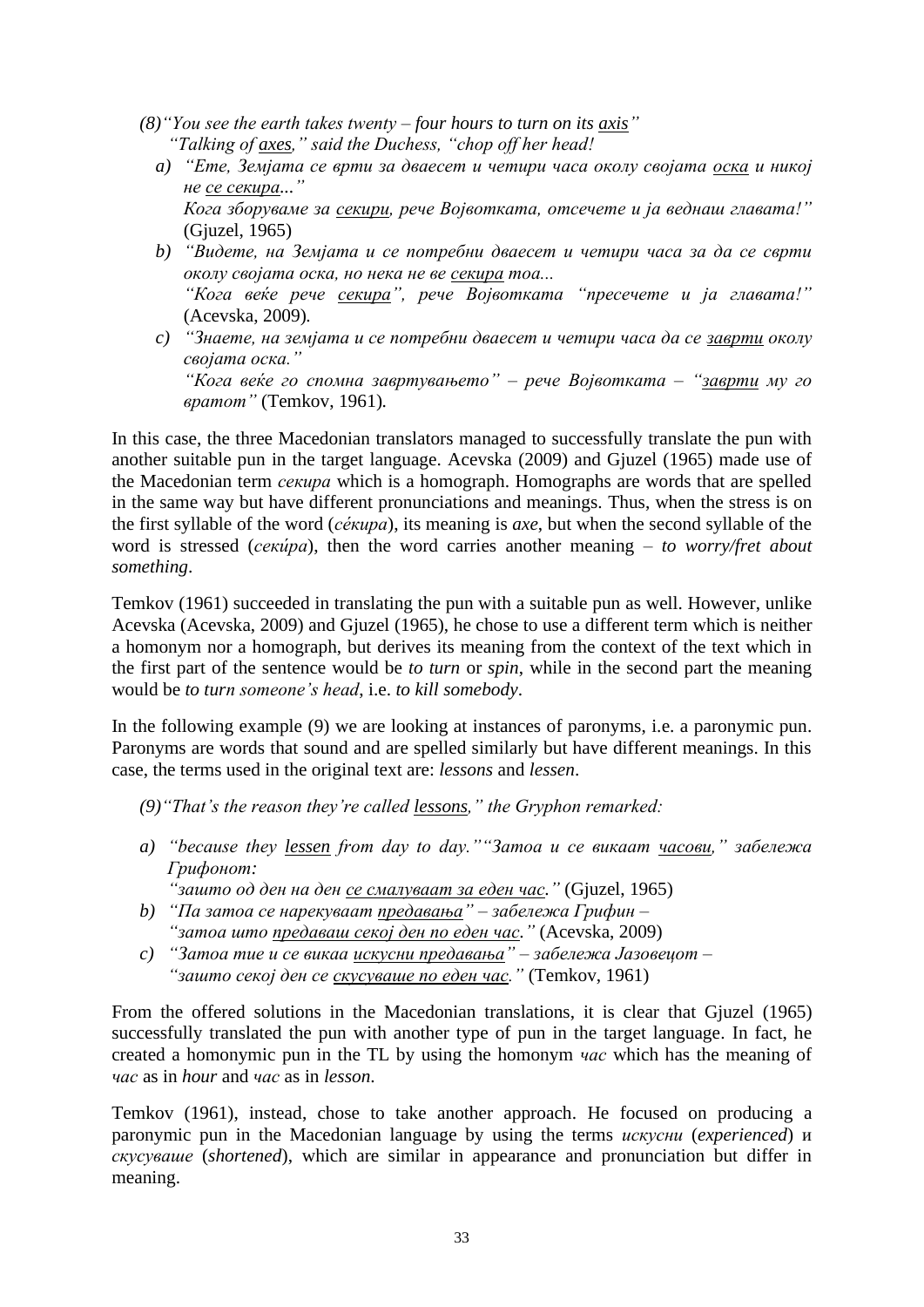Acevska (2009) fеll short on the translation of this specific pun because while attempting to pun with *предава* and successfully adapting the first part of the pun by using the term *предавања – lessons*, she fails to convey the meaning of the second part of the sentence with the choice of the term *предаваш* – *teach*, which is unfit, confusing and does not make a lot of sense for the Macedonian readers in the given context.

In the last analyzed example (10), the wordplay revolves around the English word *dry*, which is a homonym, with two different meanings: *dry* as in *not wet* and *dry* as in *boring*.

*(10) Are you all ready? This is the driest thing I know.* 

- a) *"Ова е најсувата работа што ја знам."* (Gjuzel, 1965)
- b) *"Ќе ви одржам едно сувопарно предавање."* (Temkov, 1961)
- c) *"Најсувопарната работа што ја знам."* (Acevska, 2009)

The analysis of the three translations showed that none of the Macedonian translators have translated the pun with another pun in the target language; instead, they tried to adapt the pun to a term that does not have two meanings and is not confusing to the Macedonian readers. Thus, Gjuzel (1965), with his solution, *најсувата*, covered only the meaning *not wet* of the word *dry*; whereas, Acevska (2009) and Temkov (1961) have used the term *сувопарно* which is related to the other meaning of dry – *tedious, boring*.

## **Conclusion**

The conclusion that can be reached on the basis of this study is that to achieve successful translation and transmission of comprehensible information, the Macedonian translators of "*Alice in Wonderland*" used different translation strategies mainly directed at preserving the cultural significance of the source language terms but they also adapted some of the linguistic items in order to make them more in line with the target language and culture.

By examining the way chapter titles from "*Alice in Wonderland*" are translated into Macedonian it is clear that the translators were inclined towards using literal translation, and when literal translation was not possible, a near-literal translation with an adaptation that would make sense in the target language was employed. Furthermore, the results of this research indicate a clear tendency on the part of the translators to translate personal names by transferring them without any changes, or by introducing a slight modification to the names in order to make them sound more acceptable in the target language. However, attempts at using transformation that would make more sense in the Macedonian language were spotted as well, when transferring the name was the least preferable option. In translating foodrelated terms preservation was the translators' chosen strategy in order to transfer the foreign traditions to the child reader, because these terms are a great way to become acquainted with foreign culture and traditions. Finally, the study has shown that in translating puns, the translators strived to preserve the puns by using the pun to pun translation strategy, even though that meant introducing a distinct type of pun in the target language from the one used in the source text, because of the difference in the two languages in question – English and Macedonian.

To sum up, irrespective of the translation strategies used, the ultimate goal of translators should always be to produce a text that will not underestimate the child's knowledge about the world, and will convey the elements of the unusual and yet be acceptable and easy to read and remember.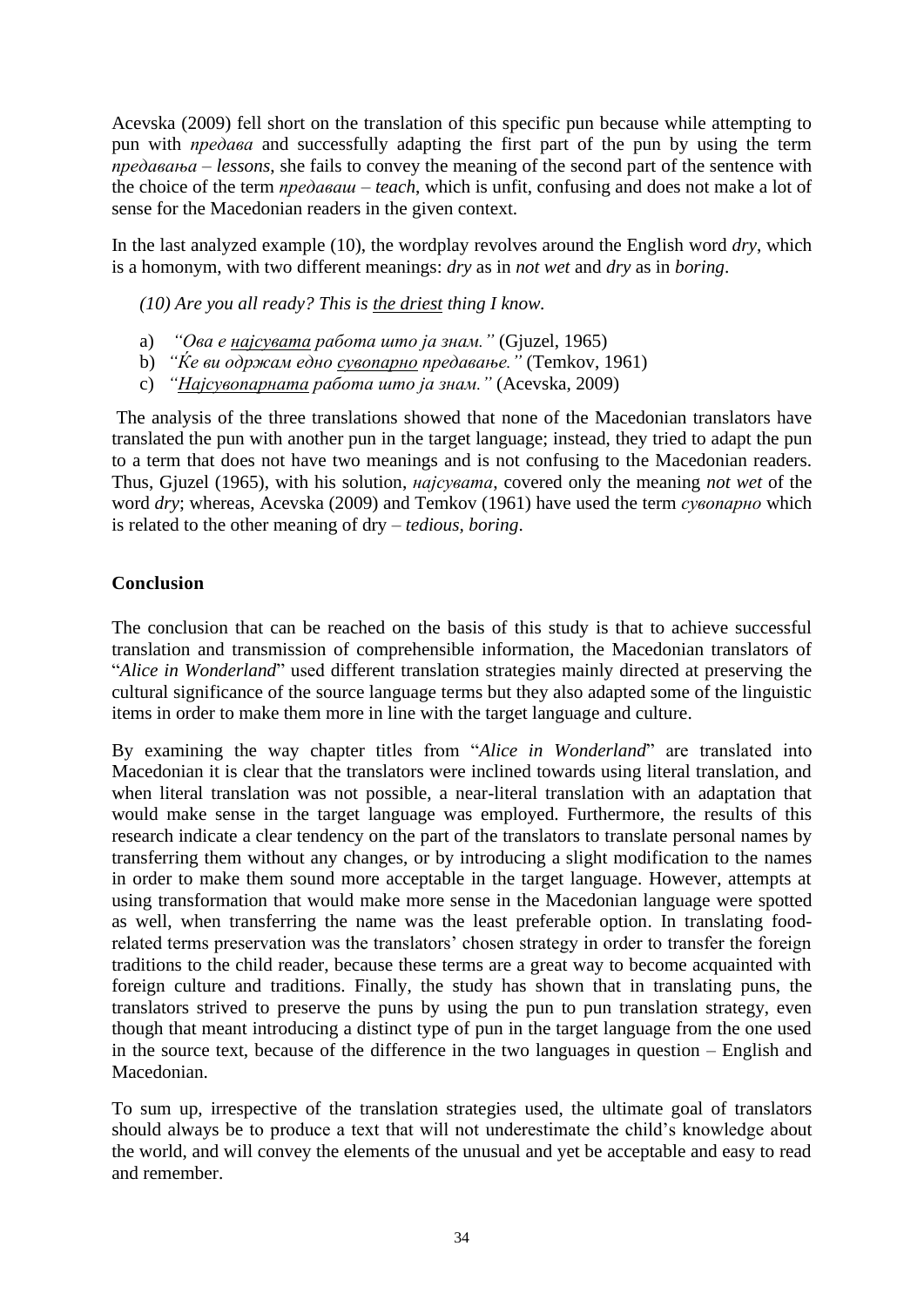#### **BIBLIOGRAPHY**

- Acevska, S. (2009). *Alisa vo zemjata na cudata*. Knigoizdavatelstvo Feniks. Skopje.
- Arsova Nikolikj, L. (1999). *Nacin za preveduvanje leksicka sodrzina* –*sporedba na razlicni prevodi*, Univerzitet "Sv. Kiril i Metodij" – Skopje.
- Berman, A. (1985) *Translation and the Trials of the Foreign.* in: Lawrence Venuti (ed.). *The Translation Studies Reader*. Routledge. London.
- Bobadilla-Perez, M. (2007). *Relevance and complexities of translating titles of literary and filmic works*, University of South California. p. 177-118.
- Briffa, C., & Caruana, R. (2009). *Stylistic Creativity when Translating Titles*. Poetics and Linguistics Association Conference. Middleburg.
- Carrol, L. (1865). *Alice's adventures in Wonderland*. Macmillan & Co., London.
- Darinka, M. (2019). *Lektorirana skripta po predmetot preveduvanje od germanski na makedonski jazik i obratno.* Univerzitet "Goce Delcev"- Stip.
- Davies, E. (2003). A Goblin or a Dirty Nose? The treatment of culture-specific references in translations of the Harry Potter book. *The Translator*, 9, 65-100.
- Delabastita, D. (1993). *Focus on the Pun: Wordplay as a Special Problem in Translation Studies*. John Benjamins Publishing Company.
- Delabastita, D. (1997). *Traductio: Essays on punning and translation*. Manchester: St. Jerome; Namur: Presses Universitaires de Namur.
- Delabastita, D. (2010). *Literary Studies and Translations Studies*. University of Namur and CETRA, Leuven.
- Doyle, Michael S. (1989). Contemporary Spanish and Spanish American Fiction in English: Tropes of Fidelity in the Creation of Translation Titles. *Translation Review*, 31, 41-46.
- Elman, J. (1986). Le probléme de la traduction des noms propres. *Babel,* Volume. 32:1. pp. 26-30.
- Epstein, J. (2009). What's Cooking. *Translation Nuts and Bolts*, Vol.13, No.3.
- Fadiman, C. Children's Literature. Encyclopedia Britannica (Approached at <https://www.britannica.com/art/childrens-literature> on October 23, 2021).
- Frimmelova, K. (2010). *Translating Children's Literature: diplomova prace*. Masarykova univerzita, Fakulta pedagogicka, Katedra anglickeho jazyka a literatury. Brno.
- Gjuzel, B. (1965). *Alisa vo zemjata na cudata*. Kultura. Skopje.
- Klaudy, K. (1994). *The Theory and Practice of Translation. With illustrations in English, German, French and Russian*. Scholastica. Budapest.
- Lathey, G. (2016). *Translating Children's Literature*. Routledge. New York.
- Leppihalme, R. (2007). Culture and Translation*. In translation and meaning. Hogeschool Zuyd*. Maastricht School of Translation and Interpreting.
- Merve, D. (2019). *Translating food items in children's literature: A case study on Dav Pilkey's Captain Underpants series.* Master Thesis. Hacettepe University Graduate School of Social Sciences Department of Translation and Interpreting in English Programme. Ankara.
- Neshkovska, S. (2021). *Introduction to the Theory and Practice of Translation: A Coursebook*. St. Kliment Ohridski University, Faculty of Education-Bitola.
- Newmark, P. (1988). *A Textbook of Translation.* Prentice Hall International. New York.
- Nord, C. (2003). Proper Name Translations for Children. *Meta*, Volume 48, Issue 1-2, May 2003, p. 182-196.
- Oittinen, R. (2000). *Translating for Children*. Routledge New York.
- Paruolo, E. (2010). *Translating Food in Children's Literature* (Approached at http://elea.unisa.it/bitstream/handle/10556/680/Paruolo,%20E.Translating%20Food%2 0in%20Children's%20Literature.pdf?sequence=1 on October 23, 2021)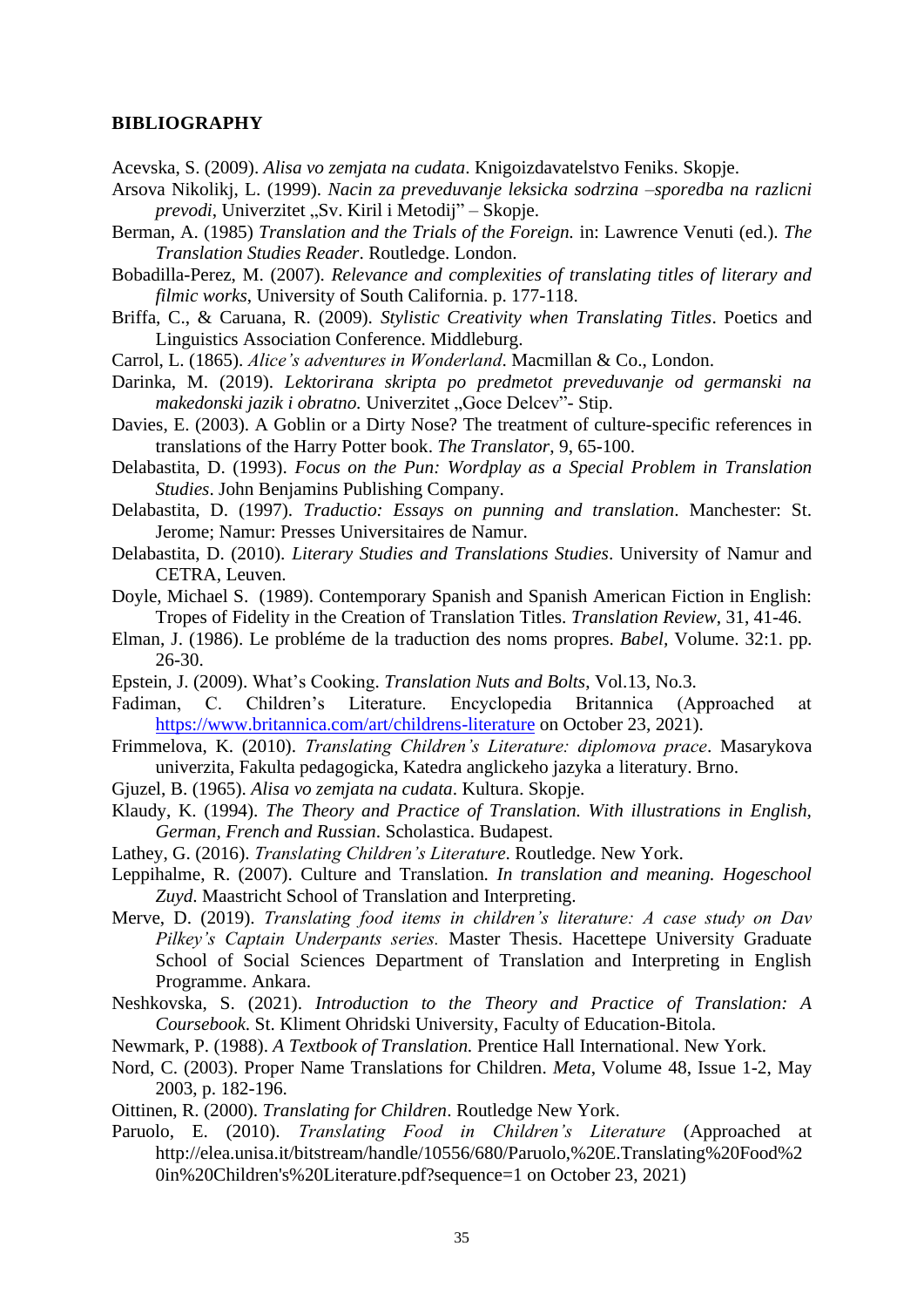- Pinczes, E. & Heltai, P. (1993). *Forditas es szovegertes az angol nyelvvizsgan*. Druck Kft. Budapest.
- Puurtinen, T. (1995). *Linguistic acceptability in translated children's literature*. Joensuun yilopisto. Joensuu.
- Schultze, B (1991). *Problems of Cultural Transfer and Cultural Identity: Personal Names and Titles in Drama Translation*. In Kittely, A. and A. P. Frank (eds.). Eric Schmidt Verlag. Gottingen.
- Schuna, C. (2021). *Childrens Books Themes* (Approached at *[https://childrens](https://childrens-books.lovetoknow.com/Childrens_Books_Themes)[books.lovetoknow.com/Childrens\\_Books\\_Themes](https://childrens-books.lovetoknow.com/Childrens_Books_Themes)* retrieved on October, 23, 2021).
- Soltesz, K. (1979). *A tulajdonnev funkcioja es jelentese*. Akadamiai Kiado. Budapest.
- Stolze, R. (2003). Translating for Children-World View or Pedagogics? *Meta*. Volume 48(1- 2), p. 208-301.
- Tarnoczi, L. (1966). *Fordítokalauz*. Budapest: Kozgazdasagi es Jogi Konyvkiado.
- Temkov, S. (1961). *Alisa vo zemjata na cudata*. Kultura. Skopje.
- Venuti, L. (1995). *The Translator's Invisibility: A History of Translation*. London. New York: Routledge.
- Arsova Nikolikj, L. (1999). *Preveduvanje teorija i praktika*. Univerzitet "Sv. Kiril i Metodij" –Skopje.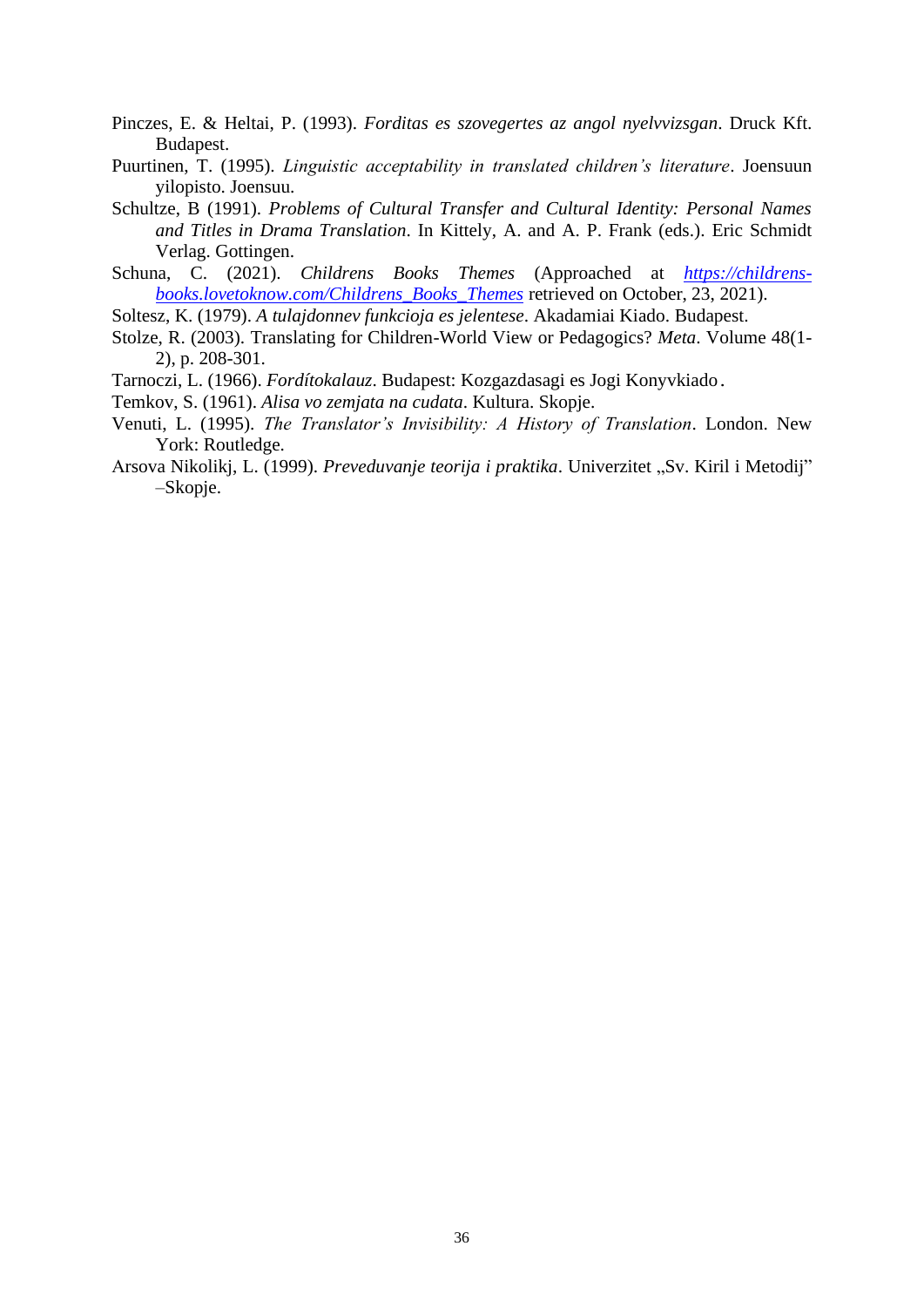#### <span id="page-37-1"></span><span id="page-37-0"></span>**IMPORTANT ASPECTS - PRAISE EPISTLE OF FOUR DAYS OF LAZARUS<sup>5</sup>**

#### **Anita Angelevska**

*aaangelska@gmail.com*

#### **Abstract**

Mission of St. Clement in Macedonia was completely identical to the mission of Ss. Cyril and Methodius in Moravia, where he participated as their student. (Туницкий, 1895:175). Translation and the original creative activity of St. Clement Ohridski came as replacement of Ss. Cyril and Methodius - liturgical practice from missionary type, with direct organization of parochial service in Slavic language. That is the actual way how the first Slavic liturgical reform began. (Темчин, 1999) Saint Clements epistle for the resuracted Lazarus, unflinchingly confirm the Slavic archaism of their creation-original, although the transcripts of these epistels are with later date or they do not even exist. This leads to a conclsuion that on these Macedonian area St. Clements' literary tradition lived for the longest period of time. The Epistle for Lazarus are definetly the most popular epistle of Saint Clement and that is witnessed by the transcript that have been discovered and those are the texts that present the highest artistics estetic dignities, refelction of the highest Saint Clements' oratory masterhsip.

*Key words: St Clement Ohridski, author editorship, secondness of the version, creationoriginal, qualification of st. Clements epistels of praise* 

## **1. PRAISE EPISTLE FOR FOUR DAYS OF LAZARUS 1.1 Attribution and secondess of the version - author editorship**

Beside Epistle for four days of Lazarus one of the most popular epistles and epistle with the highest artistic values that is encountered among the most beautiful examples of the middeeval oratory prose, Klimentina Ivanova, discovered the second version of the Praise epistle for Lazarus (at Mihanovic homilliar) for which there is not a single original (creation) in Bysantium propetic literature. Second praise epistle for Lazarus is rhetorical praise with huge exegetic part and manifests large stylistic closeness to the other Saint Clements's praise epistles. Therefore the second praise for Lazarus is the most probably independent version, spread version. (Темчин, 1999: 819). The first version expresses the first author editorship, while the second version is the second author editorship. Regarding the second epistle for Lazarus it a word about the first author editorship, because it is St Clements' which refers to the fact that St. Clement several times returned to the topic for Lazarus resurrection and he discussed that in several editorships. (Иванова, 1978: 101) V.Ivanova shares the opinion of Klimentina Ivanova, but on basis of completely supported compositional stylistic analyses thinks that it is a word of instructive epistle. "Consequently on basis of the first creation, it was probably created the Praise epistle for Lazarus and according to the first version

<sup>5</sup> Revisional scientific paper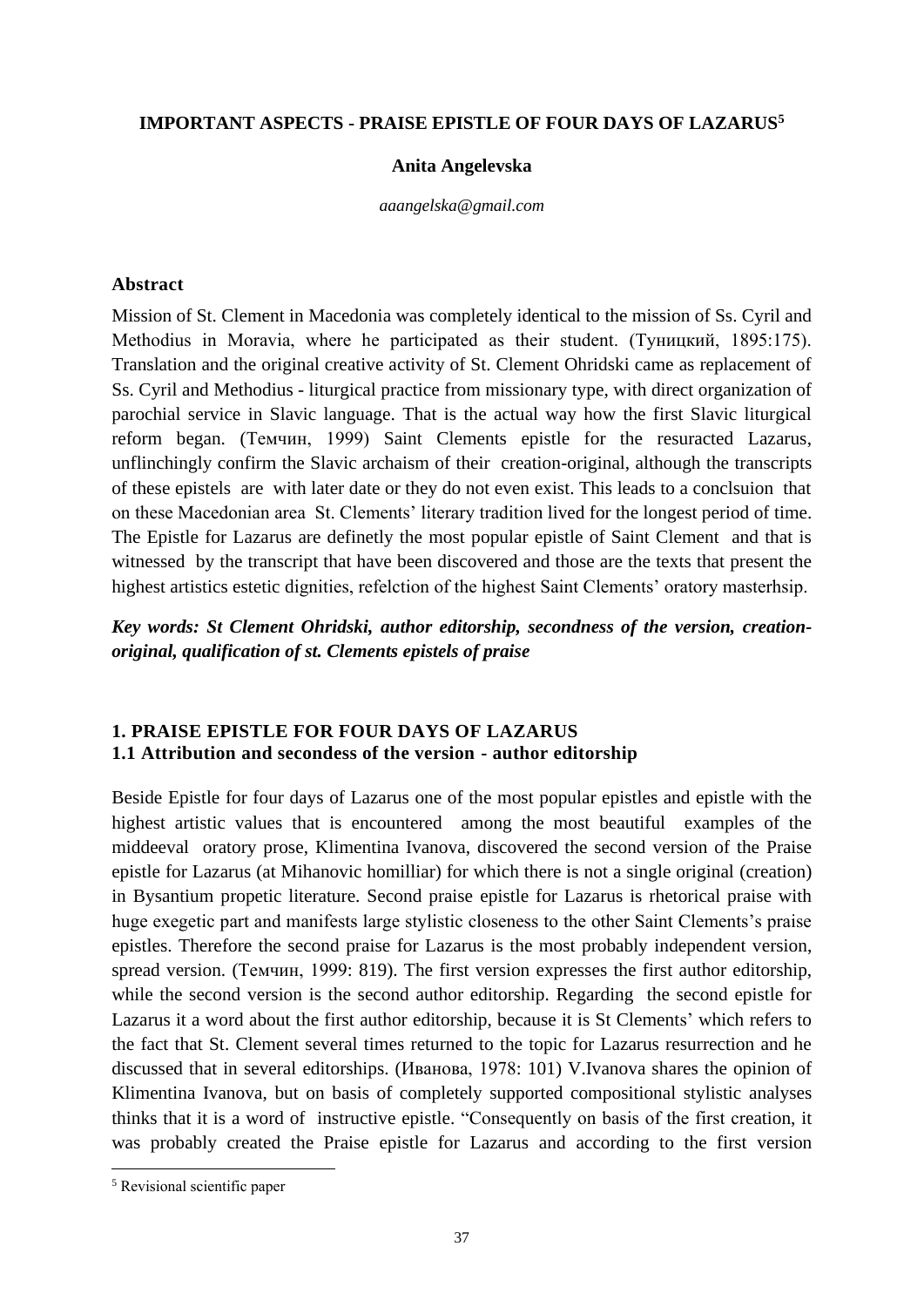…Referring to the second version of the Praise epistle for Lazarus, it is closely related to the first one, but most likely it is not a work of St. Clement but to later re-writing tradition". (Велинова, 1987: 289)

## **1.2 Plot**

St.Clement in his epistles uses the evangelistic story (John.11) for the resurrection of the Christ's friend Lazarus, where death is an eternal topic of human thought. Evangelistic parts are given as supplements, and they refer to the decision of the the chief priests and Pharisees to kill Jesus due to Lazrus resuraction (John 11:46 - 54), and then followed the addressing to the Jews where the influence of John Chrysostom was obvious. At the end of the epistle St. Clements' mastership culminated in praising of the saint." Anaphoric Lazarus in tirade of elliptic syntactic - parallel constructions influences very strongly to the poet's form and metaphorical calling" (Велинова, 1987:89) In this part it was confirmed" to what level preciseness of the phrase and clearness of the rhythm Clements' speech can reach" (Велинова, 1995:79).

"Lazarus was the home of the holy spirit

**Lazarus, amazing plant from God's garden** 

**Lazarus, honey drop of God's wisdom** 

**Lazarus, external power of holy blessing** 

**Lazarus, eternal flower from paradise garden** 

**Lazarus, an eagle that slit the great sky of wisdom** 

Lazarus, a treasure of divine, goodness beloved by the poor.

Lazarus, second Baptist of those who sit in darkness and in the shadow of death.

Lazarus, who bitterly ashamed Hell's force.

Lazarus, sweetly beloved by Christ.

Lazarus, the first prophet of Christ's Resurrection after three days.

Lazarus, bright companion of the angels.

Lazar, the Angels' bitter denouncer. " (Ugrinova - Skalovska, 1996: 107-108)

## **1.3 Semantics of the Middlevial symbols**

Symbolics of the flower in the middevial literature precisely refers to the idea of ressureaction ,eternal spring, paradise joy which actually represnts the narrative of the story of Lazarus, for his resurrection and the basis of the biblical message:: **"Lazarus, eternal flower from the paradise garden."** (Ugrinova - Skalovska, 1996: 107-108). **St Clement in this epistle uses the eagle as a symbol, comparing Lazarus to an eagle which slit the great sky over the wisdom. According to the established symbolic in the middlevial literature where the ancient tradition is also embedded, the eagle functions " beside as symbol of Christ also as a symbol of baptizing, sometimes of resurecution of light, of the sublime, of the holy principle, of the Heaven, of eternal life.** 

**... In the spirit of the middevial symbolic saints very often are named as eagles or they are comparted to eagles, in the same way as they are compared to the Sun, Liliya and other images-symbols ,connected to the divine." (Петканова**, 2000: 95) **Here we also remind to the symbolic of the spring which refers to divinity and it has lifelike curing**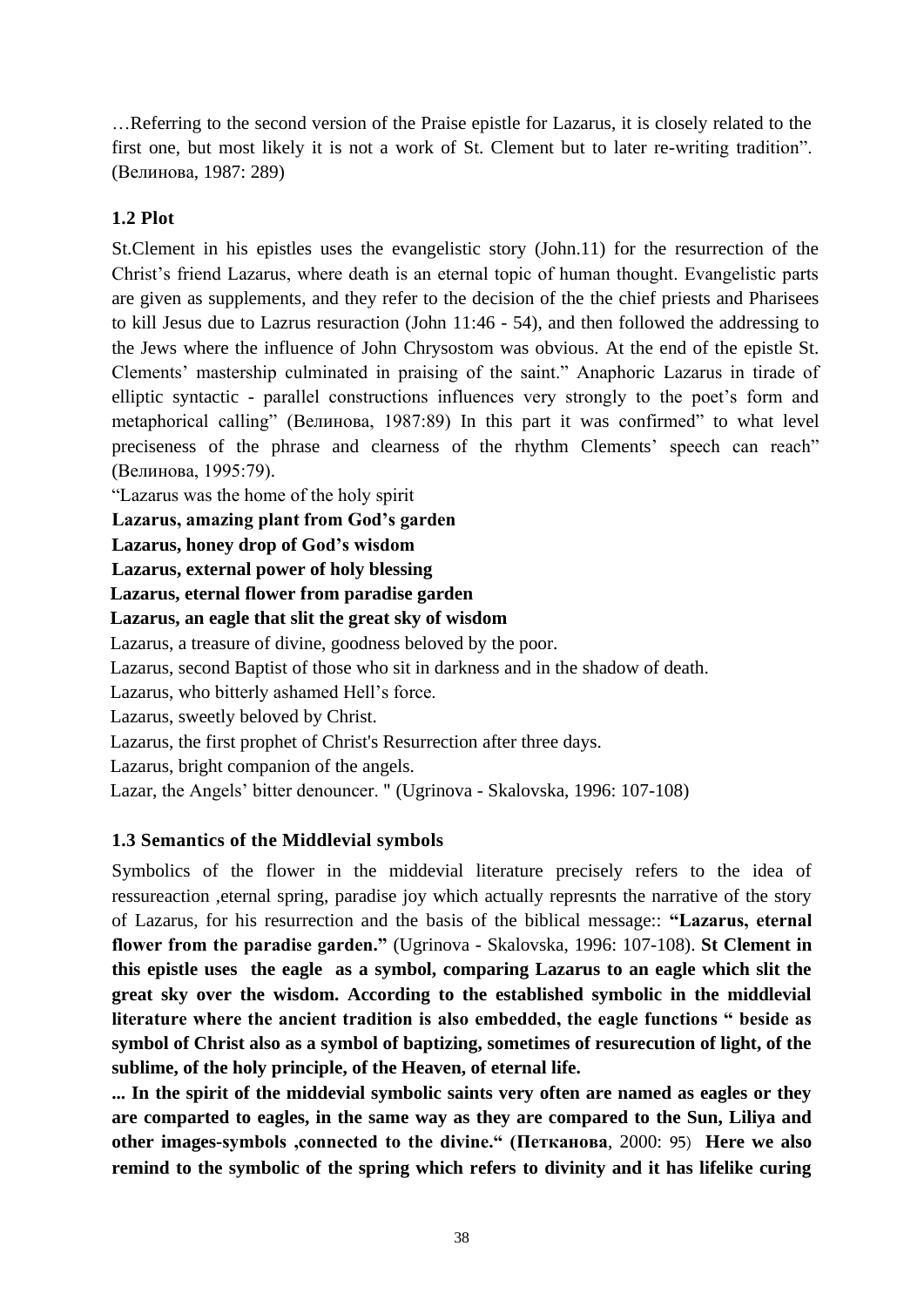**power. That is why saints in the medieval literature are seen as "source for spiritual healing and sweet epistles which lead to spiritual blessing" (Петканова**, 2000: 131)**, and that comes to direct comparison of Lazarus to the spiritual blessing. The Epistle for Lazarus is very popular in Slavic orthodox literature and has central place in the cycle of pre-Easter panegyric works.**

#### **2. QUALIFICATION OF ST.CLEMENT'S EPISTELS OF PRAISE**

Epistle of praise is one of the oratory genre, beside the instructive epistle, which is directed in the process of worship. Judging by one qualification of the types of oratory speech present in the middle age manuscripts (Ангелов, 1967: 92), the epistle of praise decorates, celebrates and triumphs. The epistles of praise are more present in the focus of the researcher (analyzed and treated) compared to his instructive epistles. The most acceptable qualification of the epistles of praise is according to the topic functional signs: epistles for saints and epistles for events from the Biblical history. (Велинова [Иванова], 1987: 59) The first group is marked with greater consistency in form –structure, that is to say we are talking for one (established) model while at the epistles of praise for events (which are relatively smaller) we can not talk about model. (Станчев, Попов, 1988: 77)

The epistles of praise of St. Clement Ohridski are dedicated to large saints and festivals. They are example for oratory, full with linguistic means of expressions and they are excellent example for skillful and oratory means of expressions. According to Velinova regardless the differences in the size they have unique type five part structure: introduction, story-retelling (for the event or for the life of the saint transfer where there is change of retelling in third person, with retelling in first person and in that way the author returns from the story to the actual moment in the church praise (which is rhetorical culmination in the praise) and conclusion which is actually a connection with the remaining part of the overall religious complex. (В*елинова* [*Иванова*,*1985*; Велинова, 1995: 34 - 82)

However, epistles of St. Clement can be characterized as instructive and praising most of the epistles refer to the religious festivals or events from the Christianity which cannot be confirmed whether they have praising or instructive character because they exist together, the instructive ethic elements and triumphal praising Ivanova and Velinova present the thesis that St. Clement wrote more epistles for one festival. Main issues when we discuss for St. Clements epistles are surely the issues for authorship. This context covers the division of two groups: epistles where St Clement authorship was witnessed and epistles for which it was only presumed that they are his. "In the second group there are epistles for which there is not discovered Greek original, which according to its probability are Slavic creations but it is unclear when they were written and by whom. The opinion was accepted that St. Clement trained his students in oratory mastery and that they created epistles according to the models given by his teacher. The objective presumptions of the researcher and experts for St Clement and middle age literature confirm that long after St. Clement epistles were created exactly in the spirit of his oratory tradition on the territories where Slavic population lived. Numerous transcripts of St. Clement epistles witness for that which are in period of several centuries and spaciously on the Slavic areas. (+ Balkans, Russia, Romania).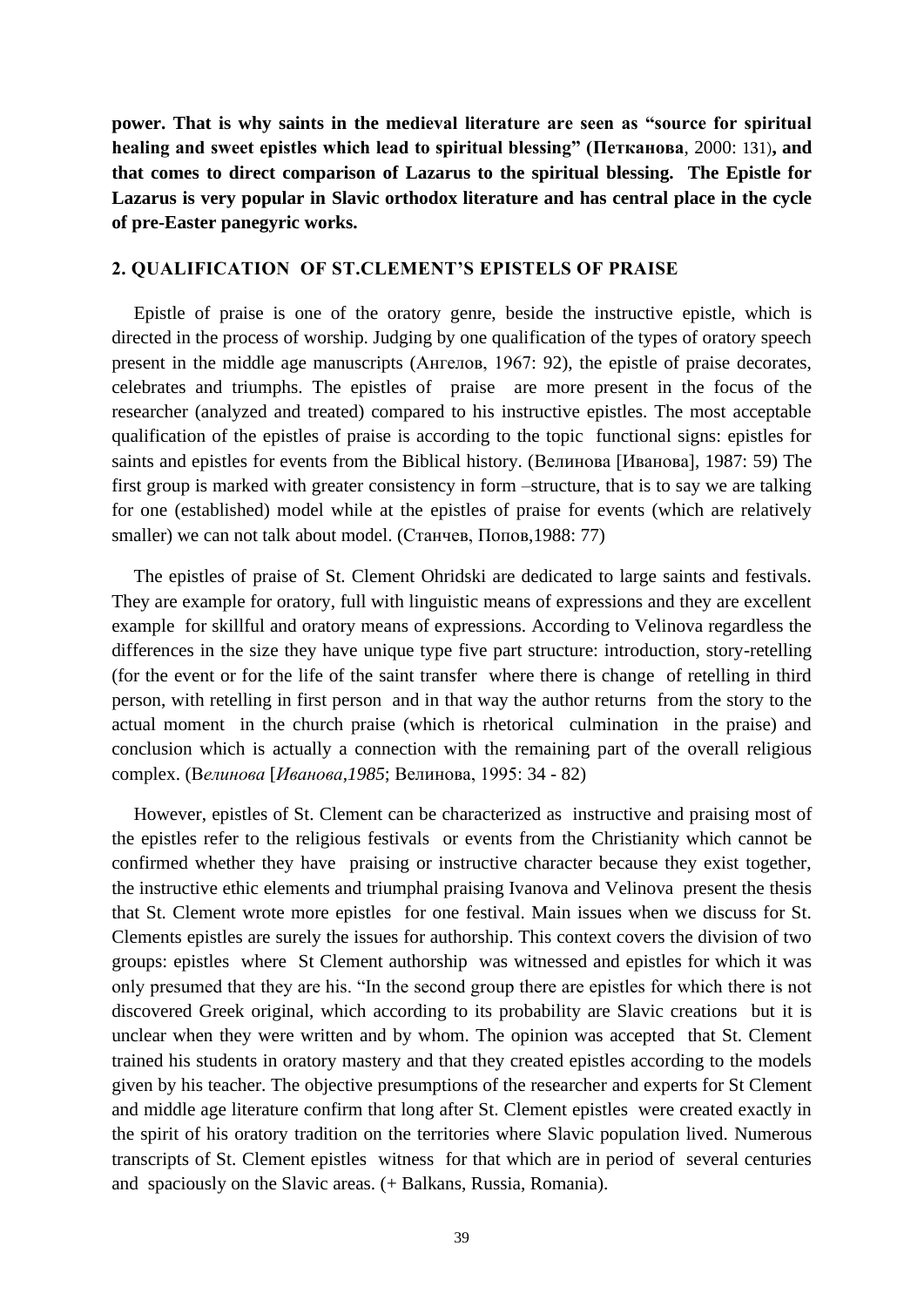#### **Scientific sources:**

- Ангелов, Б. Из старата българска, руска и сърбска литература. кн.2.София, 1967.
- Велинова, В.Композиционно стилистични принципи в похвалните слова на Климент Охридски. Кандидатска диссертация, машинопис. София, 1987.
- Велинова.В. Климент Охридски учителят и творецът. София, 1995.
- В*елинова* [*Иванова*],В. Проблеми на индивидуалния стил в похвалните слова на Климент Охридски. Език и литература, 40, *1985.*
- Иванова, Кл. Няколко наблюдения върху книжовното наследство на Климент Охридски. - Старобългарска литература, 3, 1978.
- Петканова.Д. Средновековна литературна символика. София. 2000.
- Станчев. К, Попов. Г, Климент Охридски живот и творчество. София, 1988.
- Темчин С.Ю., 1999. Состав дневных евангельских чтений в церковнославянских литургических рукописях, Slavistica Vilnensis. 1999 (Kalbotyra 48 [2]). Vilnius.
- Туницкий, Н. Л. Св.Климентъ, епископъ словенский, Москва, 1895.

Clement Ohridski-praises and lessons:edited Radmila Ugrinova –Skalovska, Skopje, 1996.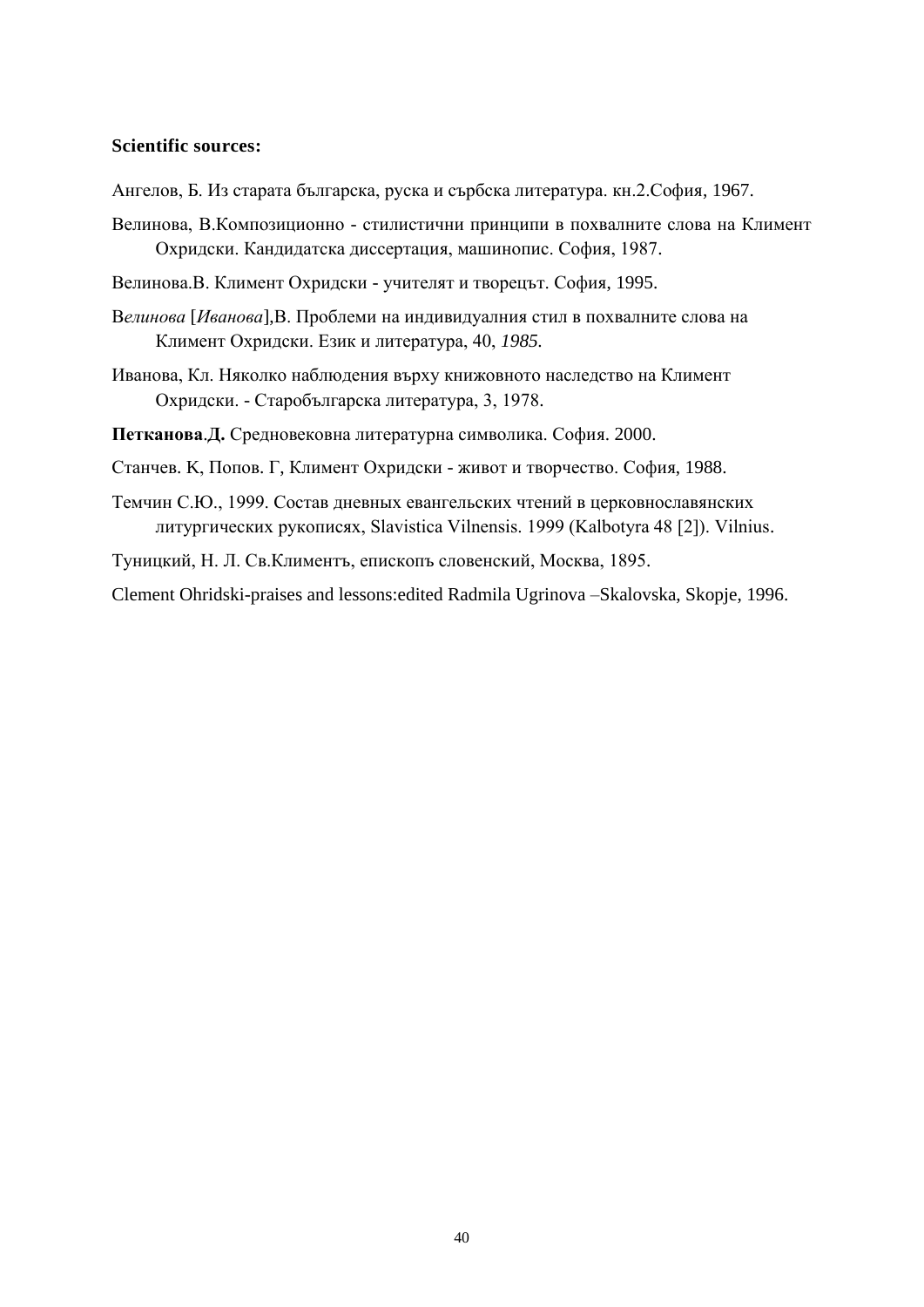## <span id="page-41-1"></span><span id="page-41-0"></span>**THE INVOLVEMENT AND CONTRIBUTION OF THE SOCIAL PEDAGOGUE IN CHILDREN'S DEVELOPMENT<sup>6</sup>**

#### **Jasminka Kochoska, Blagojche Anastasov**

"St. Kliment Ohridski" University - Bitola Faculty of Education- Bitola *gemelli4@yahoo.com*

#### **Abstract**

The profession of social pedagogue is an important segment in children's development, therefore, it should be the most important partner in the field of education. Its value should be recognized, valued and effective. The presence and engagement of the social pedagogue in educational institutions stands out as an important moment due to the possibility of previously preventing certain unacceptable behavior of children and various other situations that indicate difficulties in behavior or development. Timely prevention of a certain behavior or problem in young children provides less opportunity for it to occur or to be repeated in older children. The presence of the social pedagogue will result in a more efficient assessment of children's social risks, by creating appropriate programs, workshops, activities to support and prevent social risks in children's lives. The values possessed by a good social pedagogue can create a different view of the world and children's lives and especially to make a positive impact during their development. It is very important to recognize the need for the involvement and contribution of the social pedagogue in the educational institutions. **Keywords:** *social pedagogue, children, protection, support, care, development,*

#### **Introduction**

Educational institutions face daily obstacles and challenges that are present in terms of the educational process, but also in terms of problems and difficulties experienced by students. These include behavioral problems, broken family relationships, domestic violence, developmental difficulties, and so on. In such situations, it is reasonable and expected to respond by the educational institution. The institution should be able to identify certain difficulties in a timely manner, to prevent them and intervene on them. Precisely because of this, the educational institution should have an appropriate organization of the system, which includes the involvement and engagement of professionals who have the capacity and competencies in these areas. That's why the importance of multidisciplinary problem solving is emphasized. Overcoming such situations can be realized in an easier way, by hiring a professional team in which, among other things, the social pedagogue will be involved and will contribute. The work of the social pedagogue can be identified in the following areas: helping the individual to solve or reduce the problem that arises as a result of disagreement with the environment; discovering and preventing potential problems between the individual and the environment and strengthening the potential, ie the strengths of the individual, in

<sup>&</sup>lt;sup>6</sup> Specialized paper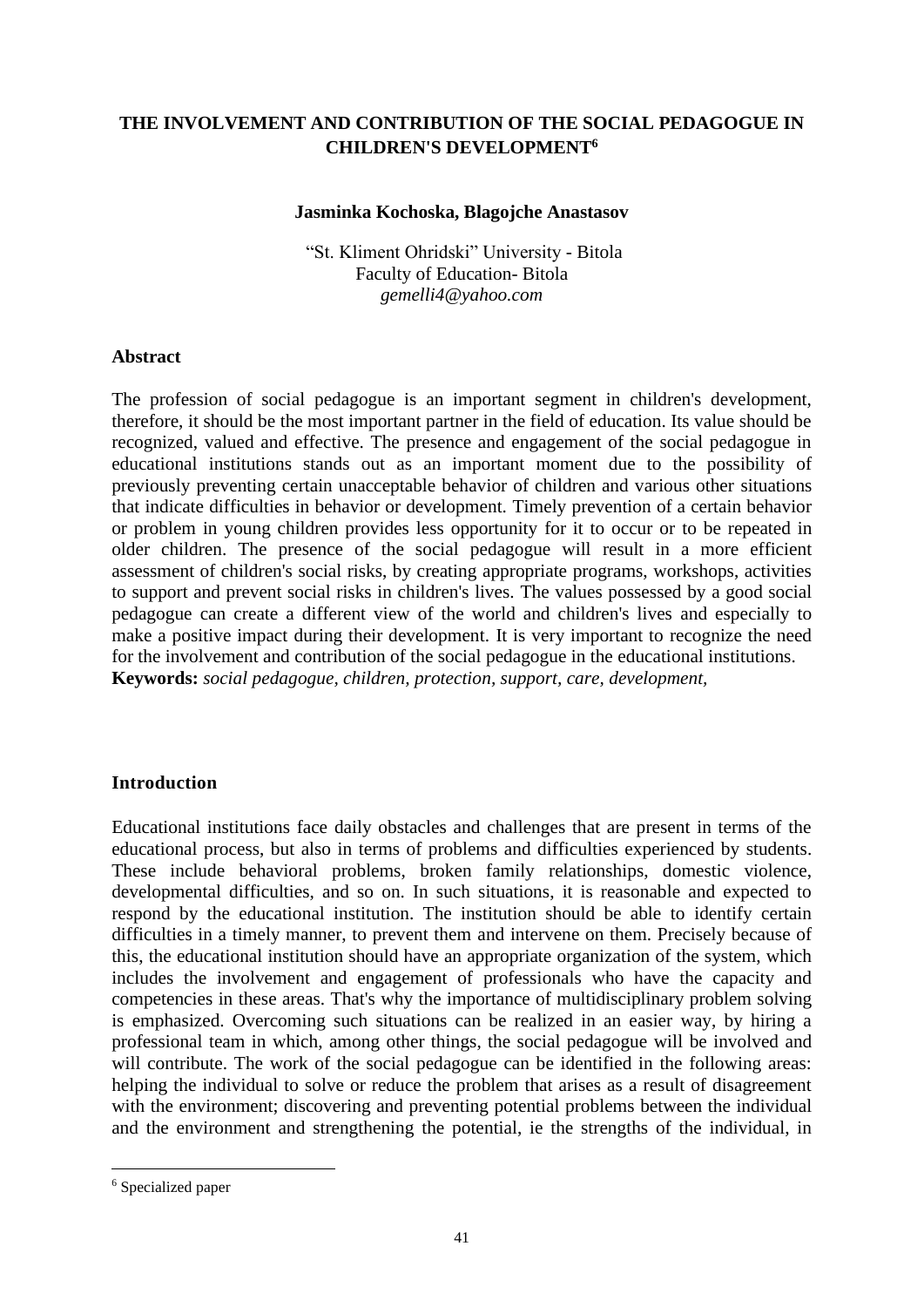order to solve the difficulties he faces. (Rak, 2019) Cooperation between educational institutions and social pedagogues indicates the need for a systematic approach in solving certain problems in children, especially in cooperation with their families, where social pedagogues have one of the most important roles in the professional team.

## **Social pedagogy and its meaning**

Social pedagogy has never had a single definition and general acceptance of its positioning as a science. It exists in many countries around the world and varies from country to country. But despite that, there are similar roots, which have grown into different contemporary thinking in social pedagogy. (Pedagogy, 2015) During its development, it has been guided and changed depending on the socio-political and cultural circumstances in the environment. In terms of defining the direction of its development, it is defined as a theory and methodology of the educational environment. The educational environment includes family, school, social protection and cultural institutions, as well as the immediate and wider community. (Ѓорѓевска-Поповска, Доневска, 1991). It examines and diagnoses social conditions and problems in the environment: disharmonious family relationships, singleparent families, orphans and parental care, divorces with children, people with antisocial behavior (alcoholism, wandering, begging, drug addiction), people with developmental disabilities, the elderly and infirm, the problems of the poor, etc., are aimed at finding possible solutions to improve the educational environment in all its aspects. (Спасева, 2011) According to (Hämäläinen, 2003), "historically, social pedagogy is based on the belief that you can decisively influence social circumstances through education" - and more importantly, education does not only apply to children, but also to adult education. (Pedagogy, 2015) In this regard, specific to the social pedagogy in our country is the study of social and educational topics, which applies not only to children and young people, but also to adults. The contents studied in this area include: parental education for family life, education for social development in the local community, education in raising environmental culture, and others. In recent years, social pedagogy has become an increasingly important part of education pedagogues. Its essence has always been, and still is, aimed at the social goal and the educational means to achieve it. (Спасева, 2011)

Social pedagogy is very closely related to relations in society and as such reflects cultural attitudes and traditions in many ways. It provides indications of how society thinks about raising children, the relationship between the individual and society, and how society supports its endangered or marginalized members. That's why social pedagogy has evolved over time in different ways in different countries. Regardless of the different cultural contexts and settings in which social pedagogues work, there are still common principles of support. Social pedagogy connects the way of thinking, philosophy and the harmony between the values and actions that use different methods in the work. For social pedagogy in practice it is not so important what is done, but in what way it is done and with what explanation. Hence the realization that social pedagogy is as much an art form as it is a science. (Pedagogy, Social Pedagogy, 2015)

## **Profile of the social pedagogue**

Although the profile of the social pedagogue in our country is still not clearly defined, and there is no certain theoretical and scientific basis on which his identity and competencies are based, in recent years, under the influence of experiences from practice in Europe, the social pedagogue is more affirmed as a professional, whose job involves establishing a qualitatively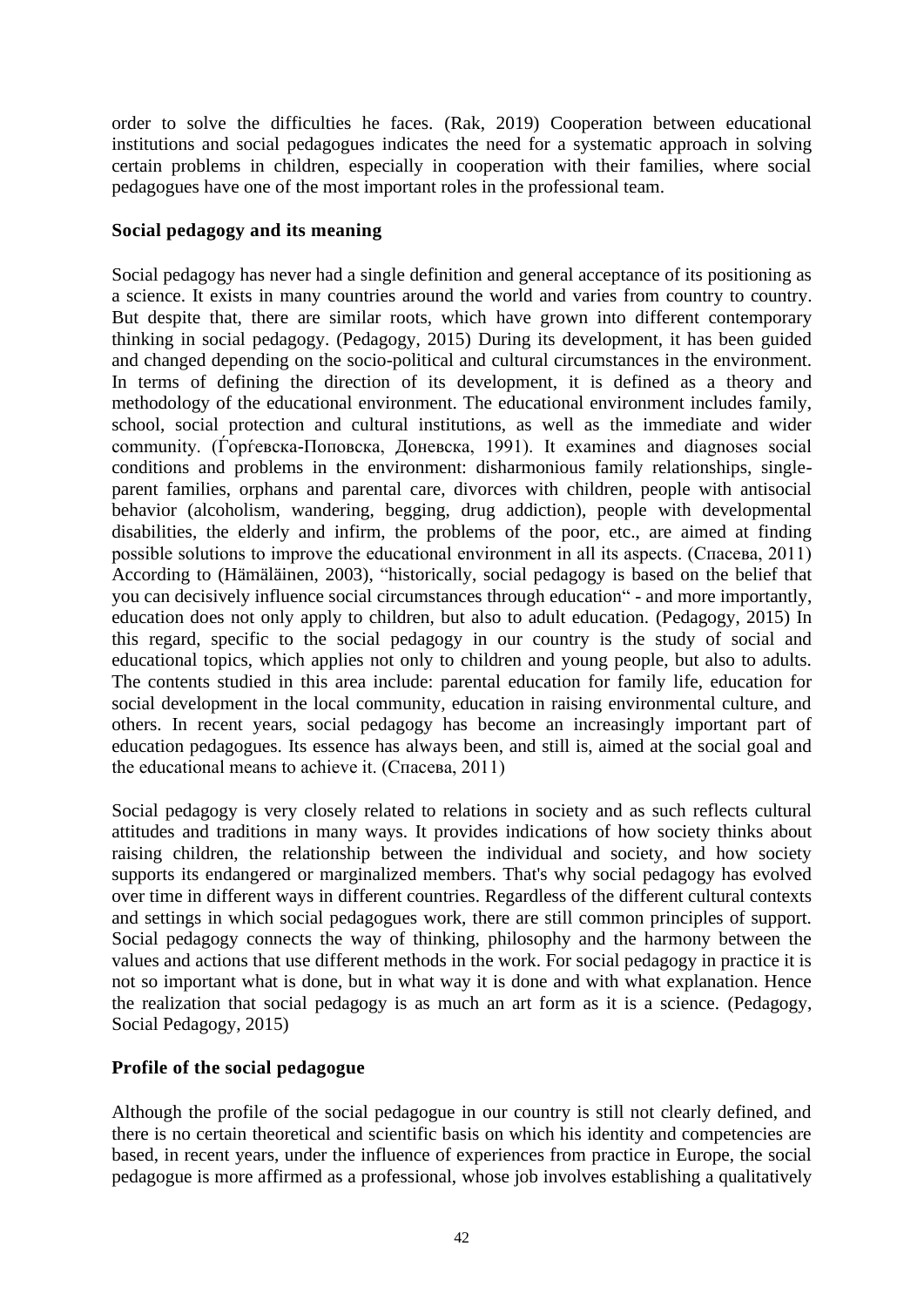different relationship with children and youth. The social pedagogue participates in the life of the child or young person, sharing with him the life experiences and daily activities. The goal is to do as much as possible with the child, to allow him to understand and take responsibility for life in his own hands, and not someone else to make decisions about him. The social pedagogue is a mediator between the interests of the young man and the demands of society. With his rich life experience and professional knowledge, helps young man cope with life's difficulties and build his own lifestyle, which would allow him to fully develop his potential. This approach is due to the belief that the child should be treated as an integral creature, which should receive full support in its development, and not be seen as a problem that experts have to deal with individually. When social pedagogy is understood in this way, then a space for unbreakable unity between the upbringing and protection of the child is opened. (Спасева, 2011)

According to (Skalar, 1998) and most theorists and practitioners of social pedagogy, the main goal of social pedagogical work is social integration. In the last two decades, it has undergone numerous changes, so that the classic formulation for socialization, as an instrument for social integration, has lost its importance, because it indicates some kind of regulation and control, ie refers to the terms resocialization, reintegration, rehabilitation, etc. Increasingly, today there is talk of secondary socialization that should help young people to be competent by training with the necessary life-facing strategies. At the heart of social pedagogy lies the individual, as the subject of further planning, decision-making and action. He should be able to decide for himself between the many possibilities, to shape his lifestyle and his own patterns of action. Hence today's basic task of the social pedagogue (educator, pedagogue, special pedagogue), and that is upbringing, education, counseling, social education, developing social competencies among young people, providing support and assistance in finding a way out of life's difficulties. (Koller-Trbovic, 1999)

The social pedagogue is a person responsible for individual management, a person for care through the implementation of development planning, counseling, emotional support, upbringing, organizing free activities, monitoring of school and extracurricular activities, support in professional leadership and job security, organizing contacts with biological relatives, etc. It is also responsible for providing the rights and services that young people can use in the social protection system. Social pedagogue helps people with a wide range of issues, including psychological, financial problems, health, relationships and substance abuse problems, and so on. Many who work in this field are specialized in certain areas, such as helping children, helping those with life-threatening problems, or helping people overcome their addictions.

Social pedagogues work in discovery and identification of students, in which the unfavorable social conditions in the environment, reflect on the educational achievements and work on overcoming them. They conduct individual and group social work with students at social risk and social problems, as well as social work in the local community to provide the necessary support and resources for these students and their families. With the employment of social pedagogues, programs for prevention of peer violence in schools and their active involvement are introduced, as a factor for detecting and supporting children who are victims of violence. Some work at school to help children with academic, social, and emotional problems. Others can work with foster children, help them overcome problems, and help single parents.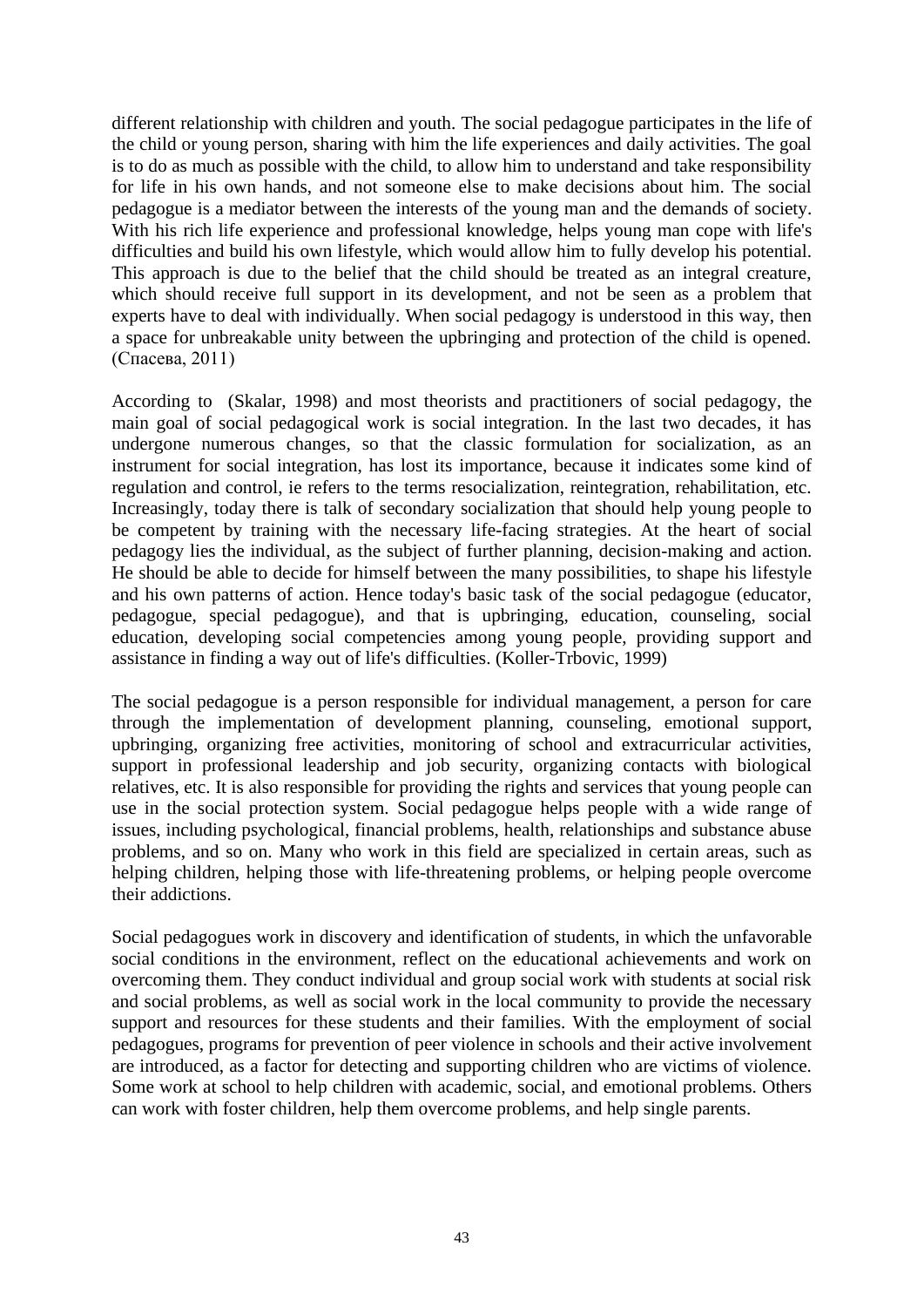## **The contribution of the social pedagogue in children's development**

Educators and professional associates have a great opportunity to influence the development of children's behavior, because they, immediately after the parents, make direct and intensive contact with children. They spend enough time with their children every day and therefore have a very good insight into the children's behavior and potential difficulties. Educators are also expected to be experts in easily recognizing children's problems, encouraging children to acquire skills, and training them to solve problems on their own. (Vladimir Kardum, 2008) The educator in cooperation with the professional associate should know how to correctly respond to the specifics of development of each child. (Lozančić, 2005) They also need to know exactly what may be causing the development of certain problems in children, related to the environment and the interactions that take place in it. Of great importance is the skill in timely notification and recognition of the signs that indicate it. Educators and professional associates are obliged to monitor the development of each child and to react in a timely manner to the occurrence of possible difficulties. They must also inform, advise and educate parents, but also involve the child in activities when certain interventions are needed. Educators and professional associates play a key role and the impact on the child's further development. That's why the competence, knowledge and skills of experts are important for the achievements in children's development, promotion of mental health, but also prevention of risky behavior in children. (Bašić, 2008)

There are certain areas in which educators feel insecure and incompetent and doubt their competence in preventing risky behaviors in children. That is why it is necessary to introduce experts from other profiles who have the knowledge and skills to prevent risky behaviors, as well as to promote mental health in children. These are experts who can design and implement special programs on this issue, and these are the social pedagogues. With their competence, they could stand out as experts who use their profession to improve the conditions and quality of life of their customers. Their main goal is to provide educational assistance in coping with and overcoming life's problems by developing skills and competencies in children and young people. (Koller-Trbović, 1999)

According to (Kobolt, 1997), the areas of activity of social pedagogues, in which they perform more and different professional tasks and responsibilities, can be divided into: ·

- Pedagogical, which are aimed at increasing the general competencies in the field of upbringing, education and socialization; ·
- Social, which are aimed at developing skills for social integration and participation;
- Corrective, which are aimed at solving problems and conflicts, protection and integration;
- Therapeutic, in order to eliminate disorders, independence, increase the quality of life

The roles according to which social pedagogues differ from other expert helpers are as follows: educator; therapist-counselor; representative; case manager; educator. For successful professional activity within each of the mentioned roles, various professional competencies are needed, of which we will mention some of the many: communication skills, identification and assessment of users' needs, potentials and areas of risk, planning and implementation of interventions in a large number of areas of life, etc.

In educational institutions, the social pedagogue can work as a professional associate, who provides social pedagogical support to children or students who are at risk of developing behavioral problems. Based on this, the social pedagogue designs and implements social pedagogical interventions for children or students with already developed behavioral problems. The purpose of this pedagogical support is the successful mastering of the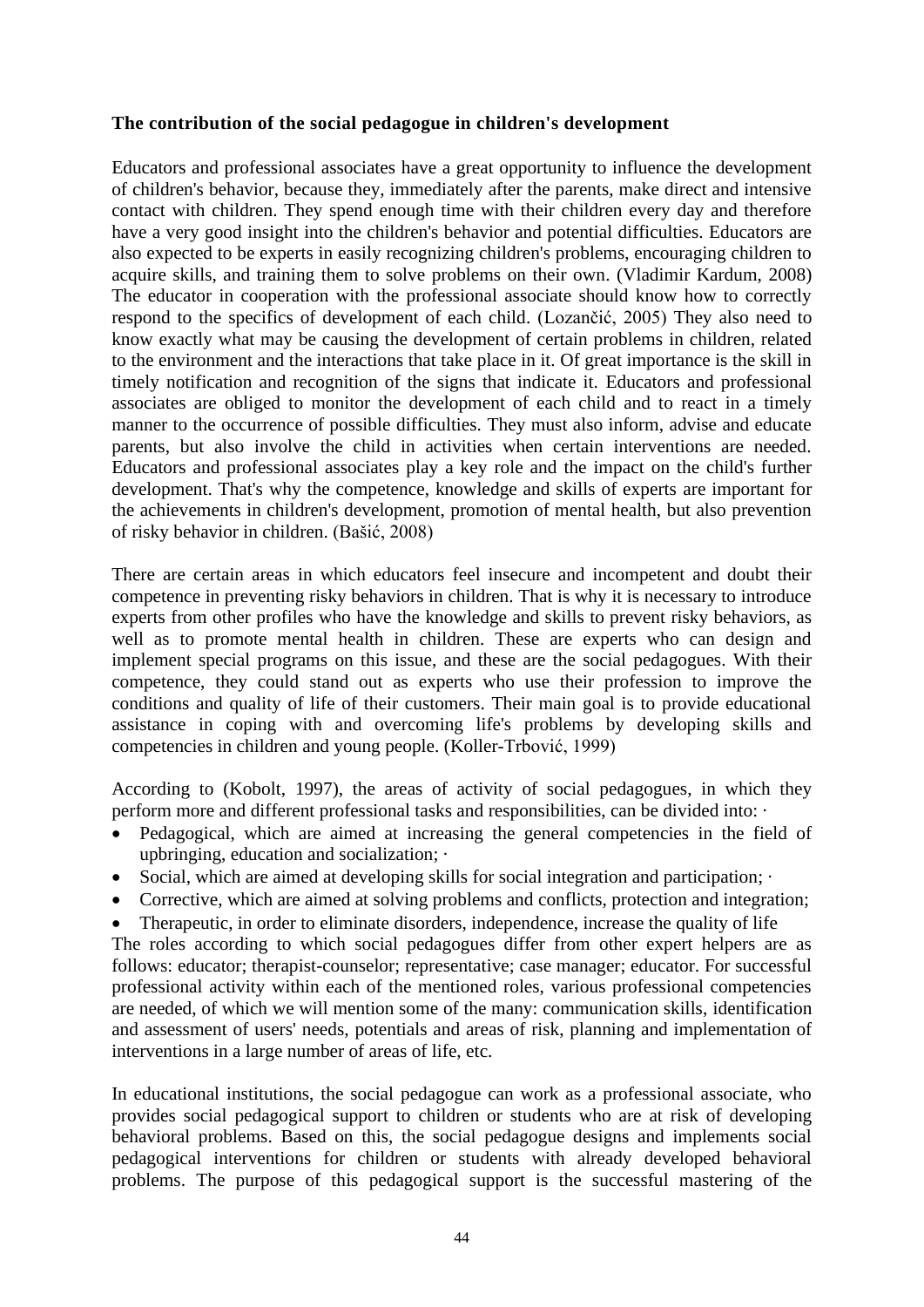educational requirements as well as encouraging and supporting their healthy and optimal development. The social pedagogue also contributes to the work with children, where behavioral problems appear in combination with other difficulties, which hinder the child in his optimal development. The task of the social pedagogue is to assess the needs of the individual level in children, but also of the whole group. It offers various forms of support to other participants, provides counseling support to teachers, children, parents and all other important people in the child's life. Adhering to the norms and rules, the social pedagogue creates conditions for healthy development of children and change of behavior to effectively meet their own needs. In addition, it designs and implements prevention programs that strengthen the institution's environment, reduce risk, and strengthen protective factors for behavioral development problems. (Stojanović, 2016)

#### **Bibliography**

- Bašić, J. (2008). Kompetentnost odgajatelja i prevencija rizičnih ponašanja djece u predškolskim ustanovama. *Kriminologija & socijalna integracija : časopis za kriminologiju, penologiju i poremećaje u ponašanju , 16* (2), 15-27.
- Hämäläinen, J. (2003). The Concept of Social Pedagogy in the Field of Social Work. *Journal of Social Work* , 69-80.
- Kobolt, A. (1997). *Socialna pedagogika (Ljubljana).* Ljubljana: Združenje za socialno pedagogiko.
- Koller-Trbović, N. (1999). Mjesto i uloga socijalne pedagogije danas. *Kriminologija & socijalna integracija : časopis za kriminologiju, penologiju i poremećaje u ponašanju , 7* (1), 21-24.
- Koller-Trbovic, N. (1999). Mjesto i uloga socualne pedagogije danas. *Kriminologija i socijalna integracija , 7* (1), 21-24.
- Lozančić, A. J. (2005). *Izazovi odrastanja.* Petrinja: Visoka učiteljska škola.
- Pedagogy, T. S. (2015). *Historic Developments in Social Pedagogy*. Преземено 2020 од ThemPra Social Pedagogy: http://www.thempra.org.uk/social-pedagogy/historicdevelopments-in-social-pedagogy/
- Pedagogy, T. S. (2015). *Social Pedagogy*. Преземено June 17, 2020 од ThemPra Social Pedagogy: http://www.thempra.org.uk/social-pedagogy/
- Rak, I. (2019, April 09). *Trebamo li socijalne radnike u školi?* Преземено June 18, 2020 од MiMladi: https://mimladi.hr/sviclanci/trebamo-li-socijalne-radnike-u-skoli
- Skalar, V. (1998). *Socialna pedagogika.* Ljubljana: Združenje za socialno pedagogiko.
- Stojanović, M. (2016). Uloga i mogućnosti socijalnog pedagoga u radu s djecom predškolske dobi., (стр. 27). Zagreb.
- Vladimir Kardum, M. D.-B. (2008). Some Views on the Education on the Teacher in the Future. *Metodički obzori: časopis za odgojno-obrazovnu teoriju i praksu , 3* (5), 81- 90.
- Доневска, Д. Ѓ.-П. (1991). Социјалната педагогија и нејзините специфичности. *Просветно дело* , 72-79.
- Спасева, С. М. (2011). Патеките и крстосниците на социјалната педагогија: историски развој и современи пристапи. (Ф. ". Скопје, Ур.) *Ревија за Социјална политика , 4* (7), 15-30.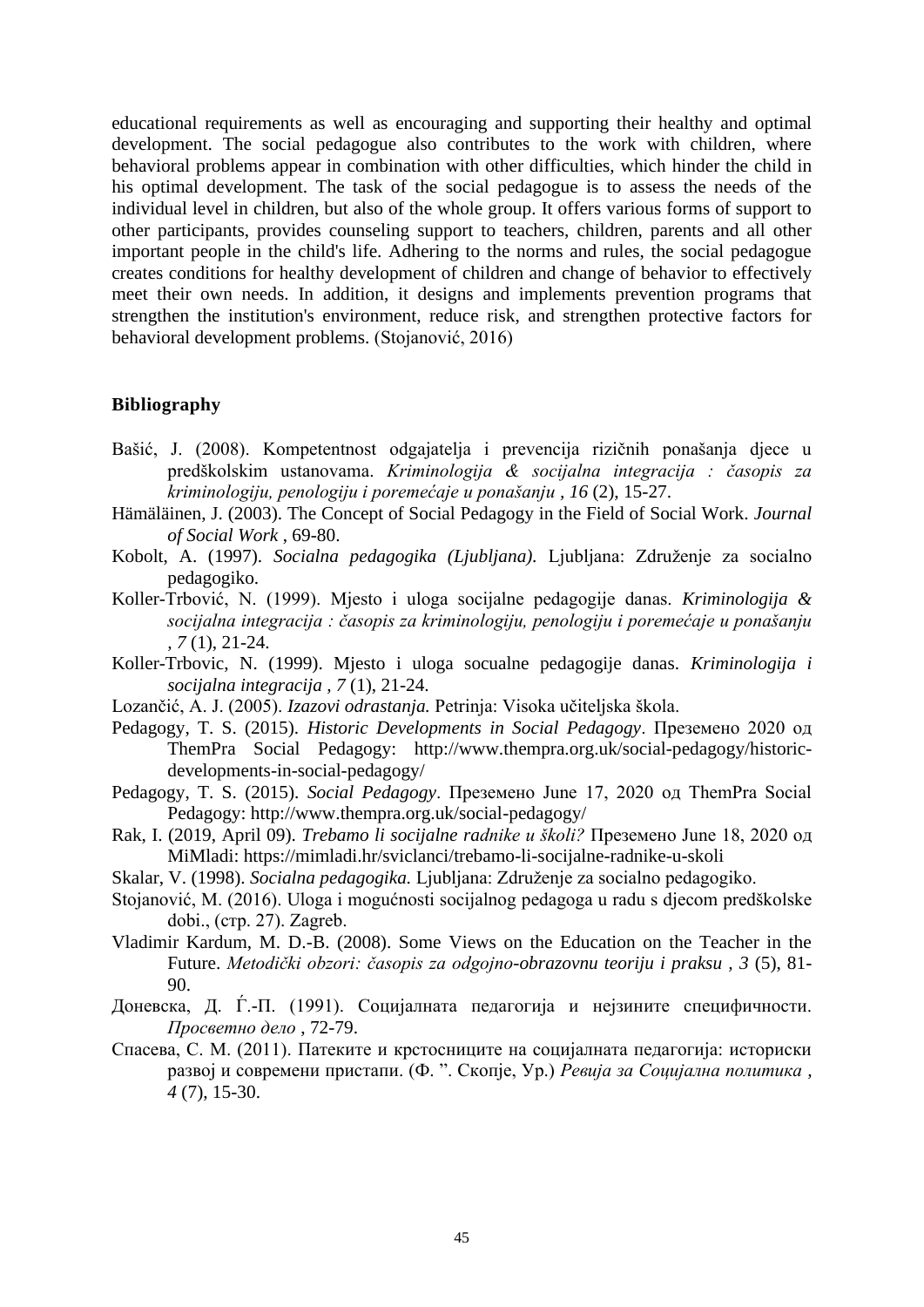## <span id="page-46-1"></span><span id="page-46-0"></span>**THE SPEECH ACT OF APOLOGIZING IN THE ENGLISH LANGUAGE<sup>7</sup>**

#### **Jovana Apostolovska, Silvana Neshkovska**

Faculty of Education – Bitola, St. Kliment Ohridski University – Bitola *apostolovska.1998@gmail.com, silvana.neskovska@uklo.edu.mk*

## **Abstract**

The speech act of apologies has attracted the attention of numerous scholars who have investigated different aspects of apologies in numerous languages. The paper at hand offers a review of some of the key findings regarding expressing apologies and it brings forth the specificities of the speech act of apologies in the English language in particular. For the purposes of this study, the insights and findings obtained and presented in a number of studies were analysed and compared. Thus, in addition to inspecting the speech act of apologizing more closely from the prism of the linguistic strategies people employ to express an apology [\(Cohen & Olshtain, 1981;](https://carla.umn.edu/speechacts/apologies/american.html#cohen81) Trosborg, 1995, and Ajmer, 1996), the paper also sheds some light on the influence of different social variables such as gender, social power, social distance and age on the use of apologies in the English language (Holmes, 1989; Ogiermann, 2007; Lynch, 2013, and Deutschmann, 2003).

*Keywords: apologies, strategies, gender, age, social power, social distance*

## **Introduction**

Since its inception in the 1950s to this very day Austin's Speech Act Theory (1969) has been at the core of pragmatics. Hence, not surprisingly, the speech acts, which Austin's disciple, Searle (1976) neatly classified as representatives, declarations, commissives, directives and expressives (expletives) are still among the most researched topics in the realm of pragmatics. The expletives, which indicate the speaker's attitude or feelings towards something/somebody in a given context and which include a wide range of speech acts such as complimenting, expressing gratitude, surprise, condolences, apologies, etc., are the focus of interest in this study. More precisely, the study at hand deals with one expressive speech act in particular – the speech act of expressing apologies. This speech act has attracted the attention of many scholars and, as a result, it has been widely investigated in numerous world languages.

The aim of this paper is to look into the findings regarding the speech act of apologies in the English language, primarily, from the perspective of the linguistic strategies people use when they express apologies [\(Cohen & Olshtain, 1981;](https://carla.umn.edu/speechacts/apologies/american.html#cohen81) Trosborg, 1995, and Ajmer, 1996), as well as the influence of various social factors such as gender, age, social distance and social power on the use of apologies (Holmes, 1989; Ogiermann, 2007; Lynch, 2013, and Deutschmann, 2003). The research questions that we attempt to answer by reviewing the findings and insights gained in previous studies on the speech act of apologies in English are as follows: "*Do men apologize more than women*?"; "*Which apologizing strategies are preferred by men and which are preferred by women?*"; "*Do men or women apologize more to those with equal or unequal power?*"; "*Do man or women apologize more to intimates or to strangers?*", and "*Do younger or older speakers apologize more often*?".

<sup>7</sup> Specialized paper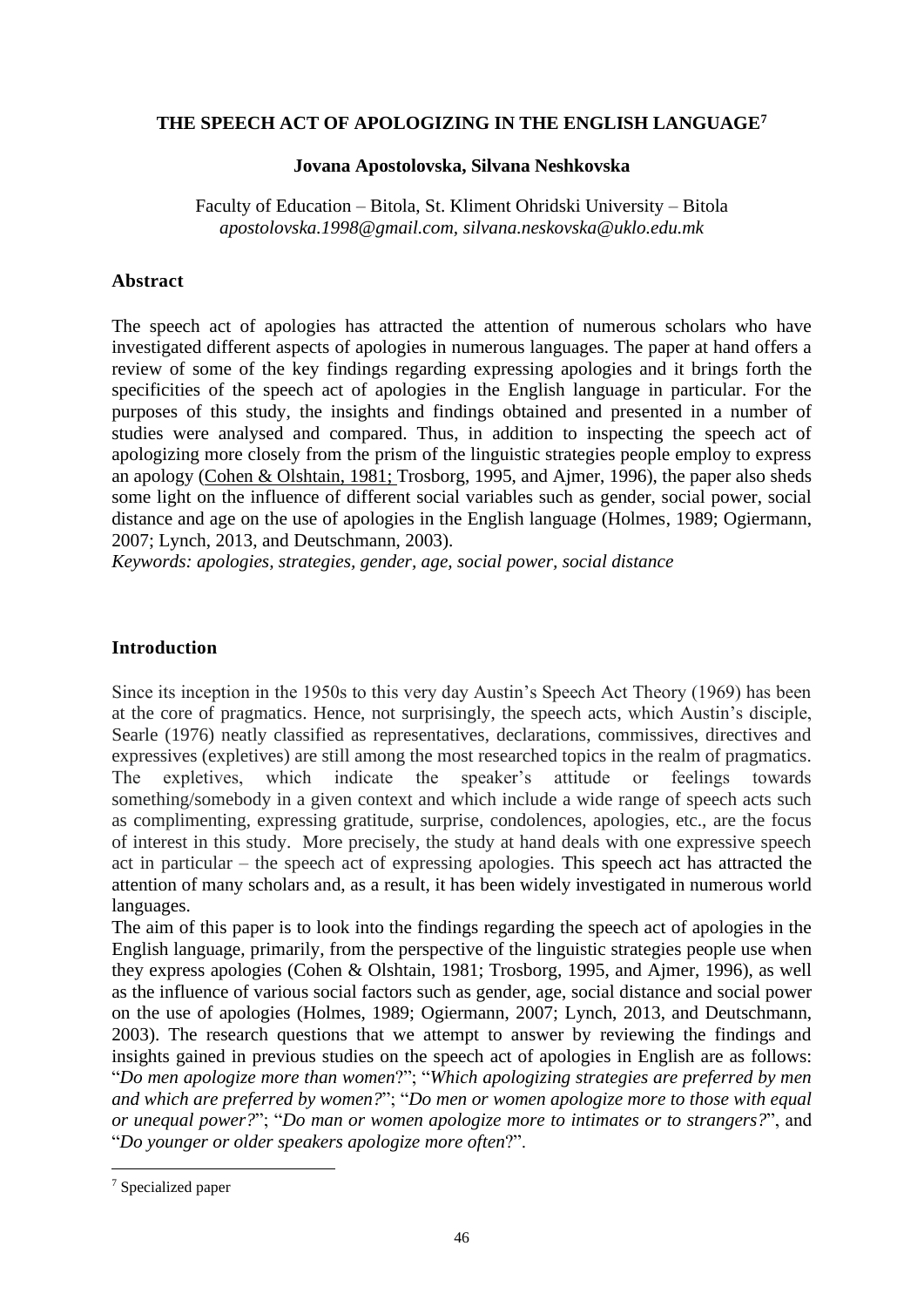## **The speech act of apologizing**

Apologies as an expressive speech act express the speaker's attitude or emotion towards a proposition. In Leech's terms (1983: 104), the act of apologizing is a convivial speech act, the goal of which coincides with the social goal of maintaining harmony between the speaker and the hearer. Apologies are frequently used in daily conversations. Since apologies have the effect of paying off a debt and compensating the victim for the harm done by the offence (Searle, 1969), people resort to apologizing whenever they violate a social norm by doing or not doing certain action that causes offence to the hearer (Olshtain & Cohen, 1983: 20). In other words, when a person has performed an act (action or utterance), or failed to do so, which has offended another person, and for which he/she can be held responsible, the offender needs to apologize. The act of apologizing requires an action or an utterance which is intended to "set things right". More specifically, people apologize for two major categories of reasons – either due to feelings of empathy, shame and guilt, or to avoid abandonment, punishment or retribution. Moreover, people in general expect apologies to heal grievances committed against them, including physical harm, or threat of harm, such as loss, damage or threat to material goods, or psychological harm like violations of rights or freedom.

Goffman (1971: 90), too, discusses apologies in the light of the distinction he makes between positive and negative rituals or interchanges. Positive, or "supportive" interchanges arise out of a need for mutual support, while negative dialogues occur when infractions have been made. In the case of the former, an offer should be received with a show of gratitude, whereas in the case of the latter, the offender has to provide remedial accounts and assurances, and a "remedial interchange occurs". Thus, apologies are distinguished from other convivial acts, such as thanking and congratulating, by their remedial function. Furthermore, Goffman (1971) distinguishes between two types of apologies – those playing a disarming function, and those playing a remedial one. Apologies produced for their disarming (softening the face threat) function are used when a speaker realises that the speech act which follows could be inconvenient and potentially "a violation of the hearer's right" (Goffman, 1971: 114). The remedial apologies, on the other hand, are produced when a transgression has been made and a restoration of balance is needed – they are retrospective, self-demeaning for the speaker, and supportive towards the hearer (Goffman, 1971).

#### **Apologies and politeness**

According to the Politeness Theory proposed by Brown and Levinson (1987) apologies are acts that express negative politeness, intended to have a positive effect on the hearer by signalling to him/her that their independence and free will are respected by the speaker. In fact, while it is a face saving act (FSA) for the hearer (H), apologizing is at the same time a face-threatening act (FTA) for the speaker (S), i.e. for the one who apologizes (Brown and Levinson 1987). That apologizing is considered as an attempt to maintain H's face and therefore it is an inherent face-saving act for H has been confirmed by other researchers as well (Blum-Kulka, House, and Kasper, 1989, etc.).

Holmes (1995), too, defines remedial apologies as negative politeness based on the fact that their purpose is redressive. However, she extended the question of face benefit to the speaker as well; she claims that apologies are face-supporting acts for both the hearer and the speaker since they mutually benefit from such an action. Thus, Holmes (1995) points out that despite the fact that apologies are utilised when the hearer's face is damaged, and thereby they are considered as negative politeness strategies (Brown and Levinson, 1987), some of the elements which are included within the realisation of the speech act of apologies might focus somehow on speaker's positive face needs as well.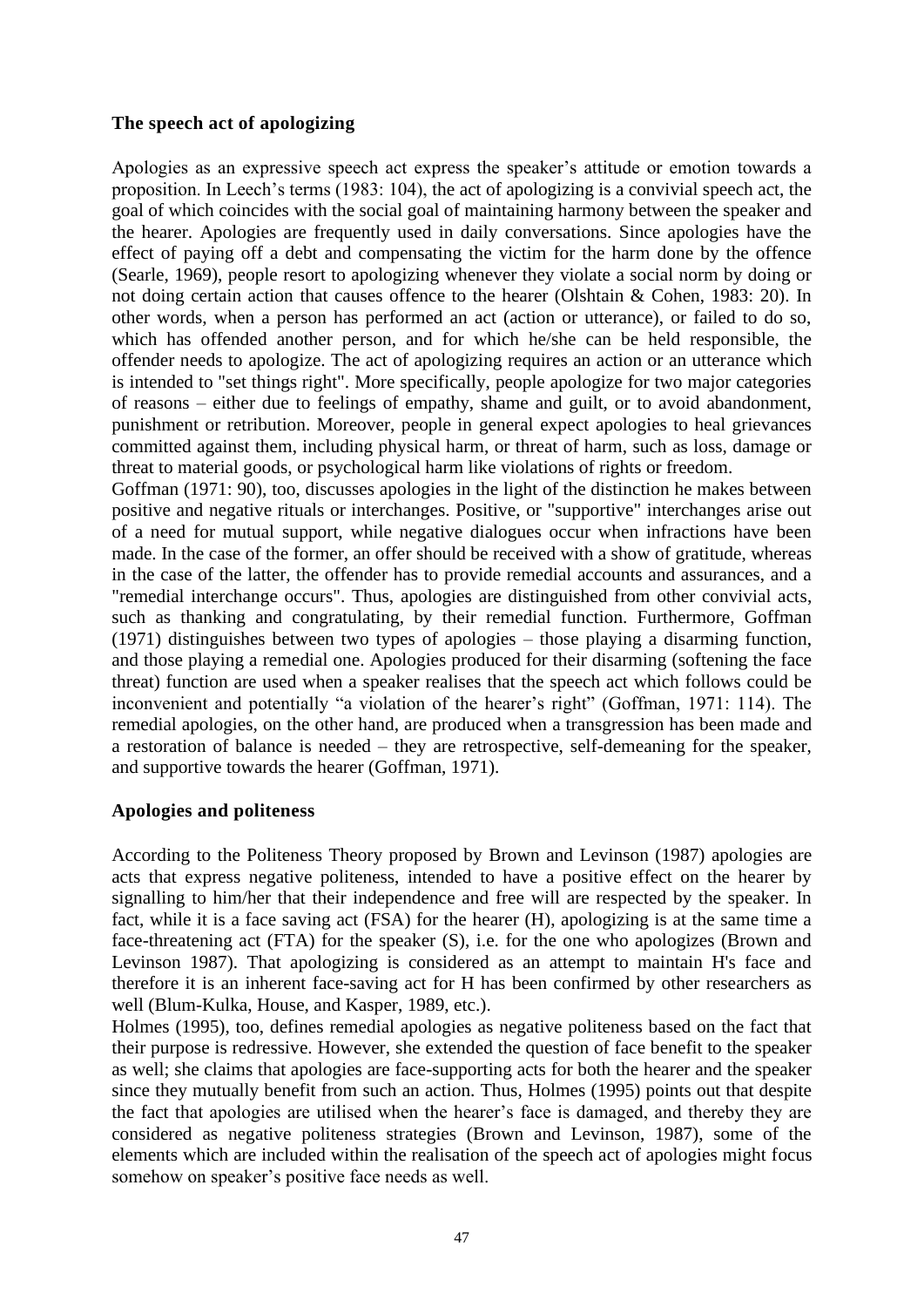## **Apologizing strategies**

Apologizing is a complex speech act as a number of apologizing strategies are at play in the realization of this speech act [\(Cohen & Olshtain, 1981;](https://carla.umn.edu/speechacts/apologies/american.html#cohen81) Trosborg, 1995; and Ajmer, 1996). Thus, according to [Cohen & Olshtain \(1981:](https://carla.umn.edu/speechacts/apologies/american.html#cohen81) 119-125) there are five strategies for making an apology:

- 1. **An expression of an apology**. The speaker uses a word, expression, or sentence containing a verb such as *sorry*, *excuse*, *forgive*, or *apologize*. An expression of an apology can be intensified whenever the apologizer feels the need to do so by using degree words or degree modifiers which serve to show the degree or the exact value of the quality of the item they modify (Mendez-Naya, 2008) (e.g., "*I'm really/ very sorry*").
- 2. **Acknowledgement of responsibility**. The offender recognizes his/her fault in causing the infraction. The degree of such recognition on the part of the apologizer can be placed on a scale. The highest level of intensity is an acceptance of the blame: "*It's my fault*". At a somewhat lower level would be an expression of self-deficiency: "*I was confused/I didn't see/ You are right*". At a still lower level would be the expression of lack of intent: "*I didn't mean to*", and an implicit expression of responsibility: "*I was sure I had given you the right directions*". Finally, the apologizer may not accept the blame at all, in which case there may be a denial of responsibility: "*It wasn't my fault*" or even blaming of the hearer: "*It's your own fault*".
- 3. **An explanation or account**. The speaker describes the situation which caused him/her to commit the offense and which is used by this speaker as an indirect way of apologizing. The explanation is intended to set things right.
- 4. **An offer of repair.** The apologizer makes a bid to carry out an action or provide payment for some kind of damage resulting from his/her infraction. For example: If someone is late for an appointment with a friend s/he might say something like, "*How can I make it up to you -- why don't I buy you lunch on Friday*?" Or someone who fails to make it to an appointment might say "*Would you be willing to reschedule the meeting*?".
- 5. **A promise of non-recurrence**. The apologizer commits him/herself to not having the offense happen again, which is again situation-specific and less frequent than the other strategies.

Trosborg (1995) also explores the strategies for apologizing and offers a classification which is slightly more elaborate than the one proposed by [Cohen & Olshtain \(1981\)](https://carla.umn.edu/speechacts/apologies/american.html#cohen81). Trosborg (1995) suggests that there are seven strategies with which one can apologize: 1) minimizing the degree of offence; 2) acknowledgment of responsibility; 3) explanation or account; 4) expression of apology; 5) expressing concern for hearer; 6) promise of forbearance, and 7) offer of repair. In addition to these strategies, Trosborg (1995) also mentions another strategy in which the speaker refuses to take responsibility – *0 strategy* or *opting out*. More specifically, according to Trosborg (1995) a denial of responsibility can take on five different forms:

1. **Explicit denial of responsibility** – the complainee explicitly denies that an offence has occurred or that he/she is in any way responsible for it.

2. **Implicit denial of responsibility** – the complainee evades responsibility, for example by ignoring a complaint, by talking about something else.

3. **Justification** – the complainee provides arguments in which he/she seeks to persuade the complainer that no blame can be attached to him/her. Either the complainable has not occurred at all, or it can be fully justified.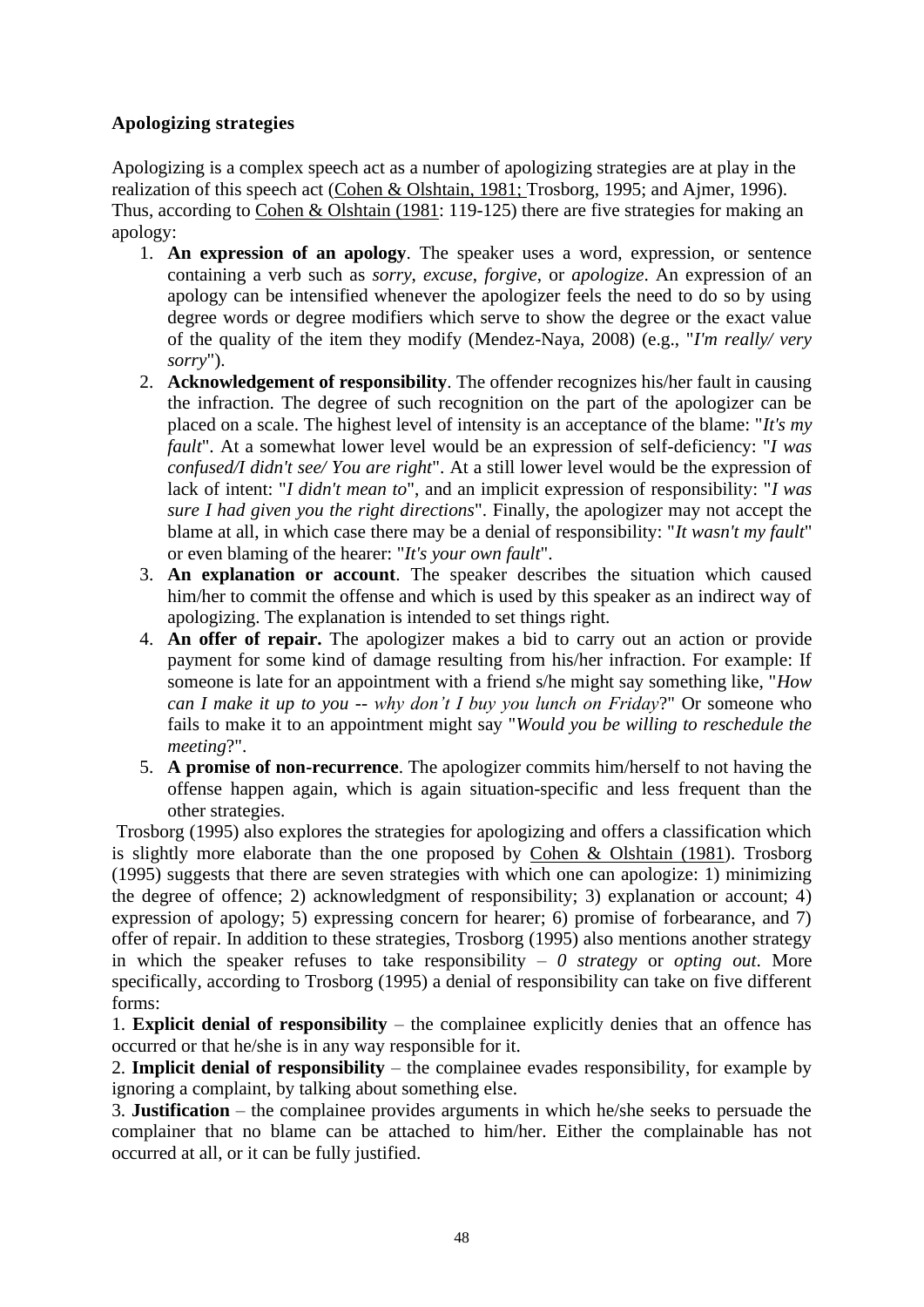4. **Blaming someone else** – the complainee seeks to evade responsibility by blaming someone else. He/she may blame a third party or even the complainer him/herself.

5. **Attacking the complainer** – if the complainer lacks an adequate defence for his/her own behaviour, he/she may choose to attack the complainer instead.

The most elaborate classification of the apologizing strategies is offered by Ajmer (1996). In fact, Ajmer (1996) outlines thirteen apologizing strategies: (1) explicit apologizing, (2) offering an apology, (3) acknowledging a debt of apology, (4) expressing regret, (5) demanding forgiveness, (6) explicitly requesting for the hearer's forgiveness, (7) giving an explanation or account, (8) self-denigration or self-reproach, (9) minimizing responsibility, (10) expressing emotion, (11) acknowledging responsibility, (12) promising forbearance from a similar offending act, and (13) offering redress. In comparison with the two previously mentioned classifications, this classification is clearly more detailed and offers strategies not mentioned before, such as for instance, self-denigration or self-reproach, expressing regret, expressing emotion, acknowledging a debt of apology, etc.

## **The influence of gender on the use of apologies in the English language**

Given the fact that people display distinct linguistic behaviour in different contexts and under the influence of a variety of distinct social factors, the second part of this research was directed towards an analysis of the findings and insights of studies which have tackled the impact of gender, social power, social distance and age on the use of apologies.

In order to address the first two research questions: "*Do men or women use more apologies*?" and "*Which apologizing strategies are preferred by men and which are preferred by women*?" we sought answers in two studies: Janet Holmes's "*Sex Differences in Apologies: One Aspect of Communicative Competence"* (1989) and Eva Ogiermann's "*Gender-based differences in English apology realisations"* (2007).

Taking as a starting point the stereotype that apologies are more frequently connected with feminine behaviour and that excessive apologizing, particularly the use of the word "sorry," and self-deprecation are typical of women's behaviour, Holmes (1989) conducted a corpusbased research focusing on sex differences in expressing the speech act of apology. Her corpus consisted of 183 remedial interchanges, i.e. apologies and apology responses collected over a wide range of contexts with the assistance of New Zealand students. What Holmes (1989) found were significant sex differences in the distribution of apologies. More specifically, the results showed that women gave 74.5% of all the apologies recorded and received 73.3% of them. Thus, this research suggests that New Zealand women apologize more than New Zealand men do, and they are apologized to more frequently than men are. Furthermore, the results indicate that apologies were most frequent among women, while apologies between males were relatively rare (only 8.5%). It is surprising that apologies to males were so much less frequent than apologies to females (26.7% versus 73.3%). What is also really interesting is the fact that males apologized twice more to females than to males (17% versus 8.5%).

In this research Holmes (1989) also compared the strategies that the participants used in the 183 remedial exchanges in the corpus. For this purpose four broad basic categories of apology strategies were used, with a number of subcategories where required. In many cases the apologist used more than one strategy as part of the overall apology. The results showed that there is little difference in the number of *explicit apology strategies* used by women and men, though men appear to use formal sub-strategies more often than women. The overall proportion of *explanations* included in the apologies was also almost identical for the two sexes. There was little difference in the likelihood that women rather than men will *acknowledge responsibility* for the offence, though it is perhaps worth noting that only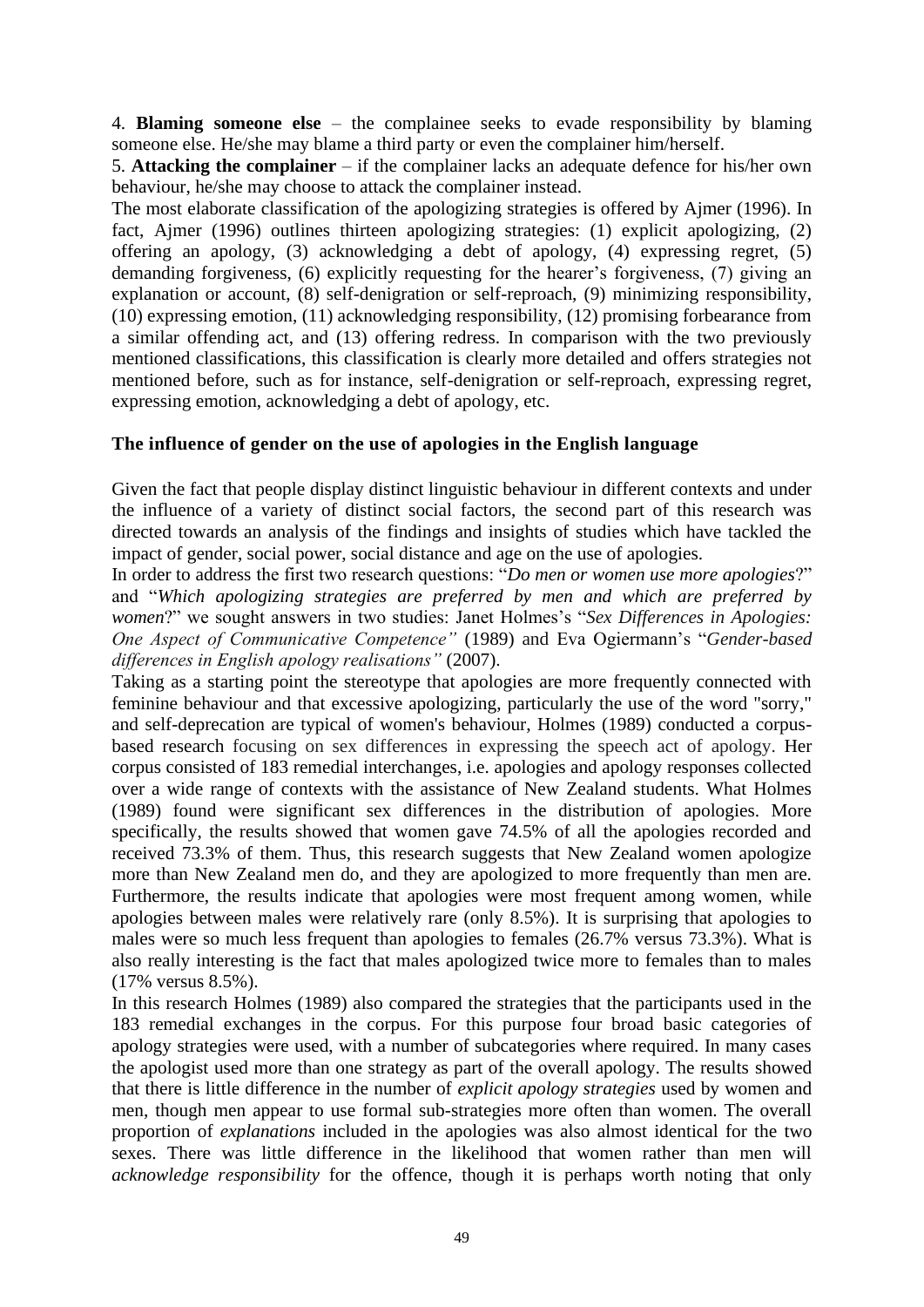women used the sub-strategies of *expressing lack of intent* and *recognizing the other's right to an apology*. With such a small number of apologies involved this may be due to pure chance, but again it is suggestive. Finally, *promises of forbearance* are used by both sexes with numbers too small to indicate anything more.

To verify the finding that women do apologize more than men further, Ogiermann's (2007) research was also taken into consideration, which offers a contrastive analysis of apologies formulated by British women and men. The data used in the study were collected by means of a written questionnaire featuring 12 scenarios, all of which were intended to elicit apologies. 40 male respondents and 40 female ones were included in the study, and the corpus of apologies gathered amounted to a total of 960 responses. The results here as well show that women are more willing to apologise and do so more effusively than men.

Ogiermann (2007) also compared the apology strategies that male and female participants used. The results showed that female subjects applied all strategies more frequently than male subjects, with *explanation* showing the smallest difference. The most significant differences are found in the distributions of *taking on responsibility* and *promise of forbearance*, both of which are about 60% more common in female data. *Promise of forbearance* is linked to *taking on responsibility* since it is a manner of accepting responsibility for one's future actions. Furthermore, males used *adverbial intensifiers* much less frequently to intensify the force of their apologies than females. Female responses with a high frequency of intensifying devices can be viewed as an attempt to make their apologies appear more genuine.

To sum up, even though both studies are based on a completely different research methods and have been conducted in completely different English speaking countries, they both show that women apologize more than men, and as far as the apologizing strategies are concerned only small differences were spotted. Thus, for instance, in Holmes's (1989) study men were more likely to *take on responsibility,* but in Ogiermann's study (2007) women were generally more willing *to assume responsibility* than men.

#### **The influence of age on the use of the speech act of apologies in English**

In order to inspect how the social factor age influences the use of apologies in English and to provide an answer to the following question: "*Do younger or older speakers apologize more often*?", we drew on the findings obtained from the following two studies: "*A corpus-based analysis of Presence of Sorry in Irish English Discourse"* by Sara Lynch (2013) and "*Apologizing in British English"* by Mats Deutschmann (2003).

The former study is based on two corpora: The International Corpus of English (ICE) and SPICE corpus. Lynch (2013) divides the participants according to their age in five categories: 18-25; 26-33; 34-41; 42-49; 50+. The analysis of the findings suggests that younger people apologize more than older people since the highest frequency of apologies occurred within the age category 18-25 years old, which was twice as much as in the age category 50+.

Deutschmann's (2003) study is based on The British National Corpus (BNC) which employs relatively fine scales when describing the social characteristics of the speakers. Thus, there are six age groups in BNC (0-14, 14-24, 25-34, 35-44, 45-59 and 60+), but Deutschmann (2003), for the purposes of his study, lumped them up into three age groups: 0-24-year-olds, 25-44-year-olds and 45+- year-olds. The results of this study also pointed to differences between the different age groups with a clear tendency on the part of younger speakers to apologize more often than older speakers. The explanation that Deutschmann (2003) provides is that younger speakers were acting in a different social setting than the older speakers, since many of the apologies uttered by these younger speakers (about 20%) were made during parent/child interactions and evidence from the corpus suggests that this type of dyadic interchange encourages the adherence to formal politeness norms. Parents expect their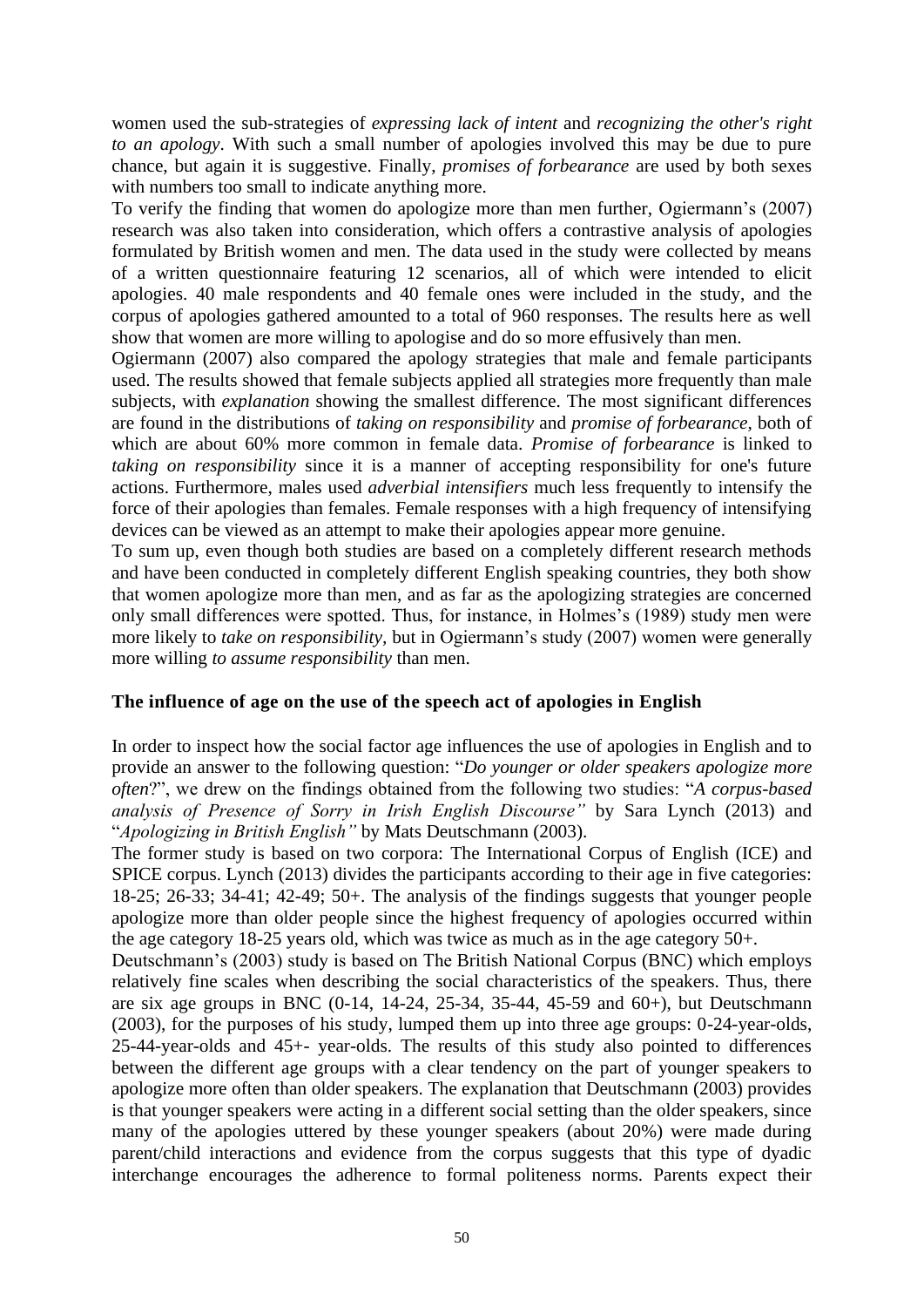children to say *sorry, please,* and *thank you* and 'encourage' them to do so. Deutschmann (2003) further adds that the prevalence of parent/child interactions in the corpus may partly explain why 25-44-year-olds produced relatively high apology rates. Also, parents of minors were found in this age category, and 10% of the apologies uttered by this speaker group were made by individuals acting in the parental role. This is in line with the findings presented in Gleason's study (1980) on parents' teaching of politeness formulae such as *please* and *thank you,* which showed that parents, especially mothers, were aware that they were role models and adapted their speech accordingly.

Irrespective of the possible reasons behind these findings, both studies reviewed for the purposes of this paper confirm the contention that younger English speaking individuals apologize more frequently than their older counterparts.

## **The influence of social power and social distance on the speech act of apologies in English**

Finally, in order to inspect how social power and social distance influence the speech act of apology and to address the following questions: "*Do men or women apologize more to those with equal or unequal power?*" and "*Do man or women apologize more to intimates or to strangers?*", we relied again on the findings presented in Holmes's study "*Sex Differences in Apologies: One Aspect of Communicative Competence"* (1989), and Ogiermann's study "*Gender-based differences in English apology realisations"* (2007).

As it was noted earlier Holmes (1989) and Ogiermann's (2007) studies are different in terms of the methods of compiling the corpus and the countries were the research was conducted. Still both studies target native English speakers and investigate the speech act of apologies.

In Holmes's (1989) research, when it comes to social power, most of the apologies occurred between equals and both sexes directed more apologies upwards than downwards. However, women apologized more to those with equal power than men, and men apologize more to those with unequal power than women. As to the other social variable – social distance, the results were very surprising as both men and women tend to apologize mostly to strangers. As in Holmes's research, in apologies involving strangers, Ogiermann's (2007) research also shows that, men and women were equally inclined to apologize. Women, however, formulated more elaborate apologies in low distance scenarios, whereas men attached more importance to apologies in high distance situations. The social power variable, on the other hand, in Ogiermann's (2007) research has not influenced the examined apology behaviour as much as the variable of social distance.

#### **Conclusion**

Although it cannot be claimed that the insights discussed in this paper regarding the use of the speech act of apologies in the English language are the only reliable and valid ones, still they are quite indicative and bring forth some salient features of this specific speech act.

On the basis of literature review conducted for the purposes of this study it can be concluded that English language users have a wide array of apologizing strategies at their disposal which range from expressing explicit apologies, regret, self-deprecation, to offers of repair, explanations, to assuming the responsibility, etc. Also, previous studies verify the influence of key social factors such as gender, age, social power and distance on the use of apologies in English. Thus, although women seem to be more prone towards apologizing than man, no noteworthy differences are spotted in terms of the preferred choice of apologies on the part of male and female native English speakers. As far as the age of speakers is concerned, different studies show that younger English speakers tend to apologize more frequently than older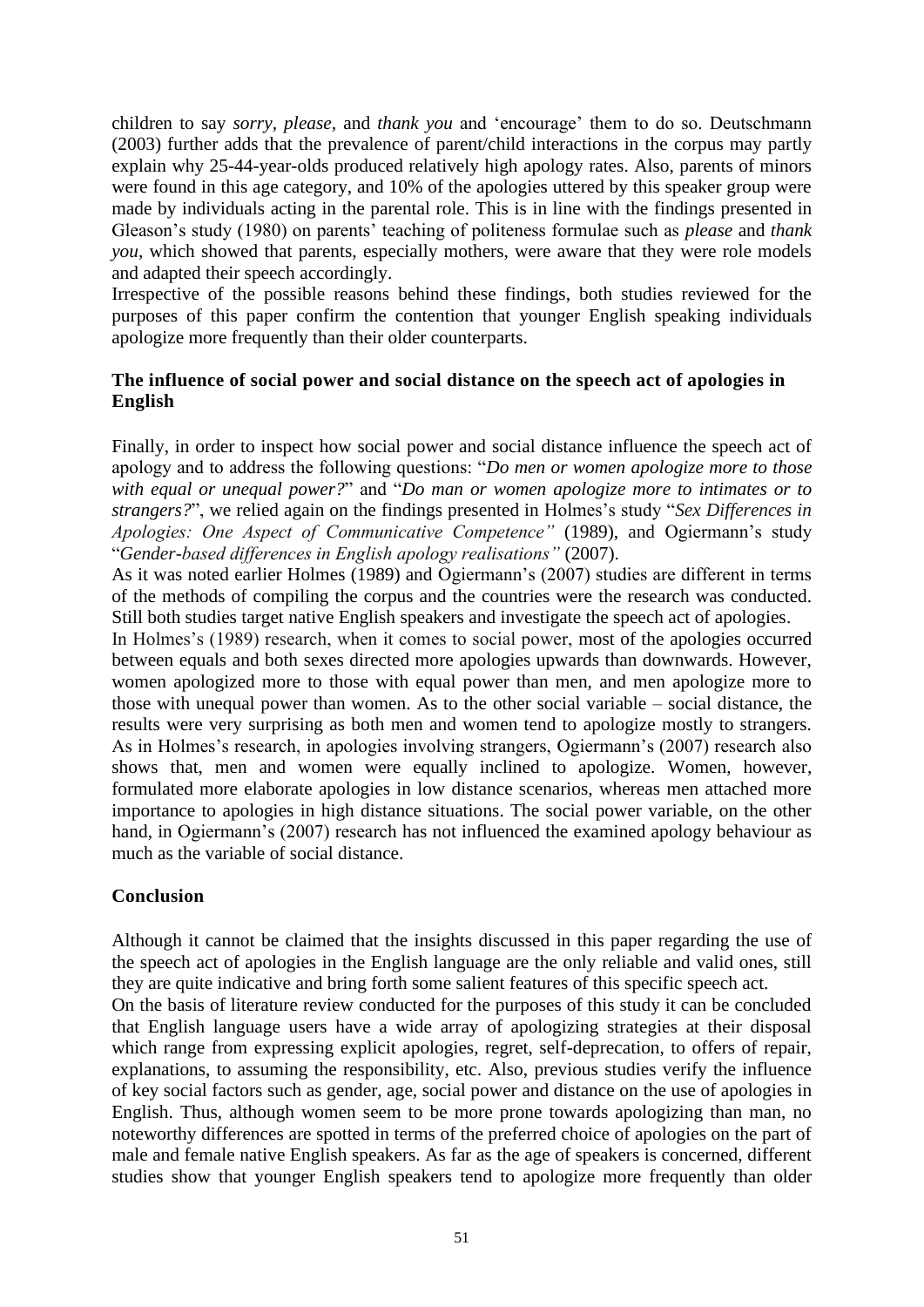speakers. Renouf and Kehoe's (2002: 215, in Lynch, 2013) observation that "humans are socially conditioned to be polite from an early age, but gradually learn to use alternative strategies when these are associated with a higher rate of success" seems to be completely in line with these findings which suggest that younger speakers are much more prone to using apologies as a means of politeness than older speakers. Finally, as far as social distance is concerned both men and women tend to apologize more to strangers, with women formulating more elaborate apologies in low distance scenarios, whereas men attached more importance to apologies in high distance situations. As to the variable of social power, although it has been suggested that social power does not influenced the apologizing behaviour as much as the variable of social distance, still studies show that most of the apologies occur between equals and both sexes direct more apologies upwards than downwards.

As social, political and economic circumstances worldwide have been changing drastically in the recent years in general, mainly under the influence of the 'new normal' imposed by the Covid-19 pandemic, new research on apologies in English, and in the other world languages for that matter, which will reveal new aspects of this expressive speech act is clearly more than welcome.

#### **Bibliography**

- Austin, John L. (1962). *How to do Things with Words*. Cambridge, MA: Harvard University Press.
- Ajmer, Karin (1996). *Conversational Routines in English*. London: Longman.
- Biber, D., Conrad, S. and Reppen, R. (1998). *Corpus Linguistics: Investigating Language Structure and Use.* Cambridge: Cambridge University Press.
- Billmyer, K. and Varghese, M. (2000). 'Investigating instrument-based pragmatic variability: effects of enhancing discourse completion tests', *Applied Linguistics* 21(4)
- Blum-Kulka, S., House, J. and Kasper, G. (eds) (1989). *Cross-Cultural Pragmatics: Requests and Apologies.* Norwood: Ablex.
- Boxer, D. and Cohen, A. (eds) (2004). *Studying Speaking to Inform Second Language Learning.* Clevedon, England: Multilingual Matters.
- Brown, P. and Levinson S. (1987). *Politeness: Some Universals in Language Usage.*  Cambridge: Cambridge University Press
- Cohen, A. D., & Olshtain, E. (1981). Developing a Measure of Sociocultural Competence: the Case of Apology. *Language learning,* 31(1).
- Coulmas, F. (1981). 'Poison to Your Soul'. Thanks and Apologies Contrastively Viewed. *Issue 57 of Universität (Trier). Linguistic Agency. Paper. Series B.*
- Cutting, J. (2002). *Pragmatics and Discourse: A Resource Book for Students.* London: Routledge.
- Demeter, G. (2007). 'Role-plays as a data collection method for research on apology speech acts', *Simulation and Gaming,* 38(1).
- Deutschmann, M. (2003). *Apologising in British English* (Doctoral dissertation, Umeå University).
- Durkheim, E. (1915). *The Elementary Forms of the Religious Life*. London: G. Allen and Unwin.
- Fraser, B. (1981). 'On apologizing' F. Coulmas. *Conversational routine.* The Hague: Mouton
- Goffman, E. (1971). *The structure of remedial interchanges. Relation in public*. New York: Basic Books.